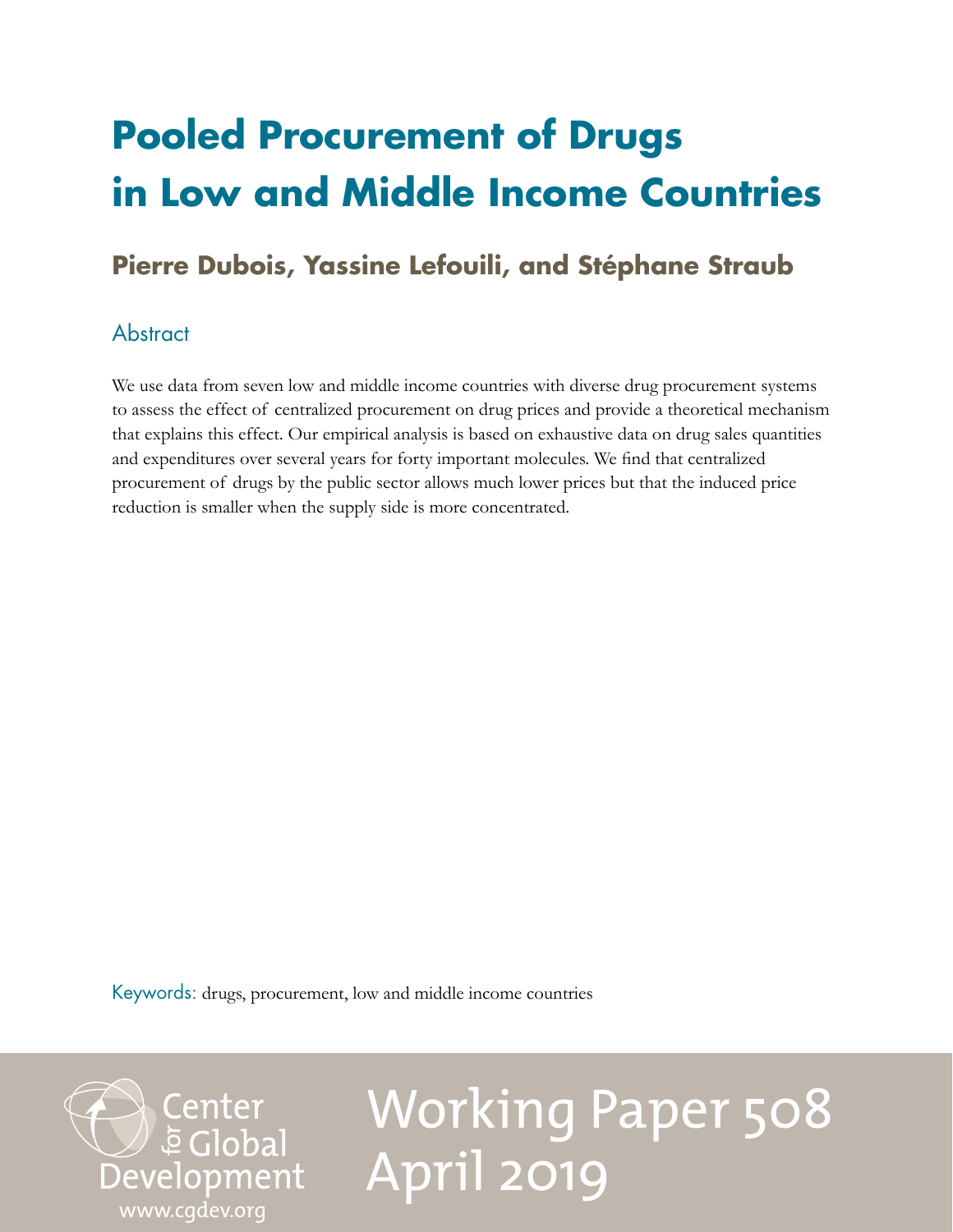#### **Pooled Procurement of Drugs in Low and Middle Income Countries**

Pierre Dubois Toulouse School of Economics [pierre.dubois@tse-fr.eu](mailto:pierre.dubois%40tse-fr.eu?subject=)

Yassine Lefouili Toulouse School of Economics [yassine.lefouili@tse-fr.eu](mailto:yassine.lefouili%40tse-fr.eu?subject=)

Stéphane Straub Toulouse School of Economics [stephane.straub@tse-fr.eu](mailto:stephane.straub%40tse-fr.eu?subject=)

We gratefully acknowledge financial support from the Center for Global Development. We are particularly indebted to Mead Over for extensive and thoughtful comments. We also thank Michael Borowitz, Kalipso Chalkidou, Susan Nazzaro, and Rachel Silverman for their comments and Daniel Rosen for hisinitial help with the data. We also thank Christian Dale Abad, Celina Gacias, Beverly Lorraine Ho, Biljana Kozlovic, Martha de la Paz, and Tommy Wilkinson for helping us access information on centrallyprocured molecules in the Philippines, South Africa, and Serbia. The data were provided as part of anagreement with IMS Health (IQVIA).

Note on figures: All figures copyright IMS AG and its affiliates. All rights reserved. 2017. Caveats as outlined in Background Research and Landscaping Analysis on Global Health Commodity Procurement.

The Center for Global Development is grateful for contributions from the Bill & Melinda Gates Foundation in support of this work.

Pierre Dubois, Yassine Lefouili, and Stéphane Straub, 2019. "Pooled Procurement of Drugs in Low and Middle Income Countries." CGD Working Paper 508. Washington, DC: Center for Global Development. [https://www.cgdev.org/publication/pooled](https://www.cgdev.org/publication/pooled-procurement-drugs-low-and-middle-income-countries)[procurement-drugs-low-and-middle-income-countries](https://www.cgdev.org/publication/pooled-procurement-drugs-low-and-middle-income-countries)

The Center for Global Development works to reduce global poverty and improve lives through innovative economic research that drives

**Center for Global Development 2055 L Street NW Washington, DC 20036**

> 202.416.4000 (f) 202.416.4050

**www.cgdev.org**

better policy and practice by the world's top decision makers. Use and dissemination of this Working Paper is encouraged; however, reproduced copies may not be used for commercial purposes. Further usage is permitted under the terms of the Creative Commons License.

The views expressed in CGD Working Papers are those of the authors and should not be attributed to the board of directors, funders of the Center for Global Development, or the authors' respective organizations.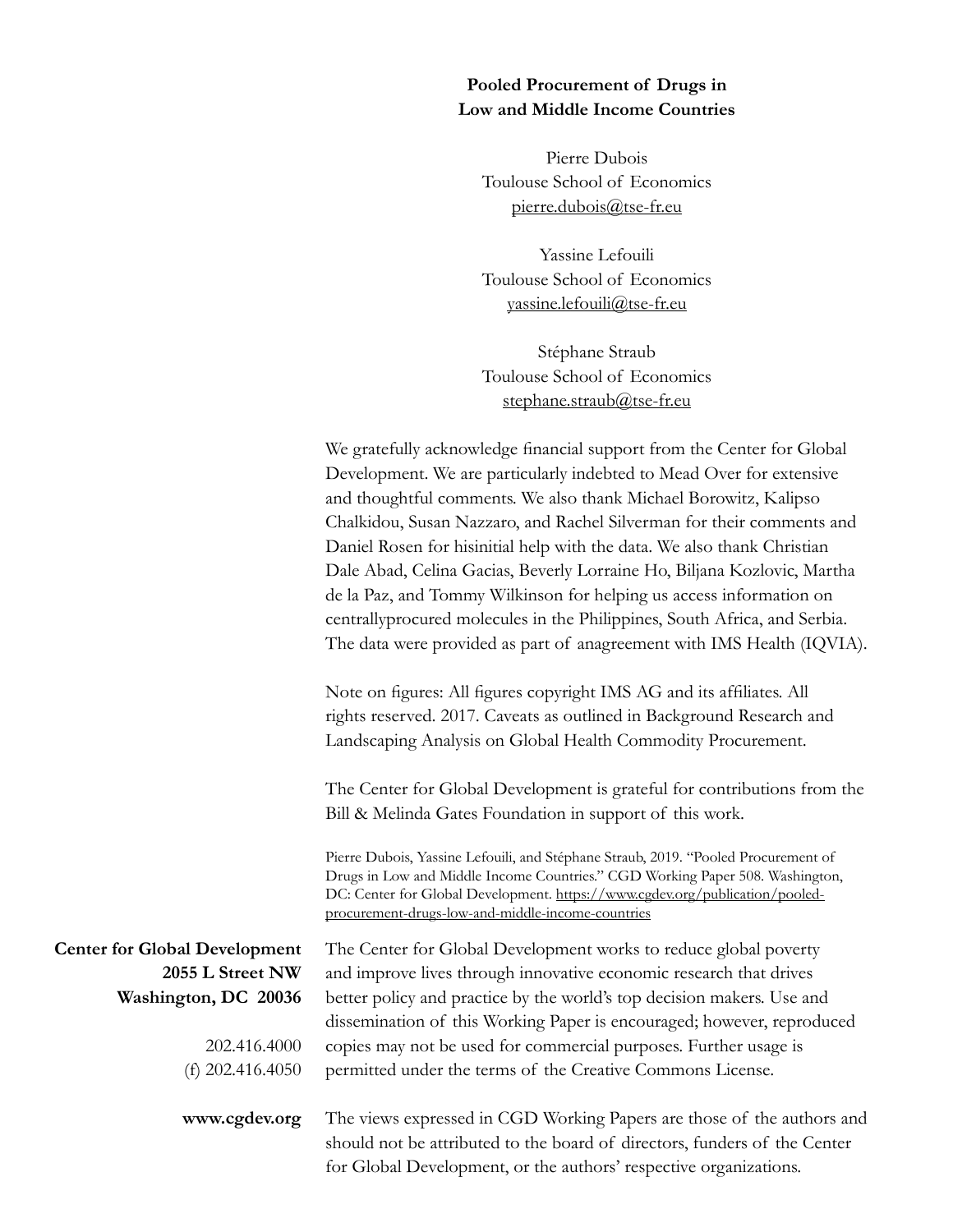## **Contents**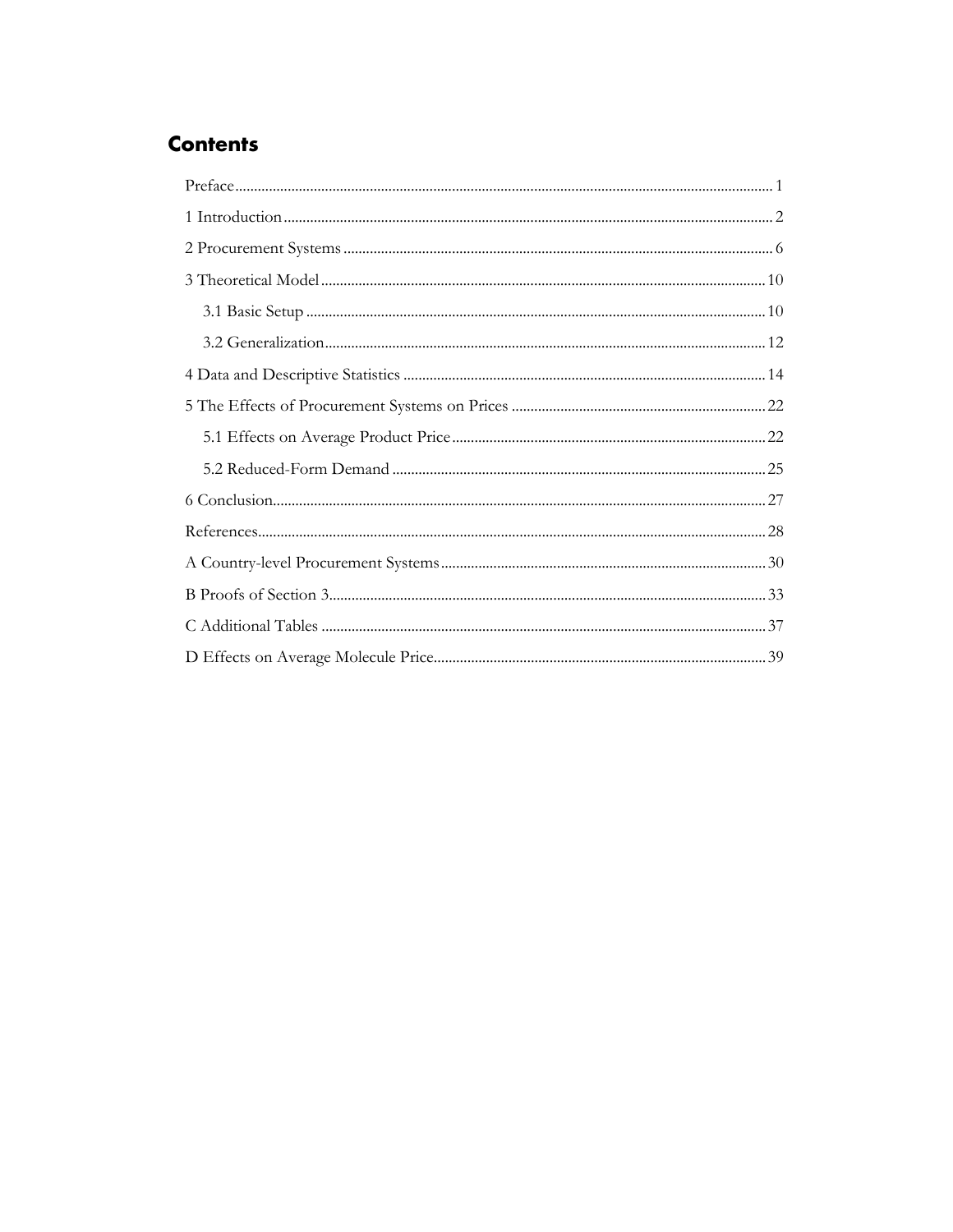### **Preface**

In low and middle income countries (LMICs), improving health care requires that providers and patients have access to a broad range of modern pharmaceutical products at low cost. Yet relative to per capita GDP, off-patent pharmaceutical products cost more on average in poorer countries.<sup>[a](#page-3-0)</sup> Behind this overall trend prices vary greatly across buyers for the same pharmaceutical molecule within any given country, with some purchasers paying even larger prices than in rich countries, while others pay much less. According to Danzen (2018), "the norm in LMICs is product and price differentiation, with originators charging high prices to price-inelastic, qualityinelastic high-income customers, whereas branded generics offer lower-priced, less-certain quality alternatives to lower-income/price-sensitive customers."[b](#page-3-1)

Given the wide variety of prices paid for the same molecule in any single country, it is natural to wonder whether centralizing or "pooling" purchases of a given drug would achieve price savings. Savings could arise solely from the discounts accorded to large volume transactions. But a pooled purchasing agent might also be able to extract price reductions through the exercise of monopsony power or by employing pharmaceutical expertise. To our knowledge no study has yet attempted to apply econometric methods to estimate the cost savings from nationally pooled procurement using a multicounty sample of off-patent purchases over multiple years.<sup>c</sup>

With support from the Bill & Melinda Gates Foundation to our "Working Group on the Future" [of Health Procurement,](https://www.cgdev.org/working-group/working-group-future-global-health-procurement)" CGD commissioned Pierre Dubois, Yassine Lefouili and Stéphane Straub of the Toulouse School of Economics to analyze the theoretical potential for cost savings through pooled procurement and to test that theory using proprietary data purchased from IQVIA. Their theoretical and empirical conclusion that pooled purchasing arrangements reduce prices paid is perhaps expected. More remarkable is their theoretical derivation of this prediction without appeal to volume discounts. Their empirical results support this theoretical finding, showing that procurement savings can be as large as 50–75 percent compared to prices paid by uncoordinated purchasers for the same molecule in the same country. However, this estimated saving is vulnerable, they show, to the local monopoly power wielded by suppliers. Their work strongly supports the value to low and middle income countries of pooling national procurement and of policies to encourage multiple suppliers and thus reduce supplier monopoly power.

Mead Over Senior Fellow Center for Global Development

 $\overline{a}$ 

<span id="page-3-0"></span><sup>a</sup> Schweitzer and Comanor (2011) estimate that a country that is 10 percent poorer will face prices for off-patent drugs that are on average 4 percent higher in relation to average per capita income. Exhibit 4, Schweitzer and Comanor, "Prices of pharmaceuticals in poor countries are much lower than in wealthy countries," Health Affairs 30, NO. 8 (2011): 1553–1561.

<span id="page-3-1"></span><sup>b</sup> Danzon, P.M". Differential Pricing of Pharmaceuticals: Theory, Evidence and Emerging Issues,"

PharmacoEconomics (2018) 36: 1395

<span id="page-3-2"></span><sup>c</sup> While Seidman and Atun's (2017) review cites a dozen individual case studies showing cost savings, they do not attempt to analyze the reasons for the observed savings. See Table 1 in Seidman G, Atun R, "Do changes to supply chains and procurement processes yield cost savings and improve availability of pharmaceuticals, vaccines or health products? A systematic review of evidence from low-income and middle-income countries," BMJ Global Health, 2017.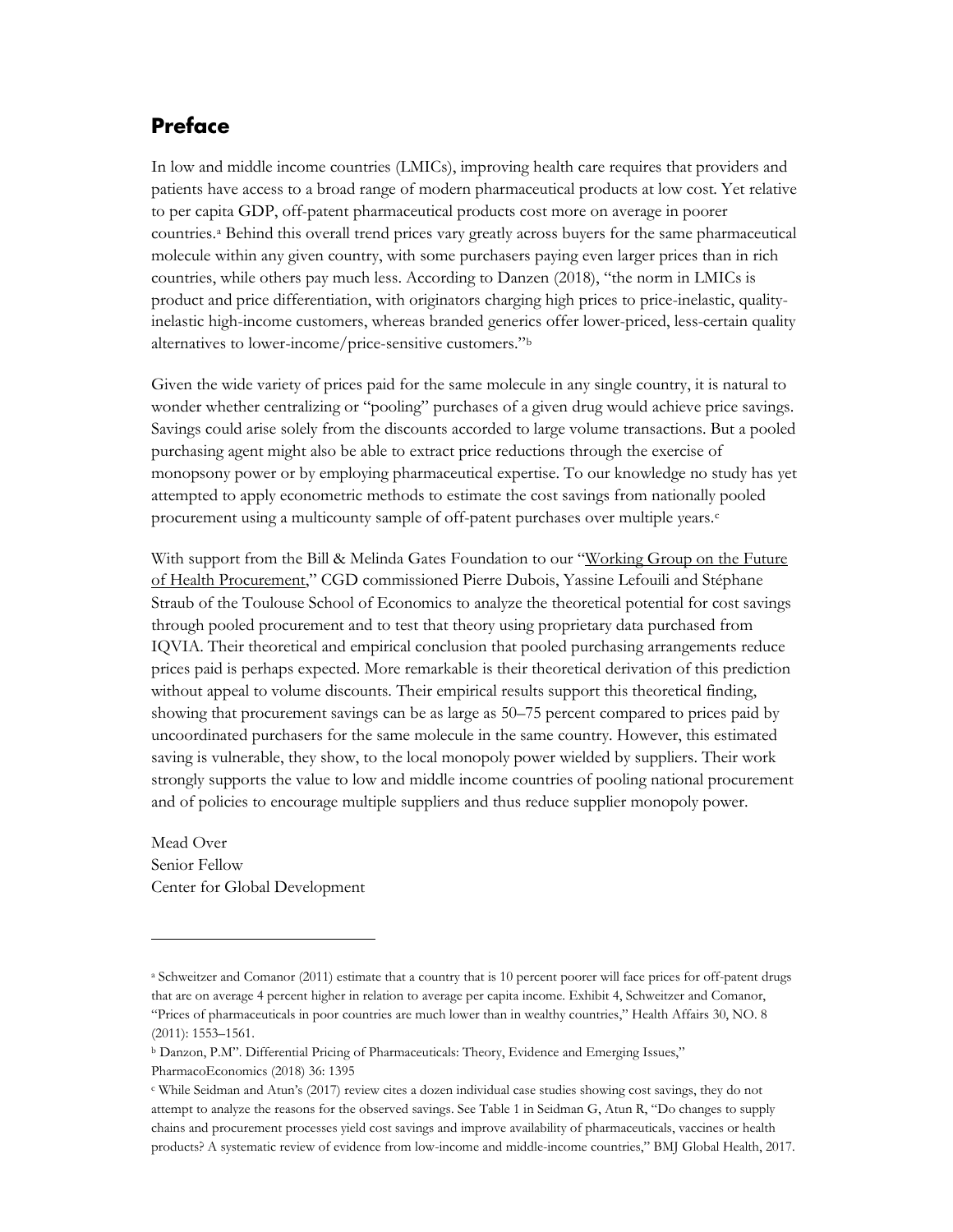## 1 Introduction

Across low and middle income countries (LMICs), the prices of essential medicines, such as cancer treatments, HIV antiretrovirals, and antibiotics, display substantial variations, with the locally observed prices sometimes being many times higher than the lowest international reference level. For example, among a group of nine common molecules purchased by the countries included in our analysis, the observed mean price across countries varies by a factor of  $16<sup>1</sup>$  Even within countries, the data show variations of up to 300 percent across procurement channels. High prices, in turn, deplete already limited public health budgets and generate shortfalls in access, especially for the poorest and neediest part of the population.

Understanding these price variations and formulating policy recommendations for better and cheaper access to drugs in developing countries requires analyzing the market structure for drug procurement. It is likely that buyer fragmentation on the demand side – in particular, whether public procurement is centralized or not – and suppliers' degree of market power both matter in explaining the final prices of drugs.

In this paper, we analyze, both theoretically and empirically, the impact of procurement mechanisms and supply-side concentration on drug purchase prices in LMICs. LMICs use a variety of procurement mechanisms: centralized public procurement with or without central medical stores, decentralized public procurement, and private procurement. Across countries and therapeutic areas, the concentration of suppliers varies enormously, from single seller situations to highly competitive environments.

We first develop a model in which several firms offer differentiated products through a procurement process that can be either centralized or decentralized. We assume that public buyers are price-takers when buying in a decentralized manner, an appropriate assumption in the context of LMICs, but become non-price-takers when procurement is centralized. Under fairly general assumptions, we show that in a duopoly setting, prices

<sup>&</sup>lt;sup>1</sup>See Section 4 for details.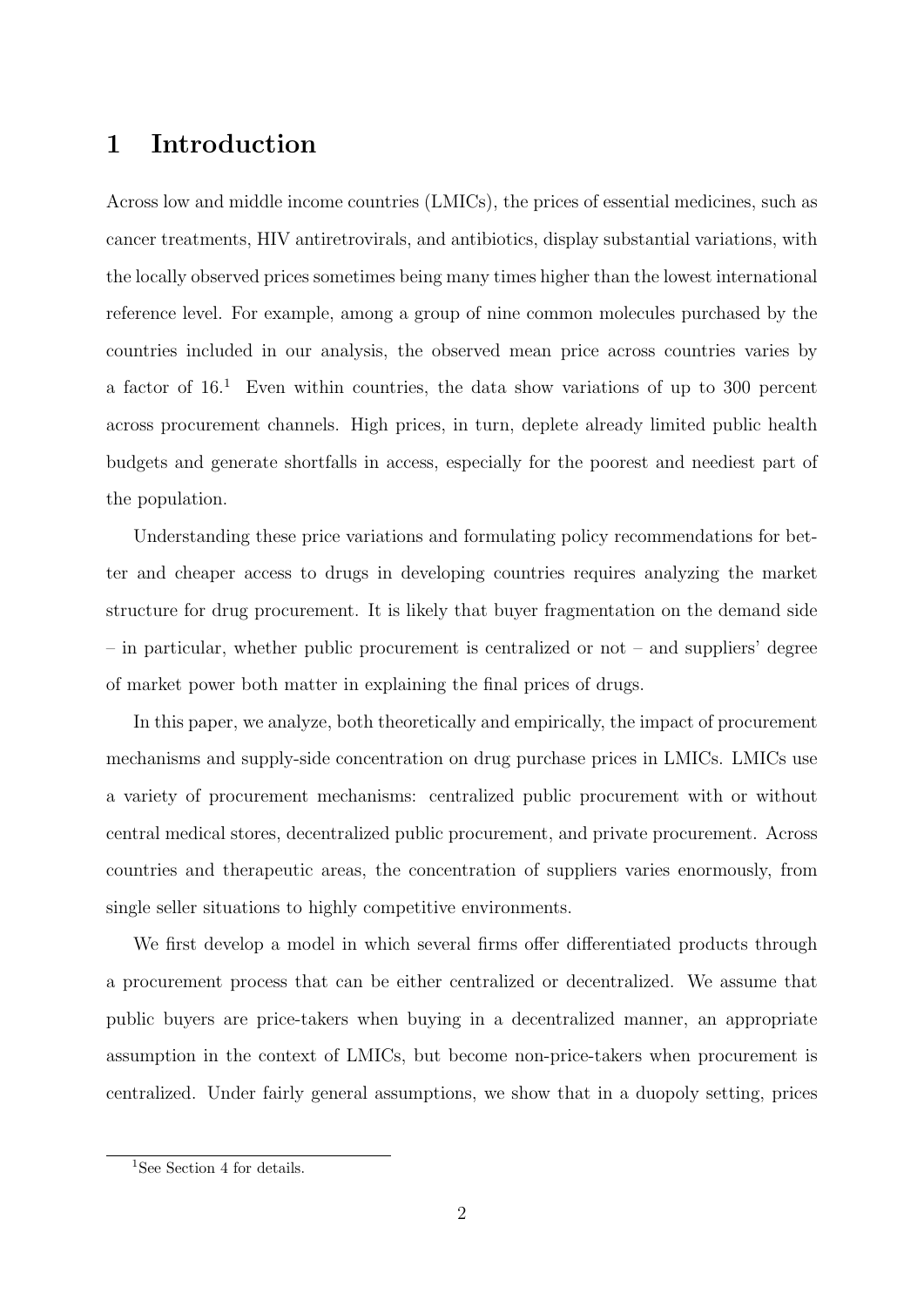under centralized procurement are lower than prices under decentralized procurement. This result also extends to an oligopoly setting with an arbitrary number of firms.

We then use data from seven LMICs with diverse drug procurement systems to evaluate empirically which procurement mechanisms allow countries to access drugs at lower prices. Specifically, we use data from IMS Health (IQVIA) that exhaustively cover the sales quantities and expenditures of drugs for forty molecules at a finely disaggregated level by year and sector of purchase during the period 2015-2017. The countries included in the analysis are India (the State of Kerala), the Philippines, Senegal, Serbia, South Africa (a subset of three States: KwaZulu-Natal, North West and Eastern Cape), Tunisia, and Zambia.

Consistent with the model's predictions, our main finding is that centralized procurement of drugs allows the public sector to obtain much lower prices. However, we also find that the price reduction is smaller when the supply side is more concentrated. At the extreme, the price difference vanishes when public buyers face a monopolistic supplier. These results are obtained by exploiting variation across molecules and products, within countryyear and within therapeutic area-year observations. Indeed, for three of the countries in our sample (the Philippines, Serbia, and South Africa), the channels of drug procurement vary within specific therapeutic areas, for example, with specific HIV antiretrovirals being purchased centrally and other drugs being purchased in a decentralized manner. Finally, we show that the price difference in favor of public centralized mechanisms does not arise from higher demand elasticity in the public sector.

The economic literature addressing the issue of affordable access to drugs in developing countries has mostly considered the pricing question from a patent protection angle (e.g., Chaudhuri et al. (2006); Kyle and Qian (2014)). There, the trade-off appears to be between the potential costs of restrictive patent policies due to the implied pricing policies, the main one being the exclusion of a large number of poor and uninsured patients, and the potential benefits related to the increased and faster diffusion of drugs to previously excluded markets (Cockburn et al. (2016)).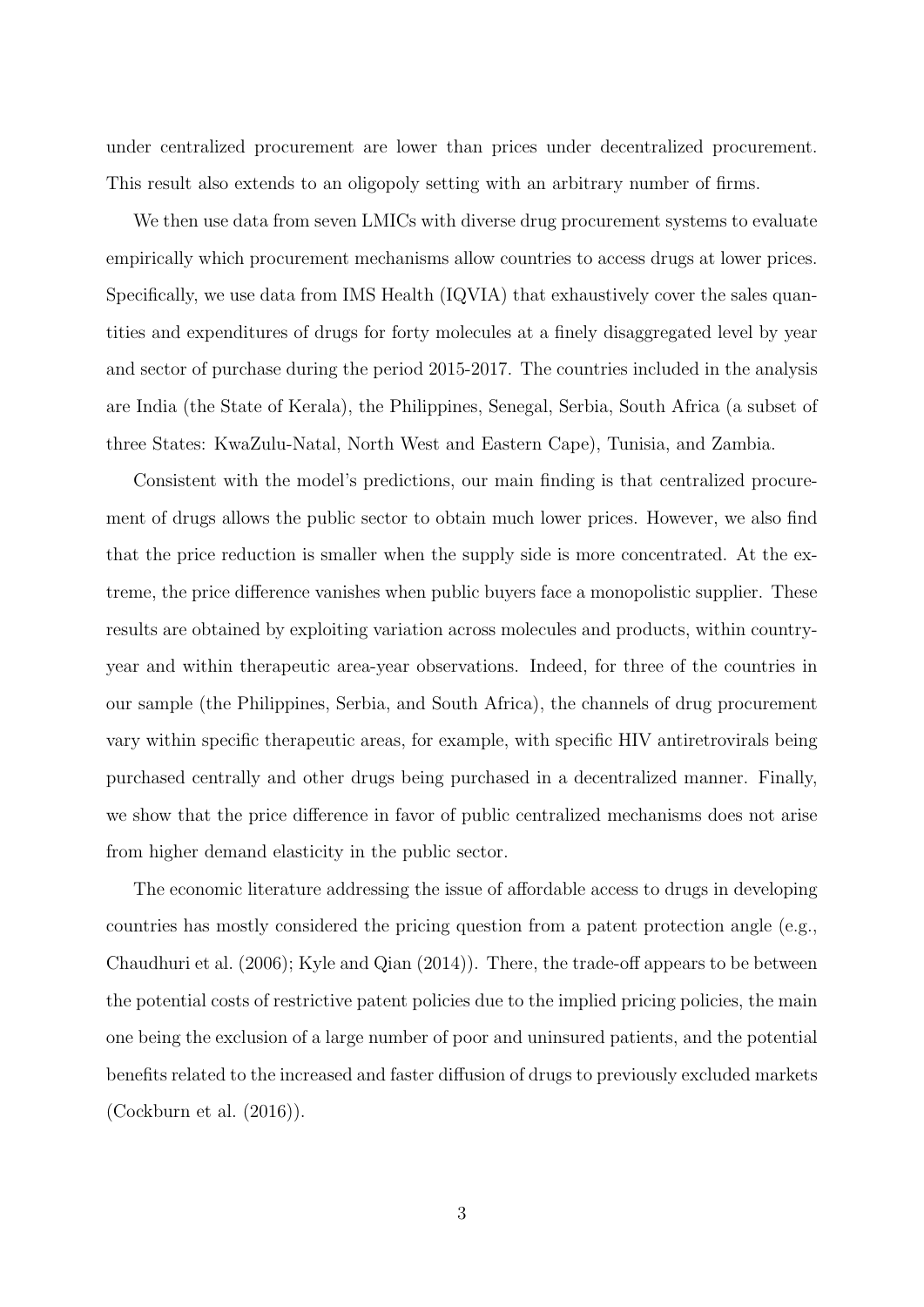Those contributions, however, have not addressed other important potential sources of friction in local drug markets, such as suppliers' market power and buyers' size, and the type of procurement mechanisms used by public buyers. These frictions are likely to matter, especially for the large set of off-patent drugs. For molecules for which generics are available, the market structure and purchasing mechanisms are likely to be paramount in determining local prices.

One mechanism that has been used to attempt to reduce unit purchase prices is pooled procurement, whereby several buyers, either institutions in a single country or health agencies across countries, consolidate their purchases.<sup>2</sup>

The existing theoretical literature on the impact of pooled procurement on prices shows that, theoretically, prices can be either positively or negatively affected by the formation of a buyer group. For instance, in a setting with a single supplier, Chipty and Snyder (1999) and Inderst and Wey (2007) find that a buyer group leads to lower prices (for the group members) if the supplier's cost is convex, while it leads to higher prices if cost is concave.<sup>3</sup> Jeon and Menicucci (2017) also find that the shape of suppliers' cost functions affects the impact of pooled procurement on prices in a model that extends the common agency setup (Bernheim and Whinston, 1986) to multiple suppliers. However, in contrast to earlier papers, they find that a buyer group has no effect on prices when cost is concave. They further show that when cost is convex, the effect on prices can be either positive or negative, depending on which equilibrium is selected.<sup>4</sup>

Inderst and Montez (2019) uncover a new mechanism for why a buyer group may not always lead to lower prices. They consider a setting where multiple suppliers and buyers engage in bilateral bargaining, and prices are determined by buyers' ability to relocate purchases across suppliers and suppliers' ability to relocate sales across buyers (in case of

<sup>&</sup>lt;sup>2</sup>Pooled procurement channels may vary and include the joint acquisition of large quantities at a given time and the negotiation of contracts allowing for the supply of drugs over long periods.

<sup>&</sup>lt;sup>3</sup>The reason behind this lies in the comparison between a marginal buyer's contribution to the surplus generated by trade and an infra-marginal buyer's contribution. If the latter is greater (less) than the former, which is the case when the supplier's cost is convex, then a buyer group enables negotiation over a greater contribution.

<sup>4</sup>Specifically, they find a negative (positive) effect on prices when the Pareto-dominant equilibrium in terms of suppliers' (buyers') payoffs is selected.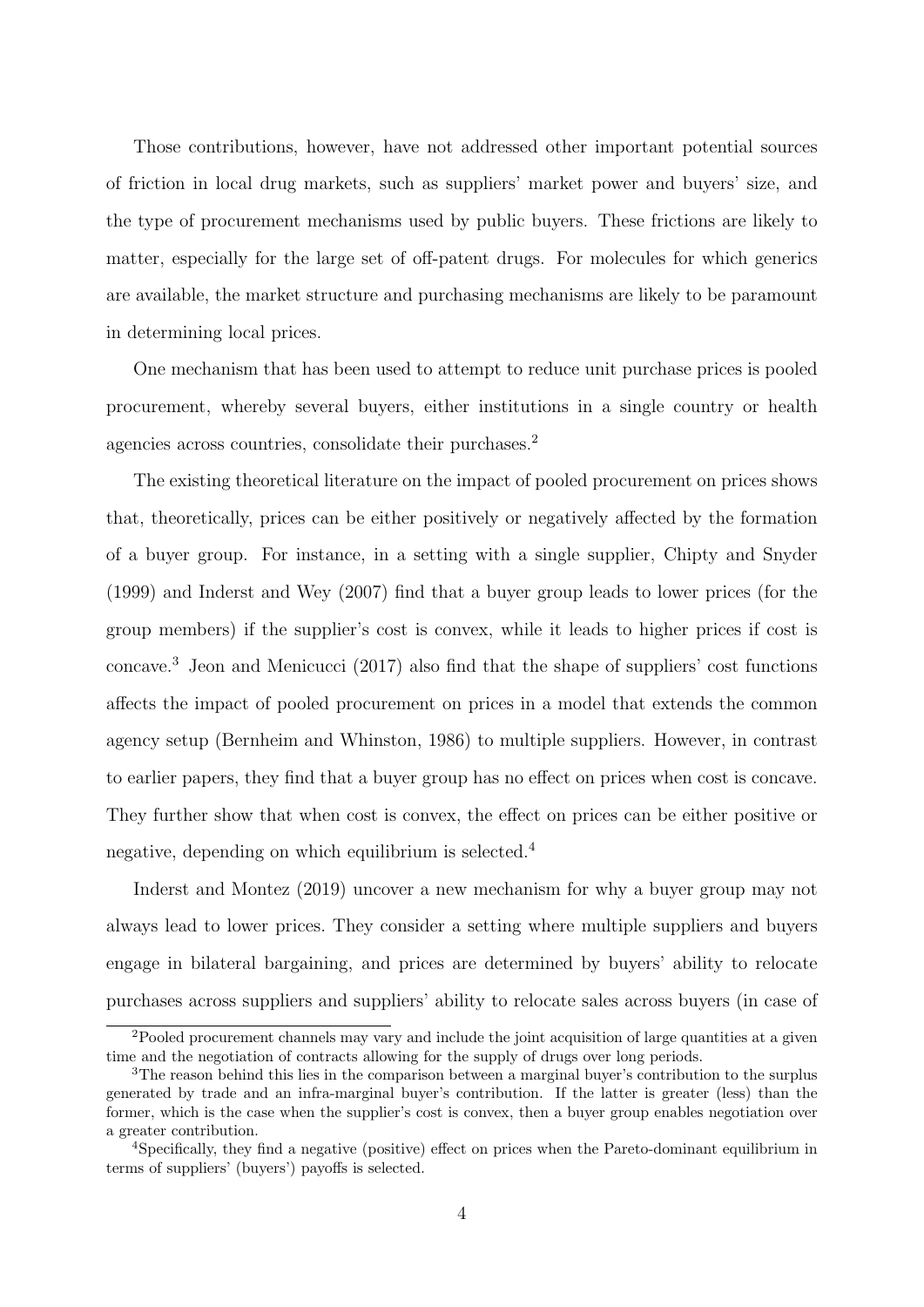a bilateral disagreement). In their model, an increase in the size of a buyer (due to the formation of a buyer group) increases the mutual dependency between that buyer and the suppliers by worsening their options to adjust trade in case of a disagreement. This change generates both positive and negative effects on prices and leads to an ambiguous prediction regarding the net impact of a buyer group on prices.

In practice, pooled drug procurement mechanisms have been implemented in the Eastern Caribbean Drug Service (ECDS) established in the late 1980s, which groups nine small island nations (see Huff-Rousselle and Burnett (1996)), the Gulf Cooperation Council group-purchasing program (Bahrain, Kuwait, Oman, Qatar, Saudi Arabia and UAE), and the Pan American Health Organization (PAHO) Strategic Fund, which groups seventeen countries for the purchase of vaccines. Similar arrangements have been used to procure antiretroviral (ARV) drugs through the United States President's Emergency Plan for AIDS Relief (PEPFAR) and the Global Fund to Fight AIDS, Tuberculosis, and Malaria (Global Fund) (see, for example, WHO (2007), and Dickens (2011), and Huff-Rousselle (2012)). Such arrangements also exist within countries, for example, in Brazil with the Price Registration System (PR), which allows several public agencies to organize a joint competitive bidding to purchase goods at uniform prices and terms (Barbosa and Fiuza (2011)).

Empirically, much of the evidence comes from the health literature and consists of mean price comparisons and qualitative reviews of procurement systems. Contributions analyzing price changes include Kim and Skordis-Worrall (2017), who find pooled procurement by the Global Fund to reduce the price of Efavirenz by 16 to 19 percent in a differences-in-differences analysis of WHO Global price report mechanism (GPRM) data from 2004 to 2013, and Wirtz et al. (2009), who find no effect of procurement volume for twelve ARVs using the same data. Seidman and Atun (2017) provide a literature review of thirty-eight papers tracked through PubMed, Embase, CINAHL and the Health Economic Evaluation Database and provide several examples of contributions concluding cost savings from pooled procurement.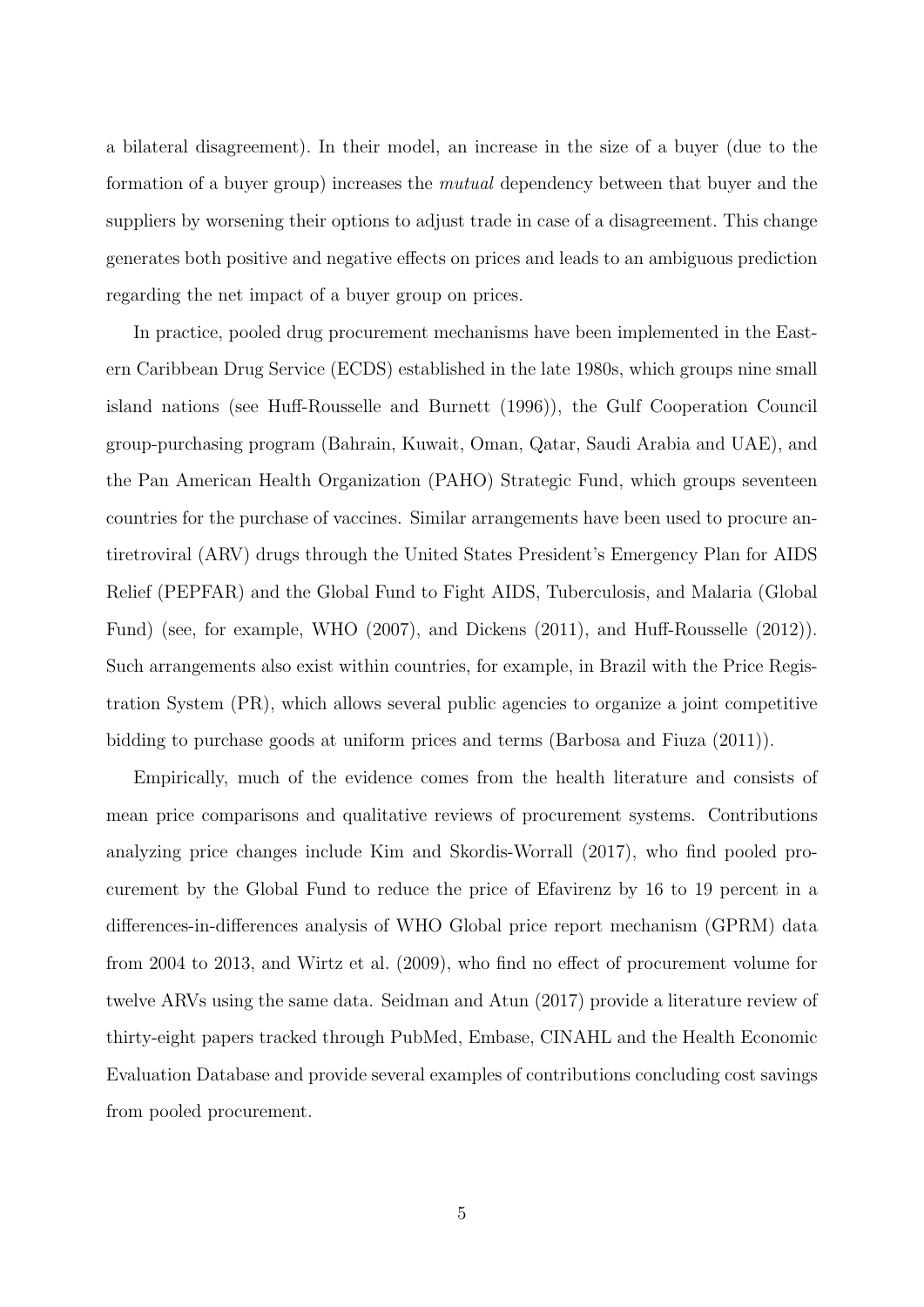More recently, a few papers in the economic literature have addressed pooled procurement, in particular through the lens of e-procurement. Bandiera et al. (2009) show that pooled procurement reduces inefficiencies ('passive waste') in the Italian context, although they do not focus on health procurement per se, and Barbosa and Fiuza (2011) show that the effect of pooled procurement contracts in Brazil may vary depending on the composition of the pool of buyers. Specifically, they conclude that adding buyers with higher credit risk may drive up the price paid by the buyer group.

None of these studies, however, relies on large cross-country, cross-pharmaceutical class drug price data or addresses potential confounding factors related to the market structure of suppliers, an issue that appears to be key for drug procurement in LMICs, given the large potential market power accruing to large pharmaceutical firms in certain regions or types of drugs.

This paper is organized as follows. Section 2 describes the procurement institutions in our sample countries. Section 3 presents the theoretical model. Section 4 provides details about the data and descriptive statistics. Section 5 presents the econometric results, and Section 6 discusses policy implications and concludes. Proofs of the theoretical results, additional descriptive statistics and robustness checks are presented in the Appendix.

## 2 Procurement Systems

Table 1 provides, for the seven countries included, information on socioeconomic characteristics (GDP per capita and population) and the structure of the health sector, including the size of the health market, the structure of health expenditures, and the type of data covered in this paper.

As shown in the table, these countries' health sectors constitute a sample with relatively diverse characteristics. Level of development ranges from low income (Senegal and Zambia) to upper middle income (Serbia and South Africa), and both small and large countries population-wise are included. Accordingly, there is substantial variation, by a factor of 15, in the size of the health commodity market.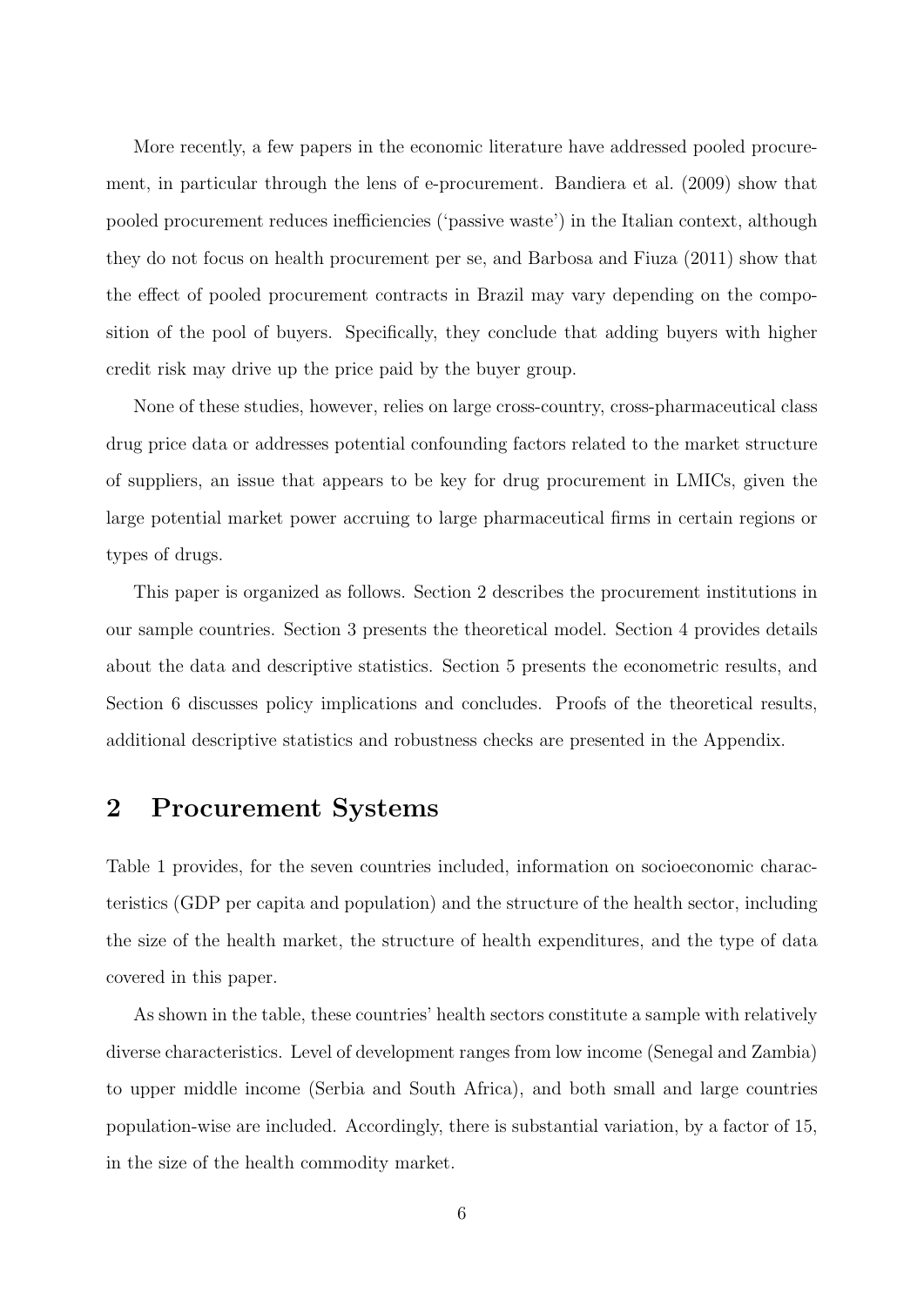In terms of the structure of spending and the role of the public vs. private sector, the share of general government spending as a percentage of GDP varies from 1 to more than 5 percent. There are similarly large variations in the shares of private and out-of-pocket spending. Finally, at least one of the countries in the sample, Zambia, relies heavily on external aid (for approximately one-fourth of all spending).

Each procurement system has its particularities. For the purpose of this paper, and given the available data, we classify countries' procurement systems into the following groups.

- Countries with only private data available: these include Senegal and Kerala.
- Countries with both private and public data, for which:
	- The public sector purchases are fully centralized through a central medical store (CMS): this category includes Tunisia and Zambia.
	- The public sector operates through both centralized purchase mechanisms and decentralized purchases: this category covers the Philippines, Serbia, and South Africa.

Regarding the last group, Table 2 shows, for the molecules included in our analysis, which drugs are procured centrally by country. Importantly, all three countries present within-therapeutic area variation in terms of the coverage of centralized procedures, so for each of these countries, our sample of molecules includes some cancer drugs that are covered by these procedures and some that are not. Note that it is possible that molecules included in the central procurement process are also procured in a decentralized manner by specific health institutions.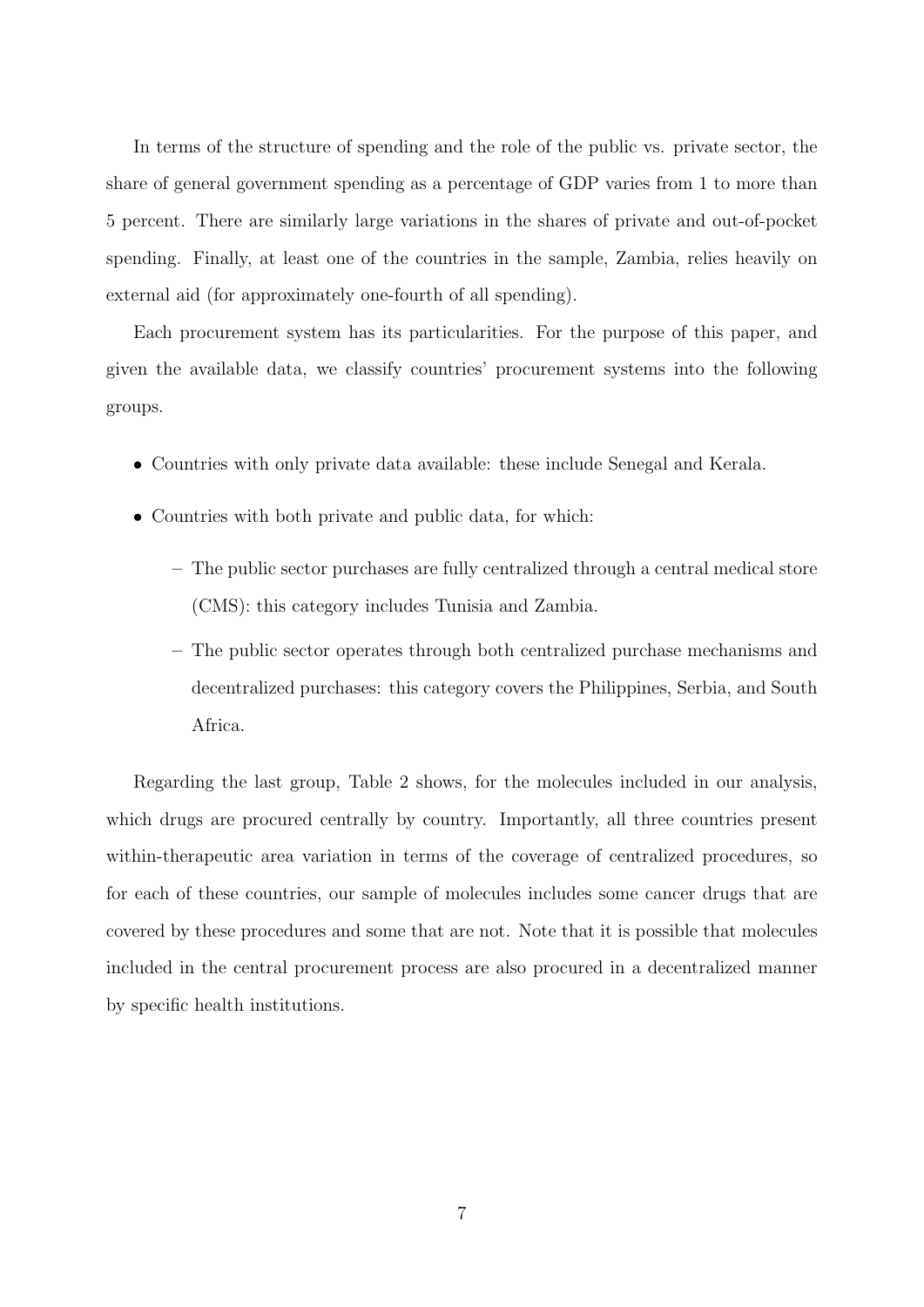|                                                                                                                                                                                                                                                                                                                                                                                                                                                                                                                                                                                                                                                                                                                                                                                                                                                | Labit 1. Duaini y Dimiachei eiles<br>Philippines       | Serbia                                                                     | Tunisia                                                                                   | Zambia                                                                                            | $Kerala^*$                                                             | Senegal                                                                                                                  | South Africa         |
|------------------------------------------------------------------------------------------------------------------------------------------------------------------------------------------------------------------------------------------------------------------------------------------------------------------------------------------------------------------------------------------------------------------------------------------------------------------------------------------------------------------------------------------------------------------------------------------------------------------------------------------------------------------------------------------------------------------------------------------------------------------------------------------------------------------------------------------------|--------------------------------------------------------|----------------------------------------------------------------------------|-------------------------------------------------------------------------------------------|---------------------------------------------------------------------------------------------------|------------------------------------------------------------------------|--------------------------------------------------------------------------------------------------------------------------|----------------------|
| Country Characteristics<br>Per capita GDP (US\$)<br>Population (million)                                                                                                                                                                                                                                                                                                                                                                                                                                                                                                                                                                                                                                                                                                                                                                       | 3,580<br>101.7                                         | 5,310<br>$\overline{1}$                                                    | 3,690<br>11.3                                                                             | 1,360<br>16.1                                                                                     | 2,400<br>36                                                            | 950<br>$\overline{15}$                                                                                                   | 5,490<br>55.3        |
| Total health market size (million US\$)<br>Total health commodity market size<br>Health Market Size                                                                                                                                                                                                                                                                                                                                                                                                                                                                                                                                                                                                                                                                                                                                            | 1722.7<br>12908                                        | 3486<br>$\mathbf I$                                                        | 2909<br>935.1                                                                             | 209.3<br>1117                                                                                     | 2279<br>440.1                                                          | 252.6<br>541                                                                                                             | 3099.4<br>26031      |
| as % of GDP<br>Total health expenditure (THE) as $\%$ of GDP<br>General govt health expenditure (GGHE)<br>Health Market Structure                                                                                                                                                                                                                                                                                                                                                                                                                                                                                                                                                                                                                                                                                                              | 4.4<br>1.4                                             | 9.4<br>5.4                                                                 | $\frac{8}{3}$ .8                                                                          | 5.4<br>$\mathbf{\Omega}$                                                                          | 3.9<br>$\overline{ }$                                                  | 1.3<br>4                                                                                                                 | 8.2<br>4.4           |
| External as % of THE<br>Private as % of THE<br>GGHE as % of THE                                                                                                                                                                                                                                                                                                                                                                                                                                                                                                                                                                                                                                                                                                                                                                                | 31.4<br>68.1<br>0.6                                    | 57.7<br>41.9<br>0.4                                                        | 56.3<br>43.3<br>0.4                                                                       | 36.6<br>$39.2$<br>$24.2$                                                                          | $\begin{array}{c} 25.6 \\ 73.6 \end{array}$<br>0.9                     | 56.5<br>31.9<br>11.6                                                                                                     | 53.5<br>44.0<br>2.4  |
| Domestic tax rates (%) on drugs - VAT<br>OOP as % of THE                                                                                                                                                                                                                                                                                                                                                                                                                                                                                                                                                                                                                                                                                                                                                                                       | 53.5<br>12                                             | 40.6<br>$\infty$                                                           | 39.8<br>$\circ$                                                                           | 37.6<br>$\circ$                                                                                   | 65.1<br>12                                                             | 44.0<br>$\circ$                                                                                                          | 7.7<br>14            |
| Public – centralized – Central Medical Store<br>Public – centralized - Framework<br>Purchase Mechanisms<br>$Public - decentralized$<br>Private                                                                                                                                                                                                                                                                                                                                                                                                                                                                                                                                                                                                                                                                                                 | Yes<br>${\rm Yes}$<br>$\mathop{\rm S}\nolimits$<br>Yes | $\mathbf{Y}\mathbf{es}$<br>${\rm Yes}$<br>Yes<br>$\mathop{\rm S}\nolimits$ | Yes<br>Yes<br>$\stackrel{\circ}{\phantom{}_{\sim}}$ $\stackrel{\circ}{\phantom{}_{\sim}}$ | ${\rm Yes}$<br>Yes<br>$\stackrel{\circ}{\phantom{}_{\sim}}$ $\stackrel{\circ}{\phantom{}_{\sim}}$ | Unobserved<br>$\rm \stackrel{\circ}{X}$<br>Yes<br>$\mathsf{S}^{\circ}$ | Unobserved<br>$\mathsf{S}^{\mathsf{O}}$<br>$\rm \stackrel{\circ}{\rm \stackrel{\circ}{\rm \scriptscriptstyle M}}$<br>Yes | $288$<br>$X8$<br>Yes |
| $Notes: \hspace{0.1cm} THE = total\hspace{0.1cm} \textit{h}\hspace{0.1cm} \textit{c}\hspace{0.1cm} \textit{d}\hspace{0.1cm} \textit{h}\hspace{0.1cm} \textit{c}\hspace{0.1cm} \textit{d}\hspace{0.1cm} \textit{d}\hspace{0.1cm} \textit{d}\hspace{0.1cm} \textit{u}\hspace{0.1cm} \textit{e}\hspace{0.1cm} } \textit{c}\hspace{0.1cm} \textit{c}\hspace{0.1cm} \textit{p}\hspace{0.1cm} \textit{e}\hspace{0.1cm}$<br>$World\ Health\ Organization,~Countries\ Statistical\ Problems$ . Health $Pvolice$ , $H$ . $H$ . $H$ . $H$ . $Pulice$ , $Pulice$ , $I$ . $Pulice$ , $I$ . $H$ . $H$ . $Pulice$ . $Pulice$ .<br>$External = development\;assistance\;for\;health;\; GGHB + PRIVATE + EXTERNAL = THB;\; OOP = out-of-pocket.$<br>* Health market figures for Kerala are those of India. Sources: World Development Indicators (World Bank), |                                                        |                                                                            |                                                                                           |                                                                                                   |                                                                        |                                                                                                                          |                      |

Table 1: Country Characteristics Table 1: Country Characteristics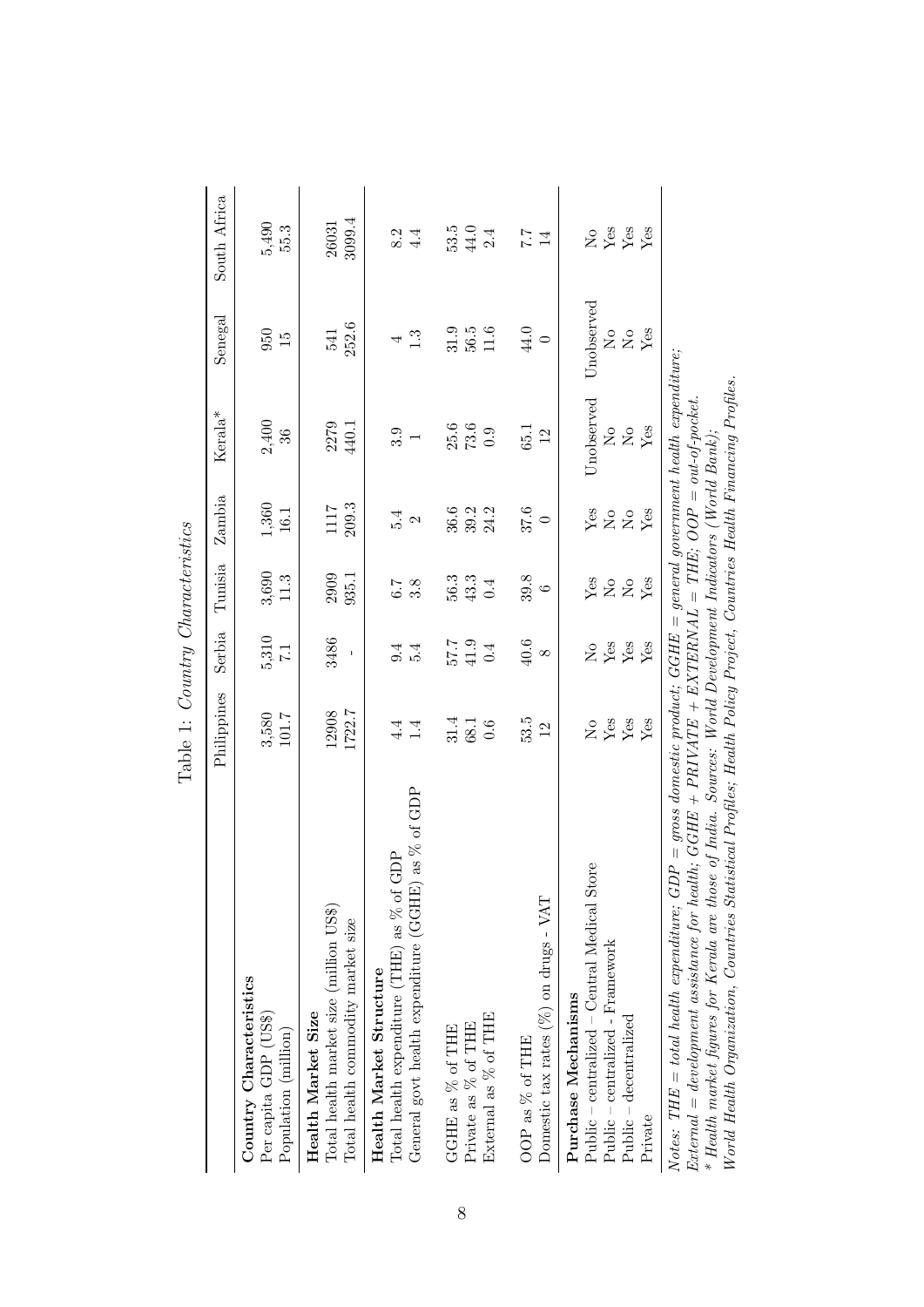In Appendix A, we provide more details on the characteristics of the procurement systems of each of these groups of countries, focusing specifically on the nature of the purchase mechanisms in the public sector for the subset of countries for which data on public purchases are available.

|                              |                                 | South Africa     | Philippines      | Serbia           |
|------------------------------|---------------------------------|------------------|------------------|------------------|
| Therapeutic area             | Molecule                        |                  |                  |                  |
| Anemia                       | ERYTHROPOIETIN ALPHA            | $\mathbf{1}$     | $\boldsymbol{0}$ | $\boldsymbol{0}$ |
| Antiulcerants                | OMEPRAZOLE                      | $\mathbf{1}$     | $\overline{0}$   | $\mathbf{1}$     |
| Antihypertensives            | <b>BISOPROLOL</b>               | $\overline{0}$   | $\overline{0}$   | $\mathbf{1}$     |
| Antihypertensives            | <b>ENALAPRIL</b>                | $\mathbf{1}$     | $\mathbf{1}$     | $\mathbf{1}$     |
| Antibiotics                  | <b>AMOXICILLIN</b>              | $\mathbf{1}$     | $\mathbf{1}$     | $\mathbf{1}$     |
| Antibiotics                  | <b>AMPICILLIN</b>               | $\mathbf{1}$     | $\mathbf{1}$     | $\overline{0}$   |
| Antibiotics                  | <b>CEFTRIAXONE</b>              | $\mathbf{1}$     | $\overline{0}$   | $\mathbf{1}$     |
| Antibiotics                  | AMOXICILLIN-CLAVULANIC ACID     | 1                | $\overline{0}$   | $\mathbf{1}$     |
| Antiparasitics               | <b>ARTESUNATE</b>               | $\overline{0}$   | 1                | $\overline{0}$   |
| Antiparasitics               | ARTEMETHER-LUMEFANTRINE         | $\mathbf{1}$     | $\mathbf{1}$     | $\overline{0}$   |
| Antiparasitics               | ALBENDAZOLE                     | $\mathbf{1}$     | $\overline{0}$   | $\overline{0}$   |
| Arthritis Immunosuppressants | <b>DICLOFENAC</b>               | $\mathbf{1}$     | 0                | $\mathbf{1}$     |
| Asthma                       | <b>COPD&amp;SALBUTAMOL</b>      | $\mathbf{1}$     | $\overline{0}$   | $\mathbf{1}$     |
| Cancer                       | <b>DOCETAXEL</b>                | $\boldsymbol{0}$ | $\mathbf 1$      | $\overline{0}$   |
| Cancer                       | <b>IMATINIB</b>                 | $\overline{0}$   | 0                | $\overline{0}$   |
| Cancer                       | <b>RITUXIMAB</b>                | $\mathbf 1$      | $\overline{0}$   | $\mathbf 1$      |
| Cancer                       | PACLITAXEL                      | $\Omega$         | $\mathbf{1}$     | $\mathbf{1}$     |
| Cancer                       | TRASTUZUMAB                     | $\boldsymbol{0}$ | $\mathbf{1}$     | $\mathbf{1}$     |
| Cancer                       | <b>CAPECITABINE</b>             | $\mathbf{1}$     | $\overline{0}$   | $\overline{0}$   |
| Cancer                       | <b>CISPLATIN</b>                | $\mathbf{1}$     | 1                | $\mathbf{1}$     |
| Contraceptives hormones      | MEDROGESTONE                    | $\overline{0}$   | $\overline{0}$   | $\overline{0}$   |
| Contraceptives hormones      | MEDROXYPROGESTERONE             | $\mathbf{1}$     | 1                | $\boldsymbol{0}$ |
| Contraceptives hormones      | ETHINYLESTRADIOL—LEVONORGESTREL | $\mathbf{1}$     | $\Omega$         | $\mathbf{1}$     |
| Contraceptives hormones      | LEVONORGESTREL                  | $\mathbf{1}$     | $\Omega$         | $\theta$         |
| Contraceptives hormones      | ETHINYLESTRADIOL                | $\overline{0}$   | $\overline{0}$   | $\overline{0}$   |
| Diabetes                     | <b>INSULIN</b>                  | $\mathbf{1}$     | $\mathbf{1}$     | $\mathbf{1}$     |
| <b>Diabetes</b>              | <b>METFORMIN</b>                | $\mathbf{1}$     | $\mathbf{1}$     | $\mathbf{1}$     |
| <b>HIV</b> Antiretrovirals   | TENOFOVIR DISOPROXIL            | $\mathbf{1}$     | $\mathbf 1$      | $\mathbf{1}$     |
| <b>HIV</b> Antiretrovirals   | <b>EFAVIRENZ</b>                | $\mathbf{1}$     | $\mathbf{1}$     | $\mathbf{1}$     |
| <b>HIV</b> Antiretrovirals   | <b>LAMIVUDINE</b>               | $\mathbf{1}$     | $\mathbf{1}$     | $\mathbf{1}$     |
| <b>HIV</b> Antiretrovirals   | <b>SOFOSBUVIR</b>               | $\Omega$         | $\Omega$         | $\theta$         |
| <b>HIV</b> Antiretrovirals   | TENOFOVIR—LAMIVUDINE—EFAVIRENZ  | $\overline{0}$   | 1                | $\overline{0}$   |
| Lipid regulators             | <b>SIMVASTATIN</b>              | $\mathbf{1}$     | $\mathbf{1}$     | $\mathbf{1}$     |
| Nervous system medications   | <b>DIAZEPAM</b>                 | $\mathbf{1}$     | $\overline{0}$   | $\mathbf{1}$     |
| Pain Analgesics              | <b>PARACETAMOL</b>              | $\mathbf{1}$     | $\mathbf 1$      | $\mathbf{1}$     |
| Tuberculosis                 | CIPROFLOXACIN                   | $\mathbf{1}$     | $\mathbf{1}$     | $\mathbf{1}$     |
| Tuberculosis                 | <b>RIFAMPICIN</b>               | $\mathbf{1}$     | $\overline{0}$   | $\mathbf{1}$     |
| Vitamins and Minerals        | <b>RETINOL</b>                  | $\mathbf{1}$     | $\overline{0}$   | $\overline{0}$   |
| Vitamins and Minerals        | ZINC                            | 1                | 1                | $\overline{0}$   |
| Vitamins and Minerals        | RETINOL, CHOLECALCIFEROL        | $\Omega$         | $\Omega$         | $\Omega$         |

Table 2: Molecules procured centrally by country

Notes: 1 denotes molecules procured centrally. Sources: South Africa: Master Procurement Catalogue http://www.health.gov.za/index.php/component/phocadownload/category/196. The Philippines: DoH Matrix. Serbia: INNs lists A, A1, B, and C.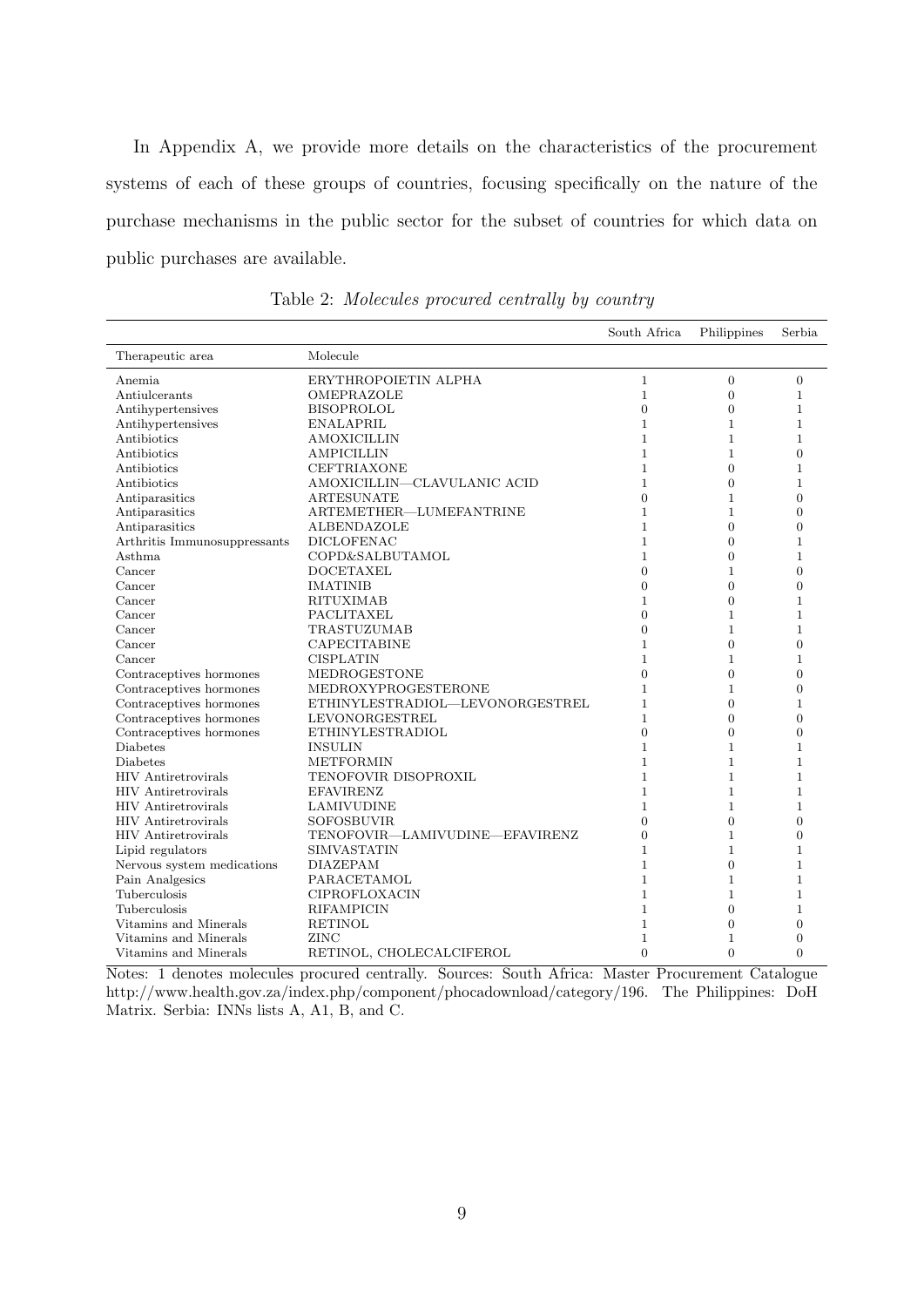## 3 Theoretical Model

In this section, we study theoretically the effect of centralized procurement on prices. The existing literature on buyer groups typically assumes that buyers are *non-price-takers* in the absence of pooled procurement and remain so if they engage in pooled procurement. By contrast, we provide a model in which buyers are price-takers under decentralized procurement and suppose that centralization allows them to become non-price-takers. Which modeling strategy is better depends on the specific environment one considers. In the case of large retailers forming buyer groups (which has received much attention in the literature), it is natural to assume that buyers are non-price-takers even in the absence of a buyer group. However, in our setting, i.e., drug procurement in LMICs, it seems reasonable to assume that buyers (e.g., pharmacies and hospitals) are price-takers if the system is fully decentralized.

We first derive the effect of centralized procurement on prices in a simple duopoly setting and then show that our findings hold in a more general oligopoly setting.

#### 3.1 Basic Setup

Consider two firms competing against each other and producing two differentiated products, 1 and 2, at marginal costs  $c_1$  and  $c_2$ , respectively. Denote  $D_1(p_1, p_2)$  and  $D_2(p_1, p_2)$ as the demands for products 1 and 2, respectively, when their prices are given by  $p_1$  and  $p_2$ . We assume that each firm is profit function is strictly concave in its own price and that its best-response function  $R_i(.)$  is increasing in its rival's price (i.e., prices are strategic complements). We suppose further that a Nash equilibrium  $(p_1^*, p_2^*)$  to the Bertrand game exists and is unique.

Procurement of the two products can be decentralized or centralized. We suppose that the Bertrand-Nash prices prevail under the decentralized regime. This implies that buyers are price-takers in this scenario. By contrast, under centralized procurement, we suppose that a single entity, say a governmental agency, negotiates prices by engaging in simultaneous Nash bargaining with both firms. We assume that the governmental agency's objective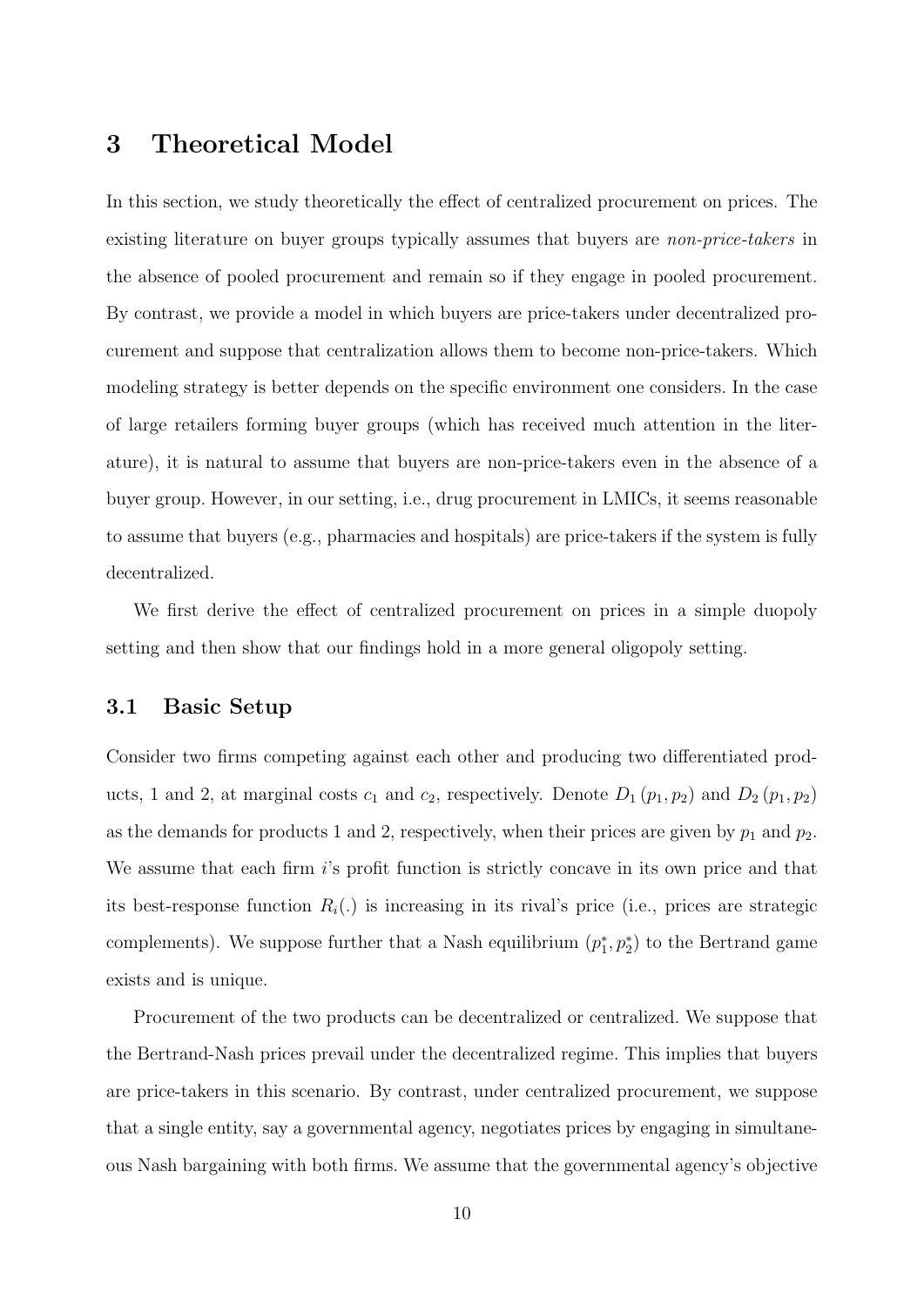function takes the general form  $W(p_1, p_2)$ , where  $W(., .)$  is differentiable and decreasing over  $[c_1, +\infty) \times [c_2, +\infty)$ . For instance,  $W(p_1, p_2)$  could be consumer surplus, social welfare or coverage. Thus, the prices that arise under centralized procurement solve the following system of maximization programs:

$$
\max_{p_1 \ge c_1} [(p_1 - c_1) D_1 (p_1, p_2)]^{1 - \alpha_1} [W (p_1, p_2) - W (\infty, p_2)]^{\alpha_1}
$$
\n(1)

$$
\max_{p_2 \ge c_2} [(p_2 - c_2) D_2 (p_1, p_2)]^{1 - \alpha_2} [W (p_1, p_2) - W (p_1, \infty)]^{\alpha_2}
$$
\n(2)

where  $\alpha_1 \in (0,1]$  and  $\alpha_2 \in (0,1]$  capture the bargaining power of the governmental agency in its negotiation with firms 1 and 2, respectively. Note that the limiting case  $\alpha_1 = \alpha_2 = 0$ corresponds to the Bertrand-Nash equilibrium (i.e., the equilibrium that would prevail under decentralized procurement). We assume that the solution to  $(1)$  (resp.,  $(2)$ ), which we denote  $\tilde{R}_1(p_2)$  (resp.,  $\tilde{R}_2(p_1)$ ) is unique for any  $p_2$  (resp.,  $p_1$ ) and characterized by the corresponding first-order condition. Moreover, we assume that the pair  $(\tilde{p}_1, \tilde{p}_2)$  solving the system exists and is unique.

The following proposition compares prices under centralized procurement to those under decentralized procurement.

Proposition 1. In our duopoly setting, prices under centralized procurement are lower than prices under decentralized procurement.

#### Proof. See Appendix.

While this result is intuitive, it is not obvious because the strategic interaction between the two firms generates equilibrium effects that could, in principle, lead to an ambiguous impact of centralized procurement on equilibrium prices, despite the clear-cut effect of centralized procurement on the price of one product given the price of the other product. We show, however, that in a fairly general setting, the equilibrium prices do decrease when one switches from a decentralized to a centralized procurement regime.

Further, it is easy to see that Proposition 1 would still hold if marginal costs were strictly increasing or strictly decreasing. This result stands in sharp contrast to the existing papers

 $\Box$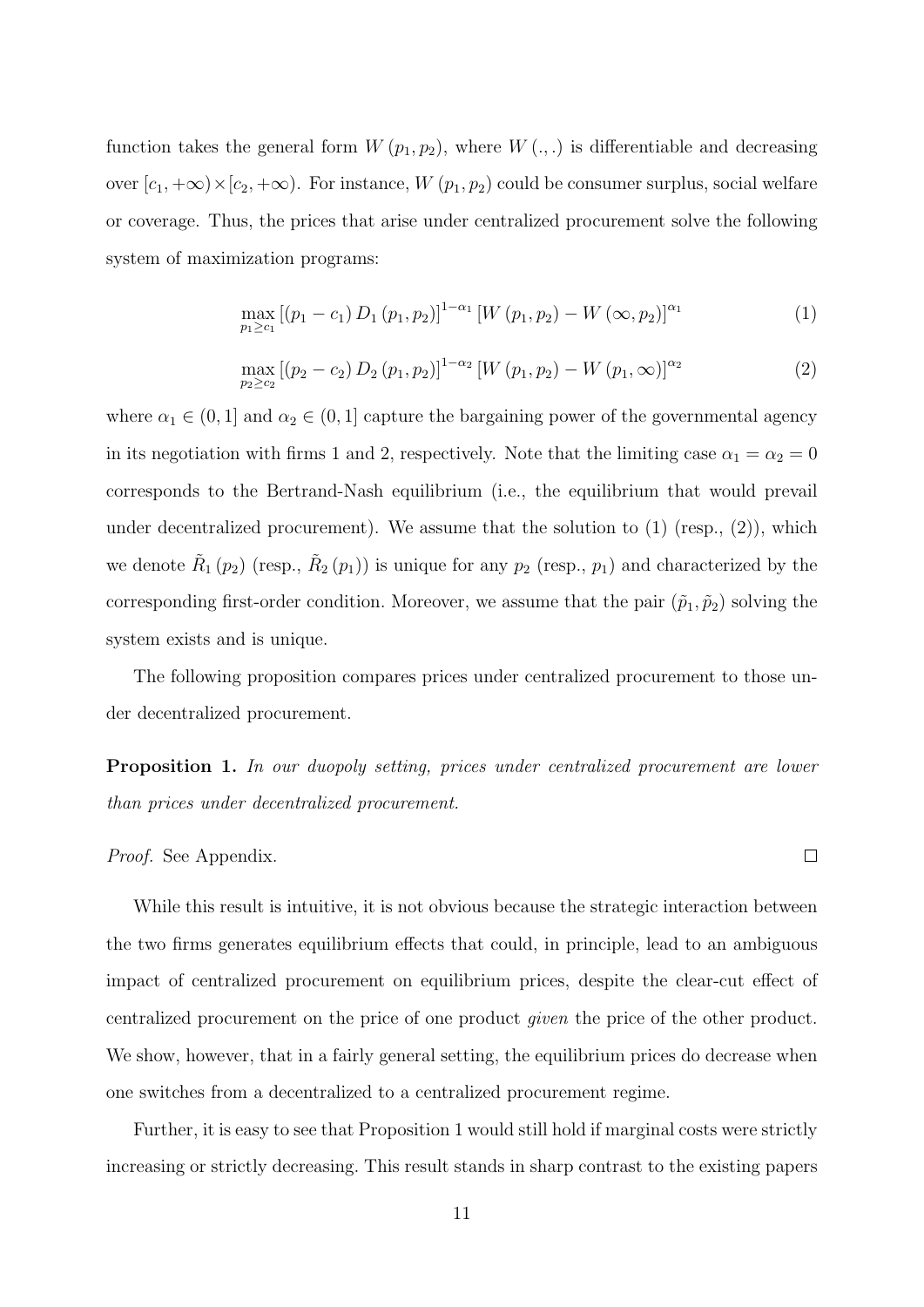on buyer groups emphasizing the curvature of the cost function as a key determinant of the profitability of a buyer group.

#### 3.2 Generalization

We now consider a more general scenario in which  $N \geq 2$  firms compete in prices. We denote  $c_i$  as the marginal cost of firm i and assume again that the products sold by the firms are differentiated. Denote  $p = (p_1, p_2, ..., p_N)$  as the vector consisting of all the prices set by the N firms,  $p_{-i}$  as the vector derived from p by removing firm i's price  $p_i$ , and  $D_i(p)$  as the demand addressed to firm i. We assume that firm is profit function is strictly concave in its own price and that its best-response function  $R_i(\mathbf{p}_{-i})$  is increasing in each of its rivals' prices (i.e., prices are strategic complements). We suppose that a Nash equilibrium  $p^* = (p_1^*, p_2^*, ..., p_N^*)$  to the Bertrand game exists and is unique. When  $N \geq 3$ , we assume further that for each  $K \in \{2, ..., N-1\}$  and for any  $(p_{K+1}, ..., p_N)$ , the Bertrand game derived from the original game by fixing the prices of firms  $K + 1, ..., N$  to  $(p_{K+1}, ..., p_N)$  has a unique Nash equilibrium.

The prices that prevail under (fully) decentralized procurement are the Bertrand-Nash prices  $\mathbf{p}^* = (p_1^*, p_2^*, ..., p_N^*)$ , while the prices under centralized procurement, which we assume to exist and be unique, solve the following maximization program:

$$
\max_{p_i \geq c_i} \left[ (p_i - c_i) D_i (p_i, \boldsymbol{p}_{-i}) \right]^{1-\alpha_i} \left[ W (p_i, \boldsymbol{p}_{-i}) - W (\infty, \boldsymbol{p}_{-i}) \right]^{\alpha_1} \tag{3}
$$

for  $i = 1, 2, ..., N$ , where  $\alpha_i \in (0, 1]$  captures the bargaining power of the governmental agency in charge of centralized procurement vis- $\lambda$ -vis firm i and  $W(.)$  is its objective function. We assume that the latter is differentiable and decreasing over  $[c_1, +\infty) \times (c_2, +\infty) \times$  $\ldots \times [c_N, +\infty)$  and that the solution to (3) for a given  $p_{-i}$ , which we denote  $R_i(p_{-i})$ , is unique and characterized by the corresponding first-order condition. Moreover, we assume that the vector of prices  $\tilde{\mathbf{p}} = (\tilde{p}_1, \tilde{p}_2, ..., \tilde{p}_N)$  under centralized procurement, i.e., the vector solving the N maximization program above, exists and is unique.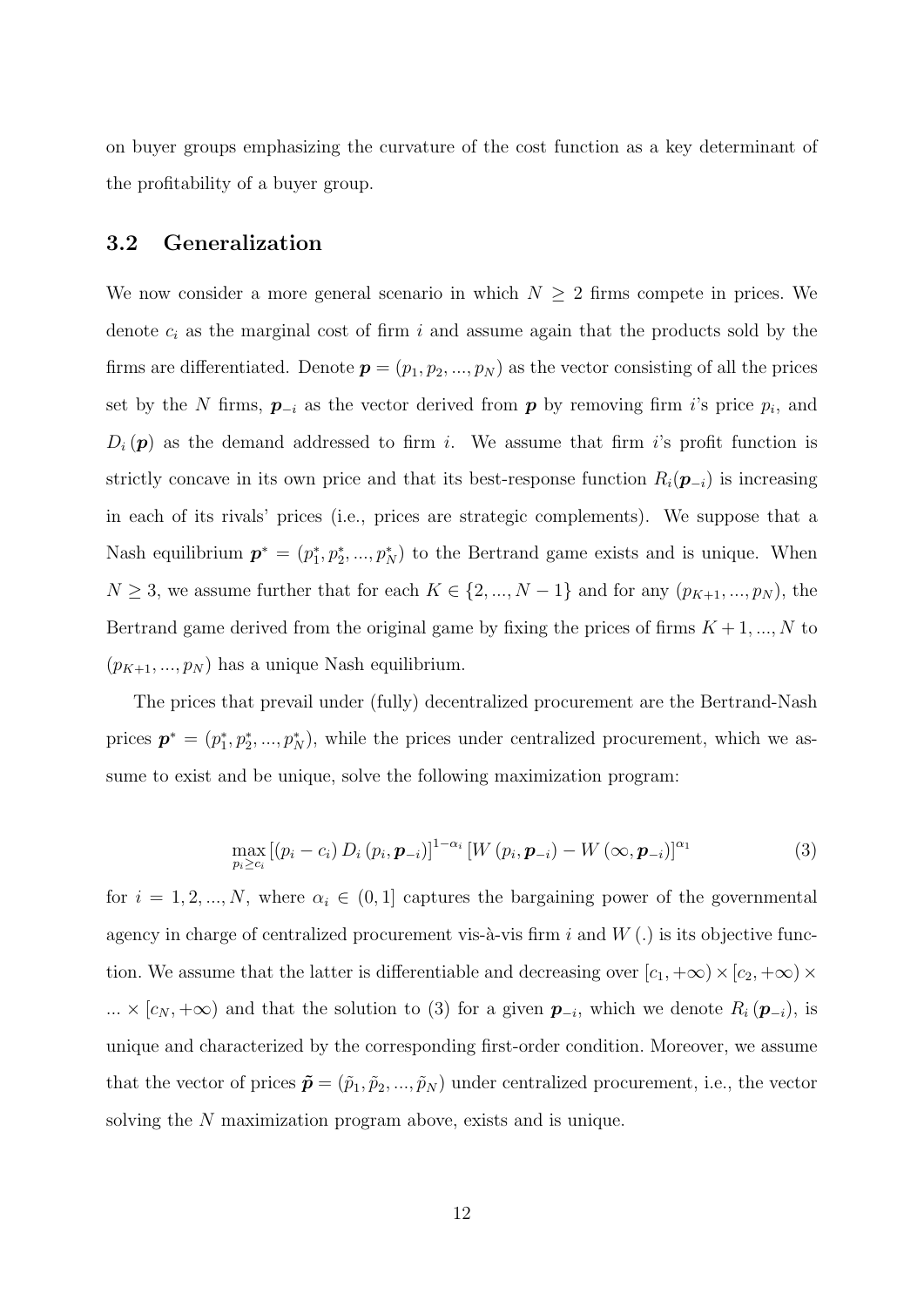When  $N \geq 3$ , we further extend the above assumptions on the outcome of the simultaneous bilateral negotiation game to the derived game in which the prices  $(p_{K+1},..., p_N)$ are fixed while the prices  $(p_1, ..., p_K)$  result from the maximization of the Nash products given by (3) for each  $i = 1, 2, ..., K$ .

We are now able to compare prices under decentralized procurement to those under centralized procurement. The next result shows that Proposition 1 generalizes to a setting with any number  $N \geq 2$  of firms.

Proposition 2. In our oligopoly setting with an arbitrary number of firms N, prices under centralized procurement are lower than prices under decentralized procurement.

 $\Box$ 

#### Proof. See Appendix.

Note that it is not necessary for the procurement of all products to be centralized for the result above to hold. Even if only a subset of products is centrally procured, the prices of all products will fall with respect to the decentralized regime. Thus, centralized procurement of one or several drugs generates downward pressure on the prices of non-centrally procured drugs. The key intuition behind this result lies in the strategic complementarity between the prices of (imperfectly) substitutable products.<sup>5</sup>

A natural question that arises is how supply-side concentration affects the impact of centralized procurement on prices. In a setting such as ours with differentiated products, one way of changing the supply-side concentration while leaving the set of available goods unchanged is to fix the number of goods and allow some firms to produce more than a single good (e.g., to produce a branded drug and a generic drug simultaneously).<sup>6</sup> Under our assumptions, one can readily check that increasing the number of products sold by a given firm (or, equivalently, merging two or more firms) leads to higher prices under both

 $5$ Note that with complementary products, the centralized procurement of a subset of products would drive up the prices of the products outside that subset under the standard assumption that prices for complementary products are strategic substitutes.

 ${}^{6}$ Performing comparative statics with respect to N would be misleading in our setting as this would simultaneously affect the supply-side concentration and product variety. In an alternative setting with N homogeneous goods produced by (single-product) firms competing in quantities, varying N would be a sound way of examining the impact of supply-side concentration.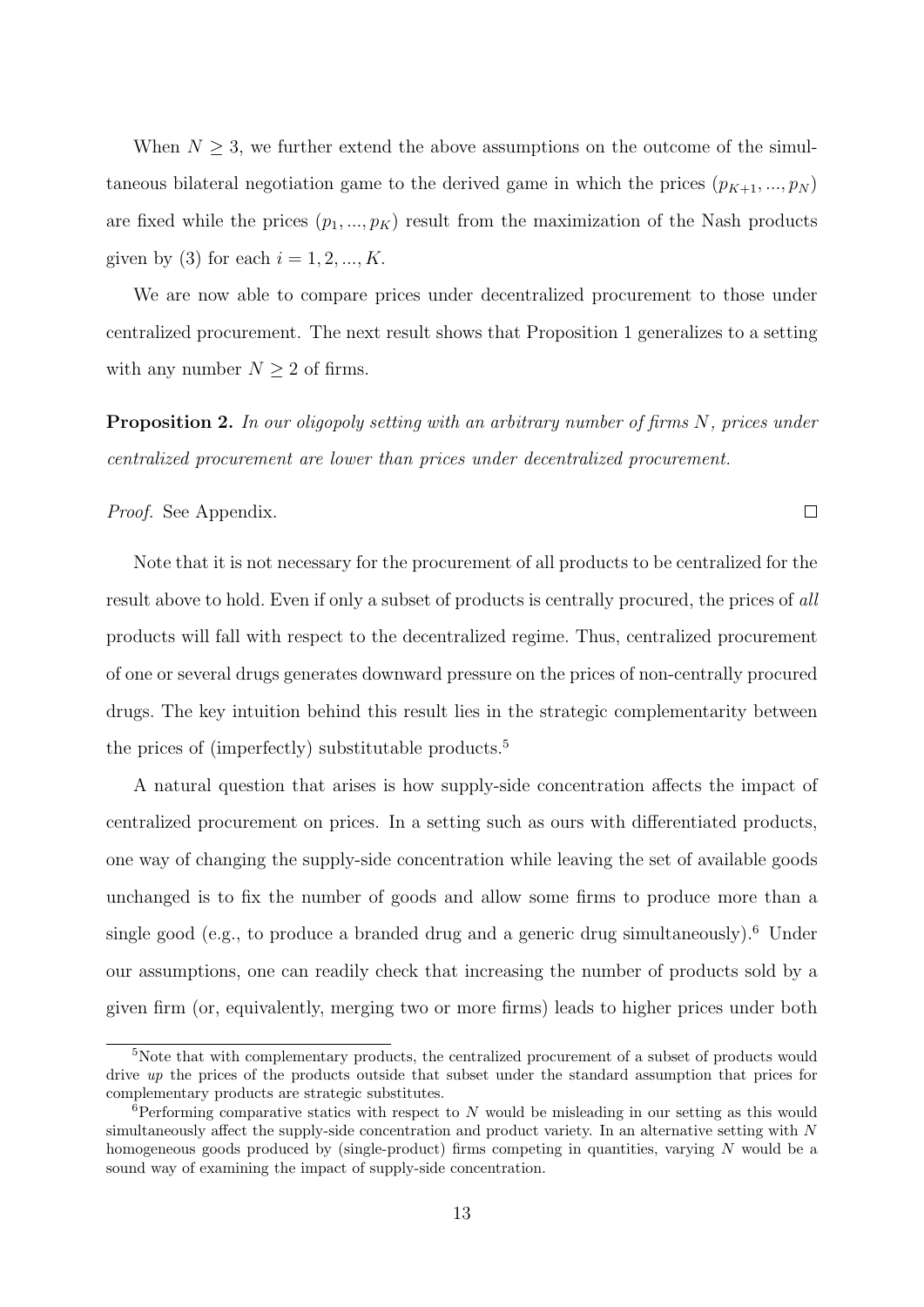centralized and decentralized procurement. This result implies that the theoretical impact of supply-side concentration on the differences between prices in the two procurement regimes is generally ambiguous, which suggests that this question should be approached empirically, as we will do in Section 5.

## 4 Data and Descriptive Statistics

We use data on drug purchases from IMS Health (IQVIA), which provides exhaustive information on sales quantities and expenditures for 40 essential molecules across 16 therapeutic areas by country, year and sector of purchase.

The sample covers seven LMICs with diverse drug procurement systems: four middle income countries – the Philippines, three States in South Africa (KwaZulu-Natal, North West and Eastern Cape), Serbia, and Tunisia – and three low income countries –Senegal, Zambia, and the state of Kerala in India. The period covered is 2015-2017, with the exception of the Serbian data, which corresponds to 2013-2016. Finally, as described in section 2 above, we observe purchases from both the private and the public sector and whether these occur in a centralized or decentralized manner.

Table 3 lists the molecules included in the analysis and the different therapeutic areas to which they belong. This table also shows which molecules are purchased in which country. The heterogeneity in the mix of drugs procured across countries is likely related to the different needs of the respective populations, patent and regulatory policies, and supply-side factors, such as producers' marketing strategy.

Table 4 reports descriptive statistics by country and sector/channel of procurement. The table lists the number of molecules purchased and their mean price. It also shows the mean prices of the nine molecules that are purchased in all the countries for which we have data: Amoxicillin-clavulanic acid, Bisoprolol, Ciprofloxacin, Diclofenac, Enalapril, Metformin, Omeprazole, Salbutamol, and Simvastatin. The mean prices are the prices per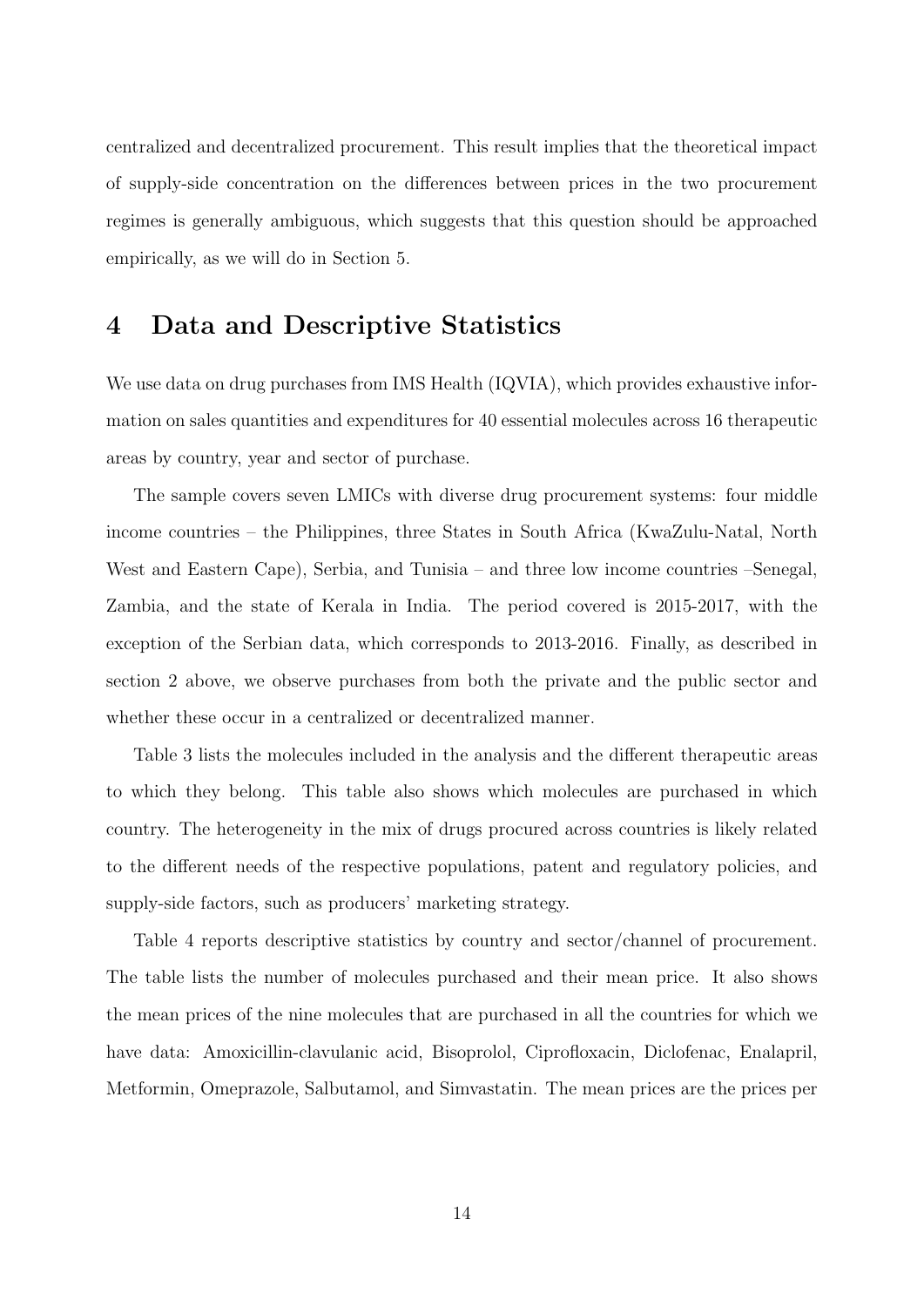standard unit obtained as the ratio of total US dollars expenses on that molecule to the total number of standard units of that molecule across the different brands and dosages.<sup>7</sup>

The comparison of mean prices shows considerable heterogeneity across countries and within countries across procurement channels. For example, for the nine common molecules, the average procurement cost per standard unit is \$0.11 in the Philippines public centralized channel but \$0.46 in the decentralized channel and \$0.77 in the private sector. In South Africa, the private sector pays much more than the public sector, but the difference between centralized and decentralized procurement is small. On the contrary, in Serbia, the private sector mean price is lower than that of the public sector. Additionally, surprisingly, low income countries do not necessarily pay lower prices, as Senegal and Kerala pay much more than Tunisia and Serbia. Our first aim is to estimate how much of these differences can be ascribed to different procurement procedures once we account for countryand therapeutic area-level specific effects.

<sup>&</sup>lt;sup>7</sup>A standard Unit (SU) is a standard IMS-derived measure of the number of doses and is measured differently depending on the formulation of the medicine, with one SU usually being equal to one tablet, one capsule, one suppository, one prefilled syringe/cartridge, pen, vial or ampule, one dose of an inhaled medicine or 5 ml of an oral syrup or suspension. The SUs of topical treatments (granules, powders, pellets, eye and ear preparations) are based on milliliters or grams. Note that SUs differ from WHO's Defined Daily Dose (DDD). Importantly for our analysis, SUs are consistent within countries over time.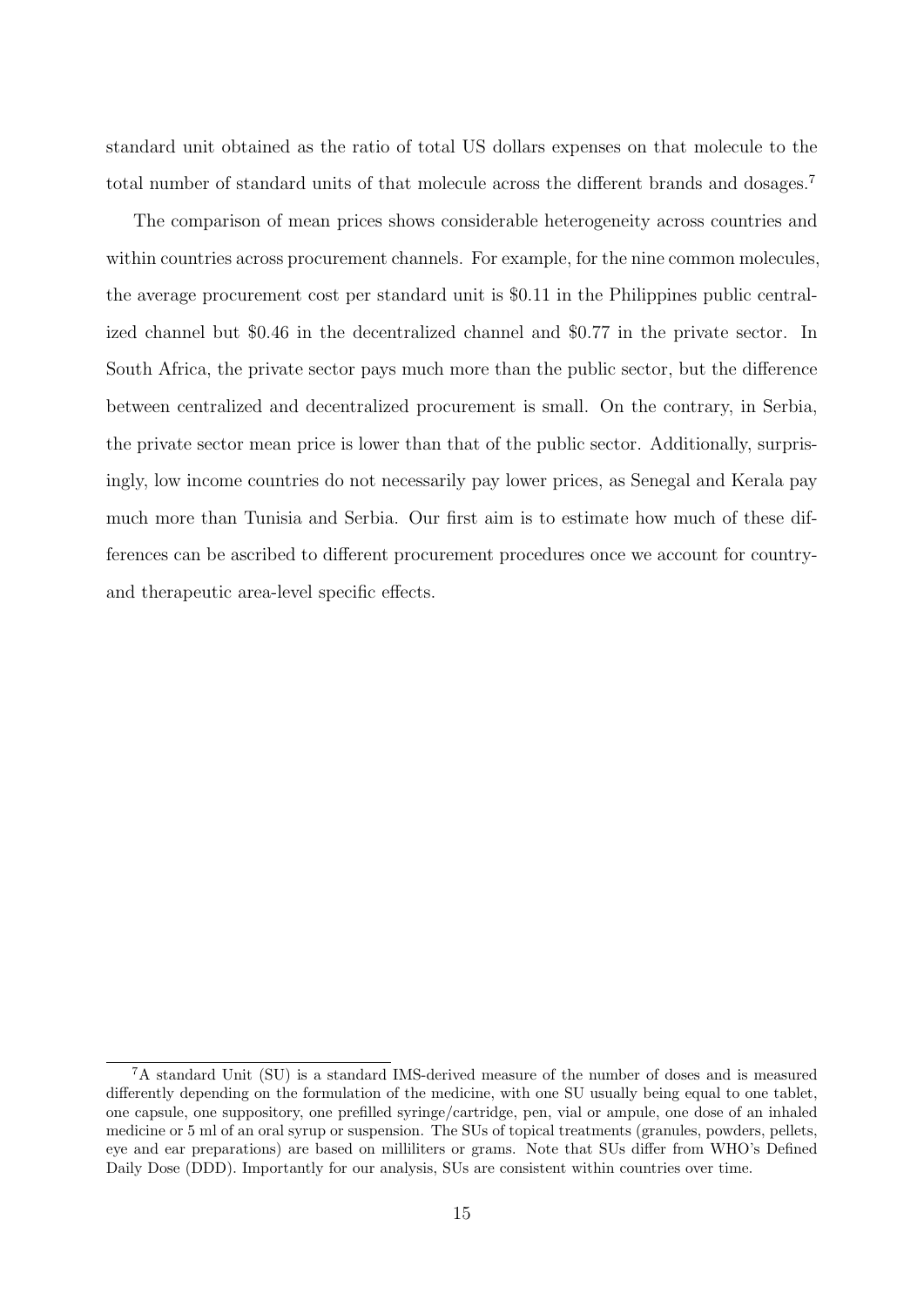| Area                         | Molecule                        | Kerala      | Philippines             | Senegal                 | Serbia                  | SouthAfrica | Tunisia     | Zambia                    |
|------------------------------|---------------------------------|-------------|-------------------------|-------------------------|-------------------------|-------------|-------------|---------------------------|
| Anemia                       | ERYTHROPOIETIN ALPHA            |             | $\overline{\mathrm{X}}$ | $\overline{\mathrm{X}}$ | $\overline{\mathrm{X}}$ |             |             |                           |
| Antiulcerants                | OMEPRAZOLE                      | $\mathbf X$ | $\mathbf X$             | $\mathbf X$             | $\mathbf X$             | $\mathbf X$ | X           | X                         |
| Antihypertensives            | <b>BISOPROLOL</b>               | $\mathbf X$ | $\mathbf X$             | $\mathbf X$             | $\mathbf X$             | $\mathbf X$ | $\mathbf X$ | $\mathbf X$               |
| Antihypertensives            | <b>ENALAPRIL</b>                | $\mathbf X$ | $\mathbf X$             | $\mathbf X$             | $\mathbf X$             | $\mathbf X$ | $\mathbf X$ | X                         |
| Antibiotics                  | <b>CEFTRIAXONE</b>              |             |                         |                         | $\mathbf X$             |             |             |                           |
| Antibiotics                  | <b>AMOXICILLIN</b>              |             |                         |                         |                         |             | $\mathbf X$ |                           |
| Antibiotics                  | <b>AMPICILLIN</b>               |             | $\mathbf X$             | $\mathbf X$             | $\mathbf X$             |             | $\mathbf X$ | X                         |
| Antibiotics                  | AMOXICILLIN-CLAVULANIC ACID     | X           | $\mathbf X$             | $\mathbf X$             | $\mathbf X$             | X           | $\mathbf X$ | $\mathbf X$               |
| Antiparasitics               | ARTEMETHER-LUMEFANTRINE         |             |                         | $\mathbf X$             |                         | $\mathbf X$ |             | X                         |
| Antiparasitics               | <b>ARTESUNATE</b>               | $\mathbf X$ |                         | X                       |                         |             |             |                           |
| Antiparasitics               | <b>ALBENDAZOLE</b>              | $\mathbf X$ | $\mathbf X$             | $\mathbf X$             |                         | $\mathbf X$ | $\mathbf X$ | X                         |
| Arthritis Immunosuppressants | <b>DICLOFENAC</b>               | $\bar{X}$   | $\mathbf X$             | $\mathbf X$             | $\mathbf X$             | $\mathbf X$ | $\mathbf X$ | $\mathbf X$               |
| Asthma / COPD                | <b>SALBUTAMOL</b>               | $\mathbf X$ | $\mathbf X$             | $\mathbf X$             | $\mathbf X$             | $\mathbf X$ | $\mathbf X$ | X                         |
| Cancer                       | <b>CAPECITABINE</b>             |             |                         |                         | $\mathbf X$             |             |             |                           |
| Cancer                       | <b>CISPLATIN</b>                |             | $\mathbf X$             | $\mathbf X$             | $\mathbf X$             | X           | $\mathbf X$ |                           |
| Cancer                       | <b>RITUXIMAB</b>                | $\mathbf X$ | $\mathbf X$             | $\mathbf X$             |                         | $\mathbf X$ | $\mathbf X$ |                           |
| Cancer                       | $\operatorname{DOCETAXEL}$      |             |                         |                         | $\mathbf X$             |             |             |                           |
| Cancer                       | PACLITAXEL                      |             | $\mathbf X$             |                         |                         | X           | $\mathbf X$ | $\boldsymbol{\mathrm{X}}$ |
| Cancer                       | TRASTUZUMAB                     |             |                         |                         | $\mathbf X$             |             |             |                           |
| Cancer                       | <b>IMATINIB</b>                 |             | $\mathbf X$             |                         | $\mathbf X$             | X           | $\mathbf X$ | X                         |
| Contraceptives hormones      | MEDROXYPROGESTERONE             | $\mathbf X$ |                         | $\mathbf X$             |                         | $\mathbf X$ |             | $\mathbf X$               |
| Contraceptives hormones      | MEDROGESTONE                    |             |                         |                         |                         |             | $\mathbf X$ |                           |
| Contraceptives hormones      | ETHINYLESTRADIOL-LEVONORGESTREL | X           | X                       | X                       |                         | X           | $\mathbf X$ | X                         |
| Contraceptives hormones      | LEVONORGESTREL                  |             |                         |                         |                         |             | $\mathbf X$ |                           |
| Contraceptives hormones      | <b>ETHINYLESTRADIOL</b>         |             |                         |                         |                         |             | $\mathbf X$ |                           |
| Diabetes                     | <b>INSULIN</b>                  | $\mathbf X$ |                         | X                       | X                       | $\mathbf X$ | $\mathbf X$ | X                         |
| Diabetes                     | <b>METFORMIN</b>                | $\mathbf X$ | $\mathbf X$             | $\mathbf X$             | $\mathbf X$             | $\mathbf X$ | $\mathbf X$ | $\mathbf X$               |
| <b>HIV</b> Antiretrovirals   | TENOFOVIR-LAMIVUDINE-EFAVIRENZ  | $\mathbf X$ |                         |                         |                         | $\mathbf X$ |             | $\mathbf X$               |
| <b>HIV</b> Antiretrovirals   | <b>EFAVIRENZ</b>                |             |                         |                         |                         |             | $\mathbf X$ |                           |
| <b>HIV</b> Antiretrovirals   | <b>LAMIVUDINE</b>               |             |                         |                         |                         |             | $\mathbf X$ |                           |
| <b>HIV</b> Antiretrovirals   | <b>SOFOSBUVIR</b>               | X           |                         |                         |                         |             | $\mathbf X$ |                           |
| <b>HIV</b> Antiretrovirals   | TENOFOVIR DISOPROXIL            |             |                         |                         |                         |             | $\mathbf X$ |                           |
| Lipid regulators             | <b>SIMVASTATIN</b>              | X           | X                       | X                       |                         | $X - X$     | X           | X                         |
| Nervous system medications   | <b>DIAZEPAM</b>                 | X           | X                       | $\mathbf X$             | $\mathbf X$             | X           | $\mathbf X$ | X                         |
| Pain Analgesics              | PARACETAMOL                     |             | $\mathbf X$             | X                       | $\mathbf X$             | $\mathbf X$ | X           | X                         |
| Tuberculosis                 | CIPROFLOXACIN                   | X           | $\mathbf X$             | $\mathbf X$             | $\mathbf X$             | $\mathbf X$ | X           | X                         |
| Tuberculosis                 | <b>RIFAMPICIN</b>               | $\mathbf X$ | $\mathbf X$             | $\mathbf X$             |                         | X           | X           |                           |
| Vitamins and Minerals        | ZINC                            |             |                         | $\mathbf X$             |                         |             | X           |                           |
| Vitamins and Minerals        | <b>RETINOL</b>                  |             | X                       | $\mathbf X$             |                         | X           | X           |                           |
| Vitamins and Minerals        | RETINOL, CHOLECALCIFEROL        |             |                         |                         | X                       |             |             |                           |
|                              |                                 |             |                         |                         |                         |             |             |                           |

Table 3: List of molecules by country

Note: Molecules included in the sample, by country and therapeutic area.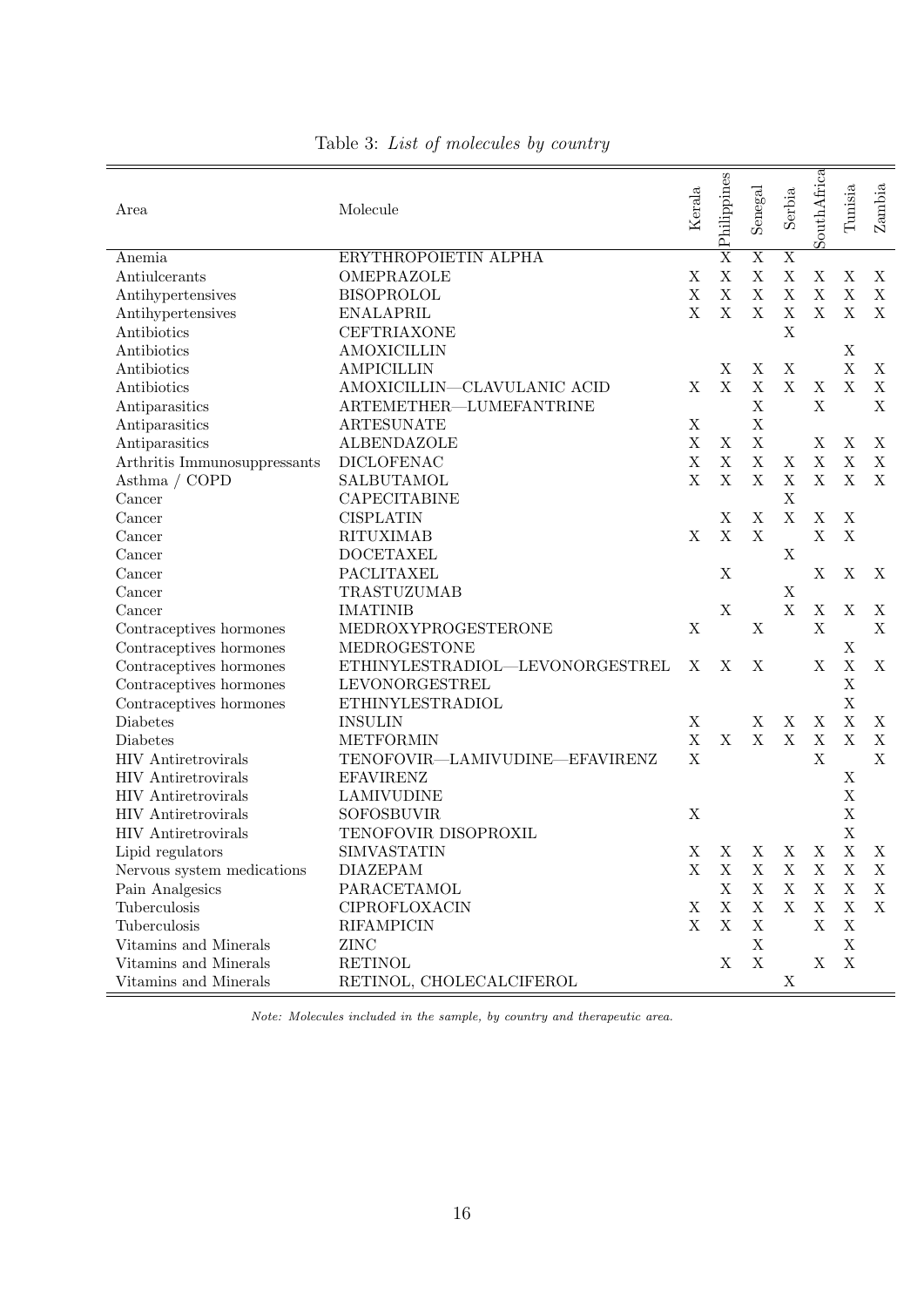| Country     | Channel              | Nb. of    | Mean Price    | Mean Price       |
|-------------|----------------------|-----------|---------------|------------------|
|             |                      | Molecules | all molecules | common molecules |
| Kerala      | All                  | 19        | 86.65         | 4.34             |
|             | Private              | 19        | 86.65         | 4.34             |
| Philippines | All                  | 21        | 6.72          | .45              |
|             | Private              | 21        | 5.62          | .77              |
|             | Public centralized   | 8         | 2.05          | .11              |
|             | Public decentralized | 21        | 9.40          | .46              |
| Senegal     | All                  | 24        | 30.94         | 3.93             |
|             | Private              | 24        | 30.94         | 3.93             |
| Serbia      | All                  | 21        | 56.49         | .13              |
|             | Private              | 21        | 58.20         | .11              |
|             | Public centralized   | 15        | 71.16         | .15              |
|             | Public decentralized | 6         | 8.51          |                  |
| SouthAfrica | All                  | 23        | 28.47         | 2.28             |
|             | Private              | 23        | 53.65         | 3.34             |
|             | Public centralized   | 19        | 12.79         | 1.68             |
|             | Public decentralized | 3         | 14.81         | 1.83             |
| Tunisia     | All                  | 30        | 21.36         | .17              |
|             | Private              | 26        | .38           | .26              |
|             | Public centralized   | 30        | 39.28         | .09              |
| Zambia      | All                  | 20        | 2.71          | .28              |
|             | Private              | 15        | .97           | .55              |

Table 4: Country-level price statistics

Note: Price in US\$ by Standard Unit. Common molecules are AMOXICILLIN—CLAVULANIC ACID, BISOPROLOL, CIPROFLOXACIN, DICLOFENAC, ENALAPRIL, METFORMIN, OMEPRAZOLE, SALBUTAMOL, SIMVASTATIN. Mean price is unweighted by quantities.

Table 5 shows the coverage of our sample. In terms of expenses, the ATC3 categories included in our data represent between 19 and 35% of expenses on all ATC3 and between 11 and 52% of the expenses of the public sector.<sup>8</sup> Within the selected ATC3 categories, there is large variation in the share accounted for by the selected molecules, from South Africa, which has relatively low coverage, to Tunisia and Zambia, where most of the public expenses are included.

<sup>8</sup>The Anatomical Therapeutic Chemical (ATC) Classification System, controlled by the World Health Organization Collaborating Centre for Drug Statistics Methodology (WHOCC), divides active substances into groups at five different levels. The ATC3 level corresponds to the therapeutic/pharmacological subgroup.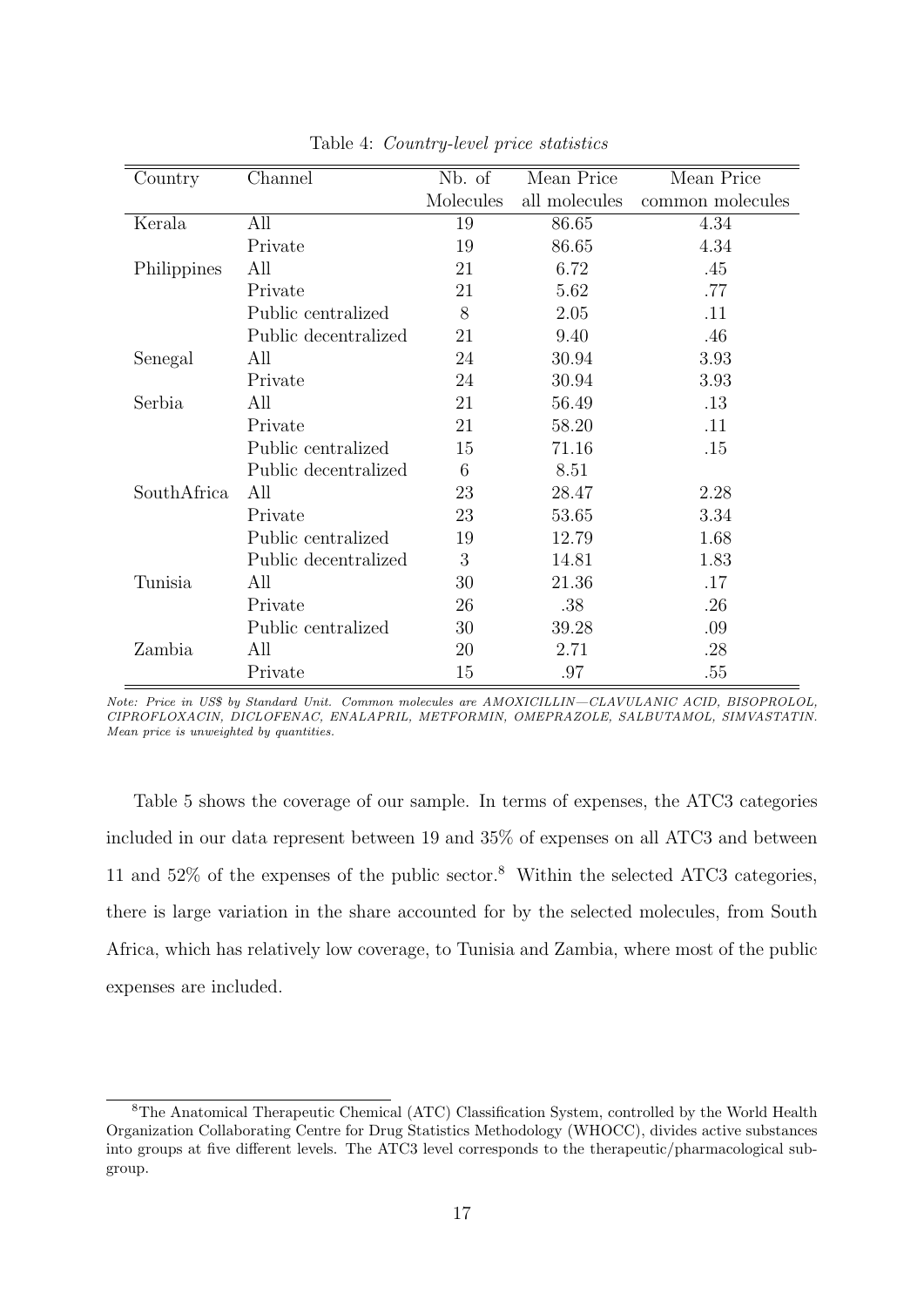| Country     | Channel | <b>Expenses</b>      | Expenses of   | Share of   | Expenses of   | Share of    |
|-------------|---------|----------------------|---------------|------------|---------------|-------------|
|             |         | All ATC3             | Selected ATC3 | All $(\%)$ | Selected Mol. | selected    |
|             |         | $(1000 \text{ } \$)$ |               |            |               | ATC3 $(\%)$ |
| Kerala      | All     | 60202227             | 13851093      | 23.0       | 1404918       | 10.1        |
|             | Private | 60202227             | 13851093      | 23.0       | 1404918       | 10.1        |
| Philippines | All     | 3634369              | 801021        | 22.0       | 365225        | 45.5        |
|             | Private | 3406863              | 681674        | 20.0       | 272761        | 40.0        |
|             | Public  | 227533               | 119346        | 52.4       | 92389         | 77.4        |
| Serbia      | All     | 728293               | 179468        | 24.6       | 77148         | 42.9        |
|             | Private | 369690               | 100733        | 27.2       | 34988         | 34.7        |
|             | Public  | 359057               | 78694         | 21.9       | 42216         | 53.6        |
| SouthAfrica | All     | 11394839             | 2114377       | 18.5       | 37209         | 1.7         |
|             | Private | 7768901              | 1719998       | 22.1       | 19379         | 1.1         |
|             | Public  | 3626747              | 396451        | 10.9       | 17780         | 4.4         |
| Tunisia     | All     | 1052863              | 291687        | 27.7       | 198881        | 68.1        |
|             | Private | 775158               | 253673        | 32.7       | 167657        | 66.0        |
|             | Public  | 277599               | 38014         | 13.6       | 31196         | 82.0        |
| Zambia      | All     | 360137               | 127114        | 35.2       | 122888        | 96.6        |
|             | Private | 20990                | 1533          | 7.3        | 126           | 8.2         |
|             | Public  | 340703               | 129992        | 38.1       | 122878        | 94.5        |

Table 5: Country-level statistics

Note: Values are in thousand US dollars. Selected ATCs are those of the 40 molecules studied. Exhaustive ATC3-level data on Senegal are missing.

For a given molecule, when generics are available, it is possible to purchase different brands (different products) from different manufacturers. Table 6 shows the number of molecules purchased and the corresponding number of products and manufacturers. The table further breaks this information down by procurement sector and channel and shows that the public sector usually purchases fewer molecules and fewer products from fewer manufacturers.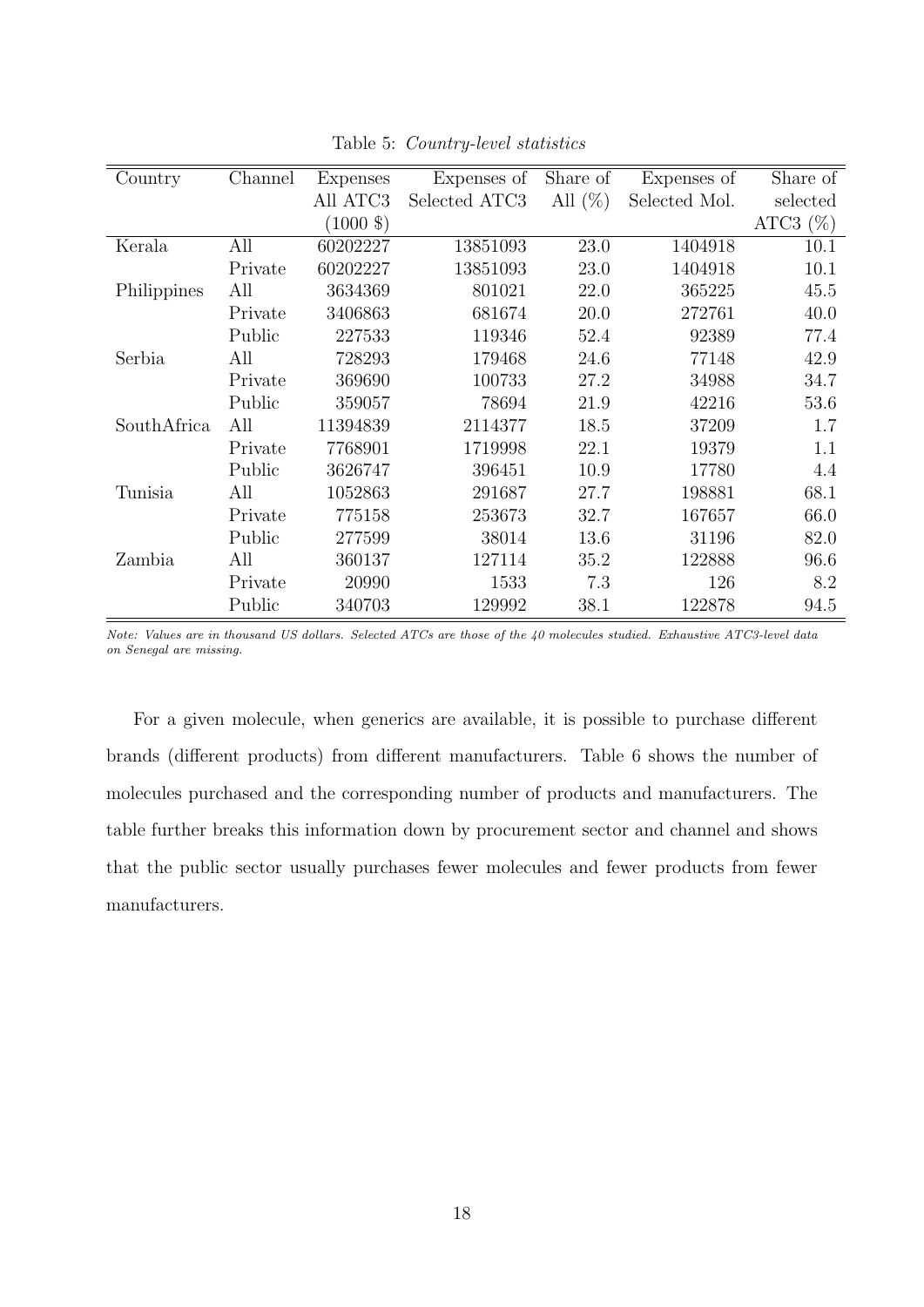| Country     | Channel              | Nb. of    | Nb. of   | Nb. of         |
|-------------|----------------------|-----------|----------|----------------|
|             |                      | Molecules | Products | Manufacturers  |
| Kerala      | All                  | 19        | 304      | 136            |
|             | Private              | 19        | 304      | 136            |
| Philippines | All                  | 21        | 526      | 263            |
|             | Private              | 21        | 488      | 255            |
|             | Public centralized   | 8         | 11       | 4              |
|             | Public decentralized | 21        | 310      | 163            |
| Senegal     | All                  | 24        | 117      | 76             |
|             | Private              | 24        | 117      | 76             |
| Serbia      | All                  | 21        | 89       | 33             |
|             | Private              | 21        | 87       | 32             |
|             | Public centralized   | 15        | 68       | 28             |
|             | Public decentralized | 6         | 15       | 11             |
| SouthAfrica | All                  | 23        | 137      | 45             |
|             | Private              | 23        | 133      | 45             |
|             | Public centralized   | 19        | 79       | 32             |
|             | Public decentralized | 3         | 8        | $\overline{7}$ |
| Tunisia     | All                  | 30        | 167      | 77             |
|             | Private              | 26        | 152      | 68             |
|             | Public centralized   | 30        | 122      | 59             |
| Zambia      | All                  | 20        | 53       | 30             |
|             | Private              | 15        | 40       | 30             |

Table 6: Country-level product and manufacturer statistics

Note: Based on the sample molecules (IMS data). Yearly average over 2015-2017 for all countries except the Philippines (2013-2016). Private sector only for Kerala and Senegal.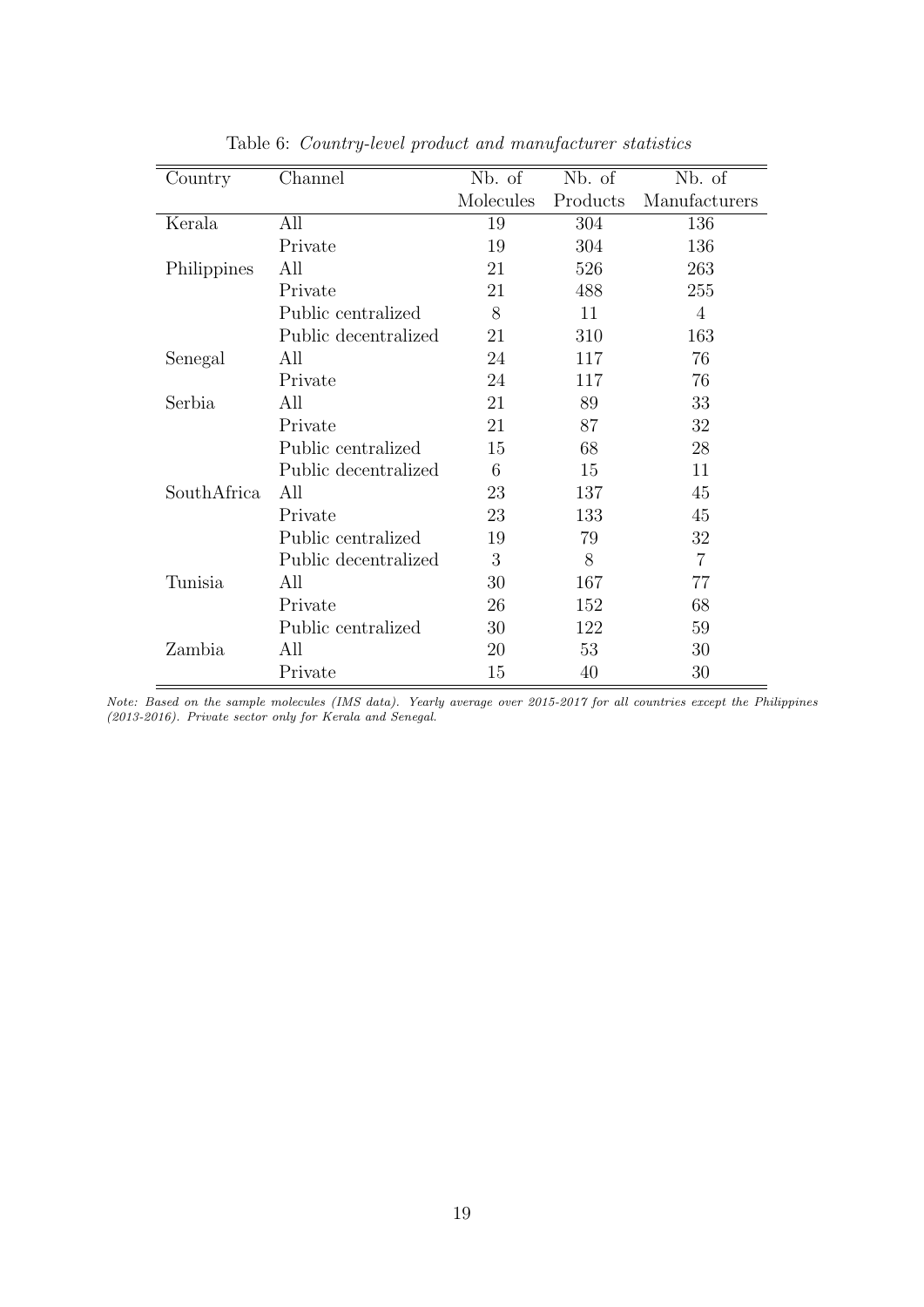| $\left  S_{01t\!/\!A} A_{\dot H \dot e_{\dot a}} \right $<br>Philippines<br>$S_{^{6}\!P_{^{6}\!S_{^{6}\!d}}}$<br>$T_{\mathit{Mig}_{\mathit{ig}_e}}$<br>$z_{a_{N_{b_{i_{a}}}}}$<br>$k_{eq\delta}$<br>$\delta_{\mathrm{e}_7\!j_{\!j_{\!d}}}$<br>Area<br>5.79%<br>$1.17\%$<br>Anemia<br>1.38 %<br>7.18 %<br>8.31 %<br>27.14 %<br>19.94 %<br>.01 $%$<br>$6.77\%$<br>Antiulcerants<br>$5.59~\%$<br>2.40 %<br>$.10\%$<br>20.45 %<br>$9.12\%$<br>2.99 %<br>Antihypertensives<br>42.27 %<br>6.96 $%$<br>7.66 %<br>$2.57\%$<br>39.00 %<br>13.70 %<br>$.05\%$<br>Antibiotics<br>$2.24\%$<br>4.48 %<br>.73 %<br>14.51 %<br>26.93 %<br>$10.03\%$<br>Antiparasitics<br>1.88 %<br>1.40 %<br>1.68 %<br>$6.58\%$<br>12.09 %<br>15.22 %<br>$.02\%$<br>Arthritis Immunosuppressants<br>$5.15\%$<br>7.80 %<br>7.57 %<br>1.48 %<br>.05 $\%$<br>Asthma / $\operatorname{COPD}$<br>1.62 $%$<br>6.83 $%$<br>.06 $\%$<br>.36 $\%$<br>2.70 %<br>$.15\%$<br>7.63 %<br>$19.98\%$<br>8.49 %<br>Cancer<br>.72 $\%$<br>$2.59~\%$<br>$1.56\%$<br>2.43 %<br>$12.40\%$<br>$2.13\%$<br>Contraceptives hormones<br>27.68 %<br>.20 $%$<br>$10.12\%$<br>6.92 $%$<br>9.79%<br>$7.81\%$<br>21.00 %<br>Diabetes<br>$1.12\%$<br>$3.20\%$<br>.42 $%$<br>82.35 %<br><b>HIV</b> Antiretrovirals<br>.42 $%$<br>1.27 %<br>5.36 %<br>1.16 $%$<br>$1.35\%$<br>4.55 $%$<br>Lipid regulators<br>.23 $\%$<br>.18 $%$<br>.76 %<br>.28 $\%$<br>3.98 %<br>$.02\%$<br>Nervous system medications<br>$5.86~\%$<br>$21.51~\%$<br>20.00 %<br>$5.65\%$<br>$4.57\%$<br>Pain Analgesics<br>$.08\%$<br>4.74 %<br>4.69 %<br>$8.86\%$<br>$3.48\%$<br>$3.16\%$<br>$1.54\%$<br>Tuberculosis<br>$.21\%$<br>.04 $%$<br>4.44 %<br>Vitamins and Minerals<br>$.30\ \%$<br>$.13\%$ |  |  |  |  |
|------------------------------------------------------------------------------------------------------------------------------------------------------------------------------------------------------------------------------------------------------------------------------------------------------------------------------------------------------------------------------------------------------------------------------------------------------------------------------------------------------------------------------------------------------------------------------------------------------------------------------------------------------------------------------------------------------------------------------------------------------------------------------------------------------------------------------------------------------------------------------------------------------------------------------------------------------------------------------------------------------------------------------------------------------------------------------------------------------------------------------------------------------------------------------------------------------------------------------------------------------------------------------------------------------------------------------------------------------------------------------------------------------------------------------------------------------------------------------------------------------------------------------------------------------------------------------------------------------------------------------------------------------------------------------------------------------------|--|--|--|--|
|                                                                                                                                                                                                                                                                                                                                                                                                                                                                                                                                                                                                                                                                                                                                                                                                                                                                                                                                                                                                                                                                                                                                                                                                                                                                                                                                                                                                                                                                                                                                                                                                                                                                                                            |  |  |  |  |
|                                                                                                                                                                                                                                                                                                                                                                                                                                                                                                                                                                                                                                                                                                                                                                                                                                                                                                                                                                                                                                                                                                                                                                                                                                                                                                                                                                                                                                                                                                                                                                                                                                                                                                            |  |  |  |  |
|                                                                                                                                                                                                                                                                                                                                                                                                                                                                                                                                                                                                                                                                                                                                                                                                                                                                                                                                                                                                                                                                                                                                                                                                                                                                                                                                                                                                                                                                                                                                                                                                                                                                                                            |  |  |  |  |
|                                                                                                                                                                                                                                                                                                                                                                                                                                                                                                                                                                                                                                                                                                                                                                                                                                                                                                                                                                                                                                                                                                                                                                                                                                                                                                                                                                                                                                                                                                                                                                                                                                                                                                            |  |  |  |  |
|                                                                                                                                                                                                                                                                                                                                                                                                                                                                                                                                                                                                                                                                                                                                                                                                                                                                                                                                                                                                                                                                                                                                                                                                                                                                                                                                                                                                                                                                                                                                                                                                                                                                                                            |  |  |  |  |
|                                                                                                                                                                                                                                                                                                                                                                                                                                                                                                                                                                                                                                                                                                                                                                                                                                                                                                                                                                                                                                                                                                                                                                                                                                                                                                                                                                                                                                                                                                                                                                                                                                                                                                            |  |  |  |  |
|                                                                                                                                                                                                                                                                                                                                                                                                                                                                                                                                                                                                                                                                                                                                                                                                                                                                                                                                                                                                                                                                                                                                                                                                                                                                                                                                                                                                                                                                                                                                                                                                                                                                                                            |  |  |  |  |
|                                                                                                                                                                                                                                                                                                                                                                                                                                                                                                                                                                                                                                                                                                                                                                                                                                                                                                                                                                                                                                                                                                                                                                                                                                                                                                                                                                                                                                                                                                                                                                                                                                                                                                            |  |  |  |  |
|                                                                                                                                                                                                                                                                                                                                                                                                                                                                                                                                                                                                                                                                                                                                                                                                                                                                                                                                                                                                                                                                                                                                                                                                                                                                                                                                                                                                                                                                                                                                                                                                                                                                                                            |  |  |  |  |
|                                                                                                                                                                                                                                                                                                                                                                                                                                                                                                                                                                                                                                                                                                                                                                                                                                                                                                                                                                                                                                                                                                                                                                                                                                                                                                                                                                                                                                                                                                                                                                                                                                                                                                            |  |  |  |  |
|                                                                                                                                                                                                                                                                                                                                                                                                                                                                                                                                                                                                                                                                                                                                                                                                                                                                                                                                                                                                                                                                                                                                                                                                                                                                                                                                                                                                                                                                                                                                                                                                                                                                                                            |  |  |  |  |
|                                                                                                                                                                                                                                                                                                                                                                                                                                                                                                                                                                                                                                                                                                                                                                                                                                                                                                                                                                                                                                                                                                                                                                                                                                                                                                                                                                                                                                                                                                                                                                                                                                                                                                            |  |  |  |  |
|                                                                                                                                                                                                                                                                                                                                                                                                                                                                                                                                                                                                                                                                                                                                                                                                                                                                                                                                                                                                                                                                                                                                                                                                                                                                                                                                                                                                                                                                                                                                                                                                                                                                                                            |  |  |  |  |
|                                                                                                                                                                                                                                                                                                                                                                                                                                                                                                                                                                                                                                                                                                                                                                                                                                                                                                                                                                                                                                                                                                                                                                                                                                                                                                                                                                                                                                                                                                                                                                                                                                                                                                            |  |  |  |  |
|                                                                                                                                                                                                                                                                                                                                                                                                                                                                                                                                                                                                                                                                                                                                                                                                                                                                                                                                                                                                                                                                                                                                                                                                                                                                                                                                                                                                                                                                                                                                                                                                                                                                                                            |  |  |  |  |
|                                                                                                                                                                                                                                                                                                                                                                                                                                                                                                                                                                                                                                                                                                                                                                                                                                                                                                                                                                                                                                                                                                                                                                                                                                                                                                                                                                                                                                                                                                                                                                                                                                                                                                            |  |  |  |  |
|                                                                                                                                                                                                                                                                                                                                                                                                                                                                                                                                                                                                                                                                                                                                                                                                                                                                                                                                                                                                                                                                                                                                                                                                                                                                                                                                                                                                                                                                                                                                                                                                                                                                                                            |  |  |  |  |

Table 7: Therapeutic area expenditure shares by country

Note: Based on the sample molecules (IMS data). Yearly average over 2015-2017 for all countries except the Philippines (2013-2016). Private sector only for Kerala and Senegal.

Tables 7 to 9 provide additional descriptive statistics for the selected therapeutic areas and molecules included in our analysis. Table 7 details the distribution of country-level expenditures, showing that our sample provides relatively exhaustive coverage of therapeutic areas for the countries in the sample.<sup>9</sup> Table 8 shows the mean HHI concentration index of manufacturers by therapeutic area, computed as the sum of squared market share (in quantities) of each manufacturer within the country, sector, year and therapeutic area. The results show large variations in concentration and that many country-therapeutic areas display high provider concentrations. A similar table using the C1 concentration index is provided in the Appendix. Finally, Table 9 shows the sample relative shares of public and private purchases by country.

 $9$ Table 12 in the Appendix provides a benchmark consisting of the same information for all molecules in these categories.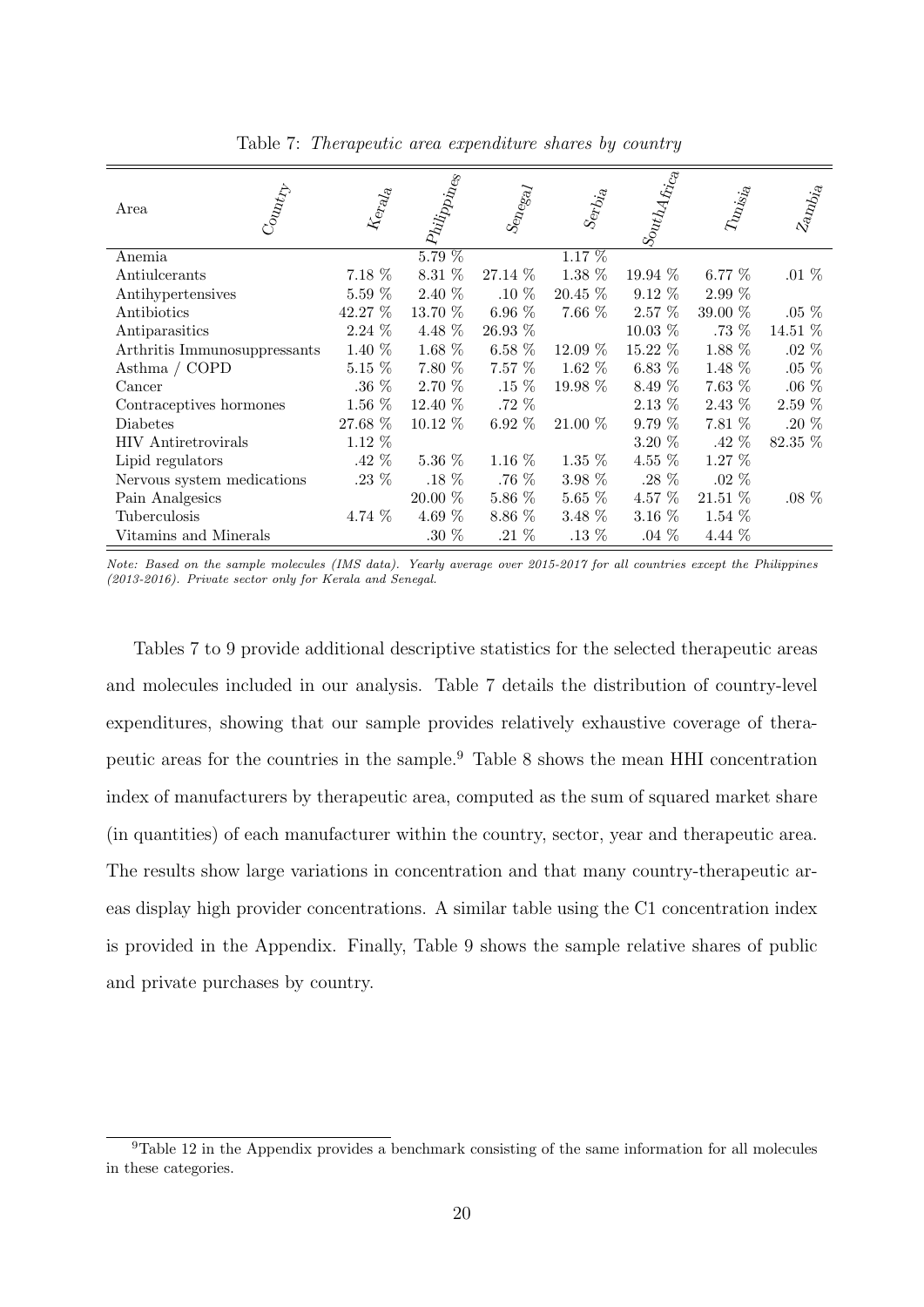| Country<br>Area                | $k_{\mathrm{e}_{\mathrm{f}_{\mathrm{d}_\mathrm{d}}}}$ | $ p_{lilij}$ | $S_{^{6}\!P_{\!o}_{\!S\!O\!d\!d\!f}}$ | $\mathcal{S}_{\mathrm{e}\gamma j_{i_{\hat{a}}}}$ | $\left  S_{\text{out}_{\mathcal{U}_{\mathcal{A}_{f_{\mathcal{X}_{C_{e}}}}}}}\right $ | $T_{4M_{\tilde{M}_{\tilde{G}}}}$ | $z_{a_{N_{b_{i_{a}}}}}$ |
|--------------------------------|-------------------------------------------------------|--------------|---------------------------------------|--------------------------------------------------|--------------------------------------------------------------------------------------|----------------------------------|-------------------------|
| Anemia                         |                                                       | $54.7\%$     | $100.0\%$                             | $82.\overline{4\%}$                              |                                                                                      |                                  |                         |
| Antiulcerants                  | 28.8 %                                                | $32.8~\%$    | 12.0 %                                | 63.0 %                                           | 50.9%                                                                                | $36.6\%$                         | 77.9 %                  |
| Antihypertensives              | 46.6 %                                                | 49.6 %       | 58.6 %                                | 30.8 %                                           | 66.0 %                                                                               | 64.2 %                           | 86.7 %                  |
| Antibiotics                    | 11.3 %                                                | 39.5 %       | 79.7 %                                | 47.2 %                                           | $20.4\%$                                                                             | 29.9 %                           | 51.1 %                  |
| Antiparasitics                 | $23.6~\%$                                             | $100.0~\%$   | $29.1~\%$                             |                                                  | 86.5 %                                                                               | 95.3 %                           | 96.8 %                  |
| Arthritis Immunosuppressants   | 22.5 %                                                | 42.9 %       | $18.6\%$                              | 45.0 %                                           | 49.2 $%$                                                                             | 56.9%                            | 86.0 %                  |
| Asthma / $\operatorname{COPD}$ | 74.7 %                                                | 45.9 %       | 92.8 %                                | 74.5 %                                           | 69.2 %                                                                               | 91.9 %                           | 100.0 %                 |
| Cancer                         | 86.9 %                                                | $50.0 \%$    | $66.3\%$                              | 48.7 %                                           | $51.4\%$                                                                             | $50.2\%$                         | 100.0 %                 |
| Contraceptives hormones        | 74.0 %                                                | 94.8 %       | 81.1 %                                |                                                  | 62.6 $%$                                                                             | $70.8\%$                         | $97.5\%$                |
| Diabetes                       | 14.7 %                                                | $39.8~\%$    | 55.9 %                                | 47.0 %                                           | 47.9 %                                                                               | 42.7 %                           | 100.0 %                 |
| <b>HIV</b> Antiretrovirals     | $51.8\%$                                              |              |                                       |                                                  | 73.7 %                                                                               | 77.5 %                           | $100.0\%$               |
| Lipid regulators               | $59.6~\%$                                             | 32.4 %       | 35.9 %                                | 46.3 $%$                                         | 71.4 %                                                                               | 57.4 %                           | 97.8 %                  |
| Nervous system medications     | 80.6 %                                                | 72.2 %       | 100.0 %                               | 67.8 %                                           | 76.3 %                                                                               | 84.7 %                           | 99.1 %                  |
| Pain Analgesics                |                                                       | 46.3 %       | 87.1 %                                | $31.2\%$                                         | $37.5\%$                                                                             | 17.9 $%$                         | 100.0 %                 |
| Tuberculosis                   | 28.8 %                                                | 47.3 %       | $21.5\%$                              | $40.2\%$                                         | $39.5\%$                                                                             | 49.8 %                           | 78.1 %                  |
| Vitamins and Minerals          |                                                       | $98.2\%$     | 79.1 %                                | 96.7 %                                           | $99.6\%$                                                                             | 17.7 %                           |                         |

Table 8: Concentration by therapeutic area for each country (HHI)

Note: IMS data. Concentration (HHI) computed as the sum of squared market share (in quantities) of each manufacturer by country, year, and therapeutic area for the sample molecules. Means over 2015-2017 for all countries except the Philippines (2013-2016). Private sector only for Kerala and Senegal.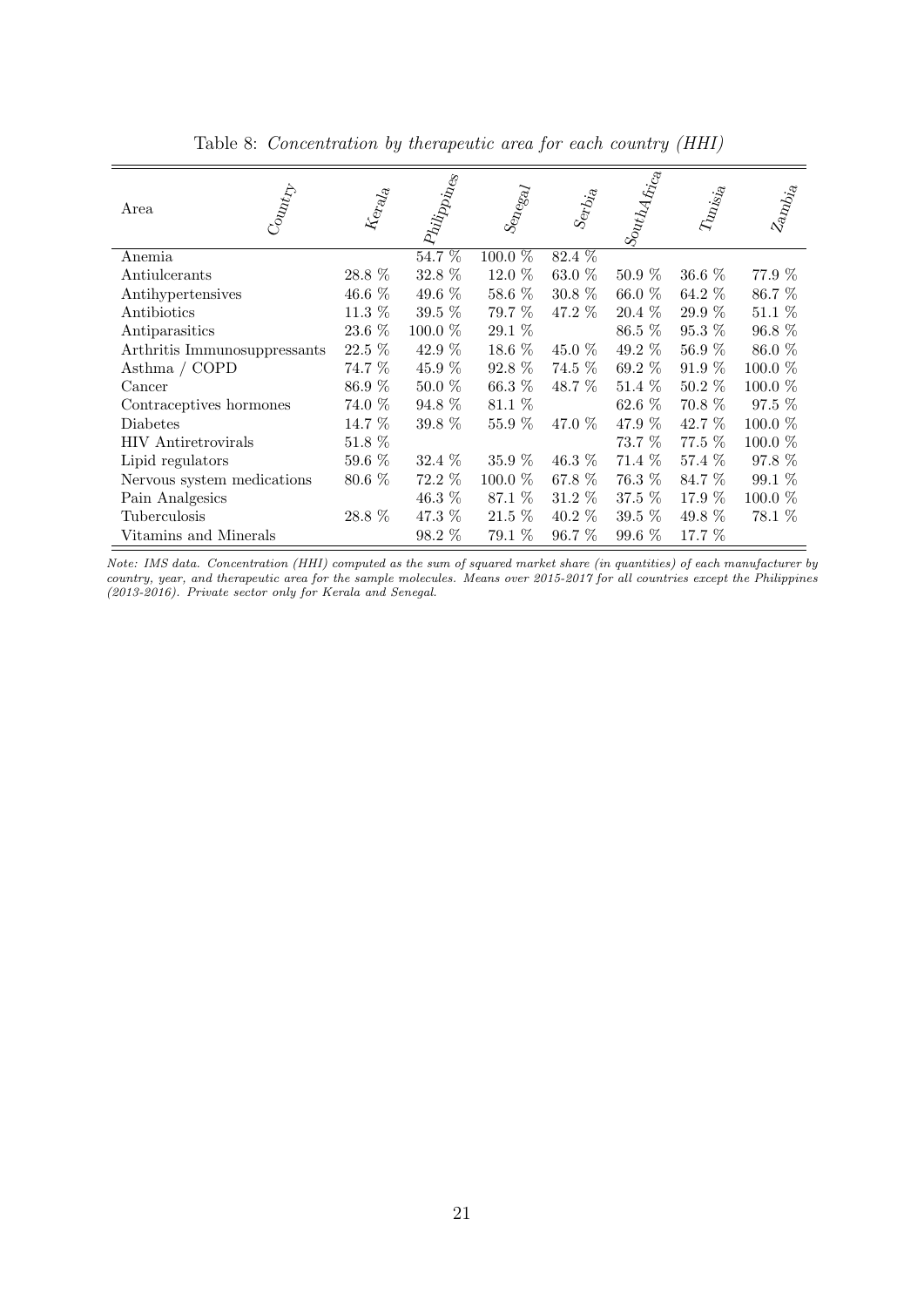| Country     | Channel              | Expenses   | Expenses  | Quantity  |
|-------------|----------------------|------------|-----------|-----------|
|             |                      | (US\$)     | Share     | Share     |
| Kerala      | All                  | 1405081814 |           |           |
|             | Private              | 1405081814 | 100 %     | $100\%$   |
| Philippines | All                  | 365435032  |           |           |
|             | Private              | 272765024  | 74.64 %   | 88.39 %   |
|             | Public centralized   | 18725270   | $5.12\%$  | $8.35\%$  |
|             | Public decentralized | 73944732   | $20.23\%$ | $3.25\%$  |
| Senegal     | All                  | 7106454    |           |           |
|             | Private              | 7106454    | $100\%$   | $100\%$   |
| Serbia      | All                  | 77128992   |           |           |
|             | Private              | 34929636   | $45.28\%$ | 59.70 %   |
|             | Public centralized   | 39531507   | $51.25\%$ | 40.01 $%$ |
|             | Public decentralized | 2667852    | $3.45\%$  | $.27\%$   |
| SouthAfrica | All                  | 101292416  |           |           |
|             | Private              | 80913947   | 79.88 %   | 61.41 %   |
|             | Public centralized   | 20350720   | $20.09\%$ | 38.58 %   |
|             | Public decentralized | 27752      | $.02\%$   | $.00\%$   |
| Tunisia     | All                  | 198926800  |           |           |
|             | Private              | 167732000  | 84.31 %   | 71.52 %   |
|             | Public centralized   | 31194800   | $15.68\%$ | 28.47 %   |
| Zambia      | All                  | 121784771  |           |           |
|             | Private              | 119796     | .09 $%$   | $.15\%$   |

Table 9: Country-level expenditure statistics

Note: IMS data. Share of total sample expenditures by sector and channel. Means over 2015-2017 for all countries except the Philippines (2013-2016). Private sector only for Kerala and Senegal.

## 5 The Effects of Procurement Systems on Prices

We now turn to the econometric analysis of the effect of procurement systems on average prices. This section presents estimation at the product level (standard units). In Appendix D, we include the results of estimations at the molecule level. While this higher level of aggregation reduces the sample from over six thousand observations to approximately one thousand, the results remain essentially unchanged.

#### 5.1 Effects on Average Product Price

We estimate the following regression model:

$$
log(p_{jcst}) = \alpha_{jc} + \gamma_{a(j)t} + \lambda_s + \epsilon_{jcst}
$$
\n<sup>(4)</sup>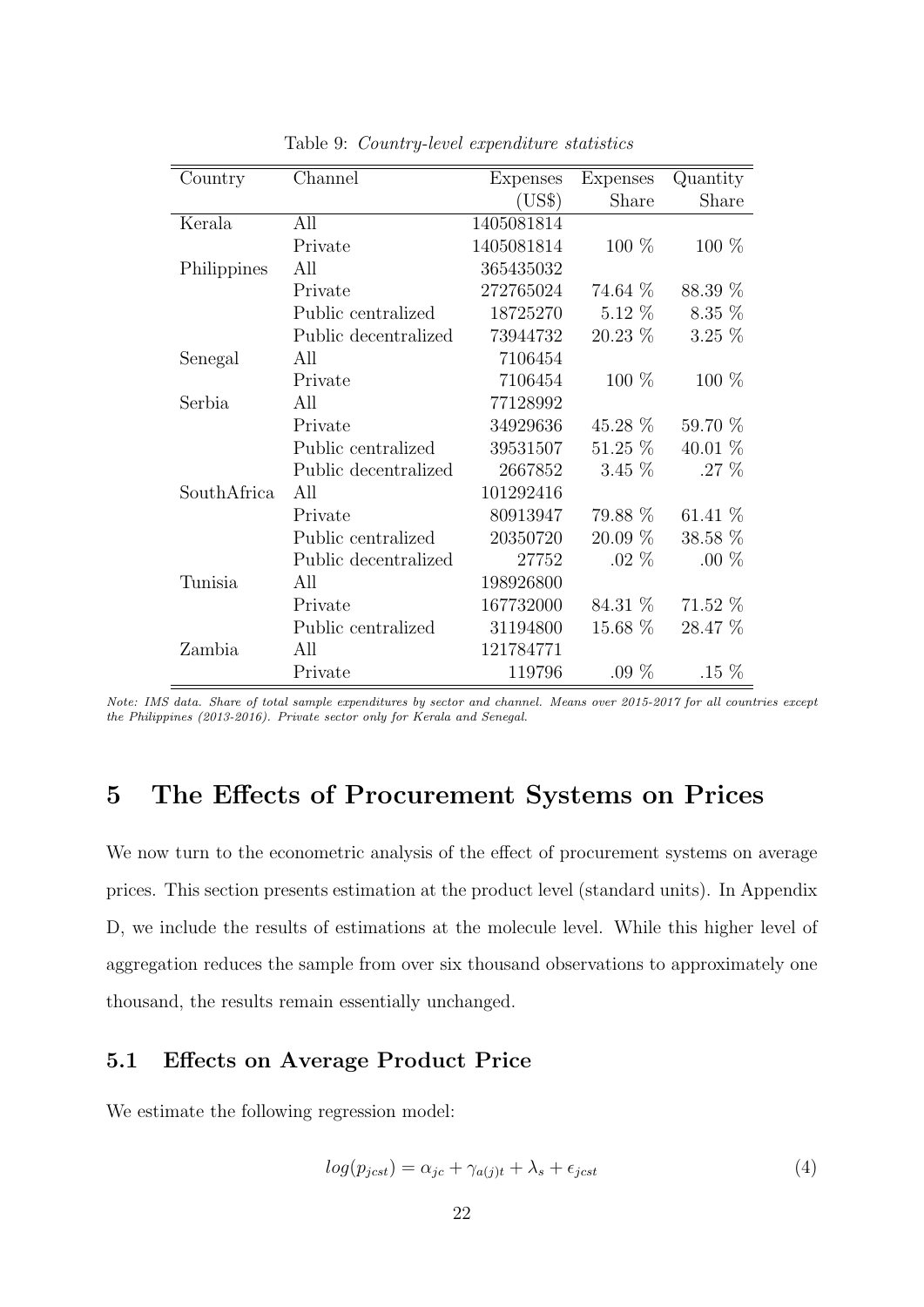where j is the product, c is the country, s is the sector in the country (private, public centralized or public decentralized) and t is the year. The parameter  $\alpha_{jc}$  is a product\*country specific effect that is sometimes restricted to be additively separable, as follows:  $\alpha_{jc} = \alpha_j + \alpha_c$ . The parameter  $\gamma_{a(j)t}$  is an area\*year specific effect (where  $a(j)$  denotes the therapeutic area of product  $j$ ) that is sometimes restricted to be additively separable, as follows:  $\gamma_{a(j)t} = \gamma_{a(j)} + \gamma_t$ .

Columns (1) to (3) of Table 10 show these regressions using the log price of products as the dependent variable. Centralized procurement allows the public sector to obtain prices that are between 40 and  $44\%$  lower. This result is stable when including product<sup>\*</sup>country and area\*year fixed effects. Notably, the results are driven not only by cross-country and cross-procurement mechanism variation but also by within-therapeutic area and crossmolecule variation, as depicted in Table 2.

We then interact the procurement channel variables with the Herfindahl-Hirschman Index (HHI) of the suppliers in each therapeutic area, country and year. Column (4) shows the results obtained by OLS. There is, however, an obvious problem of endogeneity of HHI indexes within this price equation. Since prices affect demand and market share, unobserved factors at the country-therapeutic area-year level likely affect both demands and prices and thus generate unobserved correlations with both price and market share. In column  $(5)$ , we thus use a two-stage least-squares estimation where we instrument for these interactions.

We use the HHI indexes of the same therapeutic area in other countries as instruments for the HHI indexes in a given country. These instrumental variables are indeed correlated with the HHI index in the country because HHI indexes are correlated across countries through the supply-side market structures, which have common determinants across countries since most manufacturing firms are international and operate in many countries. However, the demand-side factors that explain the variation of HHI indexes across countries are likely to be uncorrelated.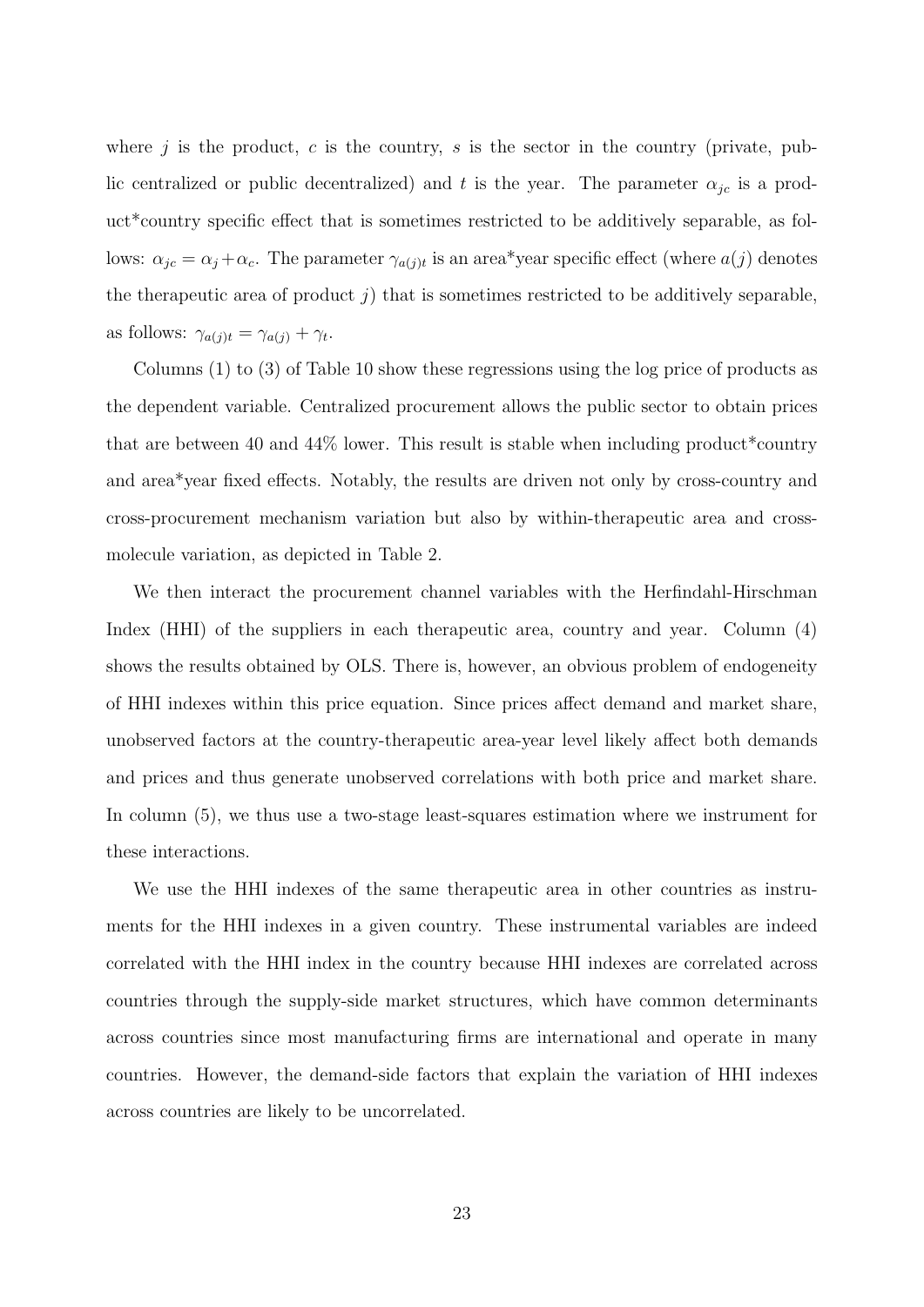When using this IV estimation technique, we find that the price reduction obtained by the public sector using a centralized procurement system is negative and significant and that it is lower when the HHI index is higher, converging to zero when the HHI index reaches 94%. In our sample, country-therapeutic area HHI values at or above 94% are not exceptional. This shows that the supply-side market power of firms matters and that it may limit the ability of the public sector centralized procurement mechanism to induce lower prices.

|                                             | $\left( 1\right)$ | $\left( 2\right)$ | $\left( 3\right)$ | (4)         | $\left( 5\right)$ |
|---------------------------------------------|-------------------|-------------------|-------------------|-------------|-------------------|
| Generic available                           | $-0.2853$         | $-0.1578$         | $-0.2996$         | $-0.3044$   | $-0.2962$         |
|                                             | (0.1947)          | (0.1637)          | (0.2978)          | (0.2973)    | (0.3016)          |
| Nb mol. purchased by Area                   | $-0.2454***$      | $-0.0089$         | $-0.0899$         | $-0.0906$   | $-0.0489$         |
|                                             | (0.0362)          | (0.1375)          | (0.1557)          | (0.1556)    | (0.1582)          |
| Public decentralized                        | $-0.0692$         | $-0.0492$         | $-0.0474$         | 0.0946      | $-0.0766$         |
|                                             | (0.0548)          | (0.0460)          | (0.0461)          | (0.0841)    | (0.1841)          |
| Public centralized                          | $-0.3998***$      | $-0.4356***$      | $-0.4365***$      | $-0.1299$   | $-1.1874***$      |
|                                             | (0.0471)          | (0.0409)          | (0.0410)          | (0.0914)    | (0.2748)          |
| Public decentralized*HHI                    |                   |                   |                   | 0.0265      | $-0.1704$         |
|                                             |                   |                   |                   | (0.2122)    | (0.5261)          |
| Public centralized*HHI                      |                   |                   |                   | $-0.2302$   | $1.2602**$        |
|                                             |                   |                   |                   | (0.1492)    | (0.4218)          |
| Private*HHI                                 |                   |                   |                   | $0.4671***$ | $-0.2676$         |
|                                             |                   |                   |                   | (0.1178)    | (0.2137)          |
| N                                           | 6126              | 6126              | 6126              | 6126        | 6126              |
| Area fixed effects                          | Yes               | Yes               | Yes               | Yes         | Yes               |
| Area*year fixed effects                     | N <sub>o</sub>    | N <sub>o</sub>    | Yes               | Yes         | Yes               |
| Molecule fixed effects                      | Yes               | Yes               | Yes               | Yes         | Yes               |
| Country fixed effects                       | Yes               | Yes               | Yes               | Yes         | Yes               |
| Molecule <sup>*</sup> country fixed effects | No                | Yes               | Yes               | Yes         | Yes               |
| Method                                      | <b>OLS</b>        | <b>OLS</b>        | <b>OLS</b>        | <b>OLS</b>  | 2SLS              |

Table 10: Product-level effect of procurement and market power on prices

Note: HHI index is the Herfindahl-Hirschman Index, whose support is [0,1]. 2SLS refers to the two-stage least-squares method, where variables interacted with the HHI index are instrumented. Instrumental variables are the interactions with the average HHI of the same area in other countries. \*\*\*, \*\*, and \* indicate significance at 1%, 5% and 10%, respectively.

The above results show the potential price reduction obtained by the public sector by using a centralized procurement system for different levels of supplier concentration measured through the HHI index. The regression results show clearly that centralized procurement commands lower prices, as long as the supplier HHI index is low. By contrast, one can compute the combined effect confidence intervals, which show that the price difference across channels ceases to be significantly different for HHI values of approximately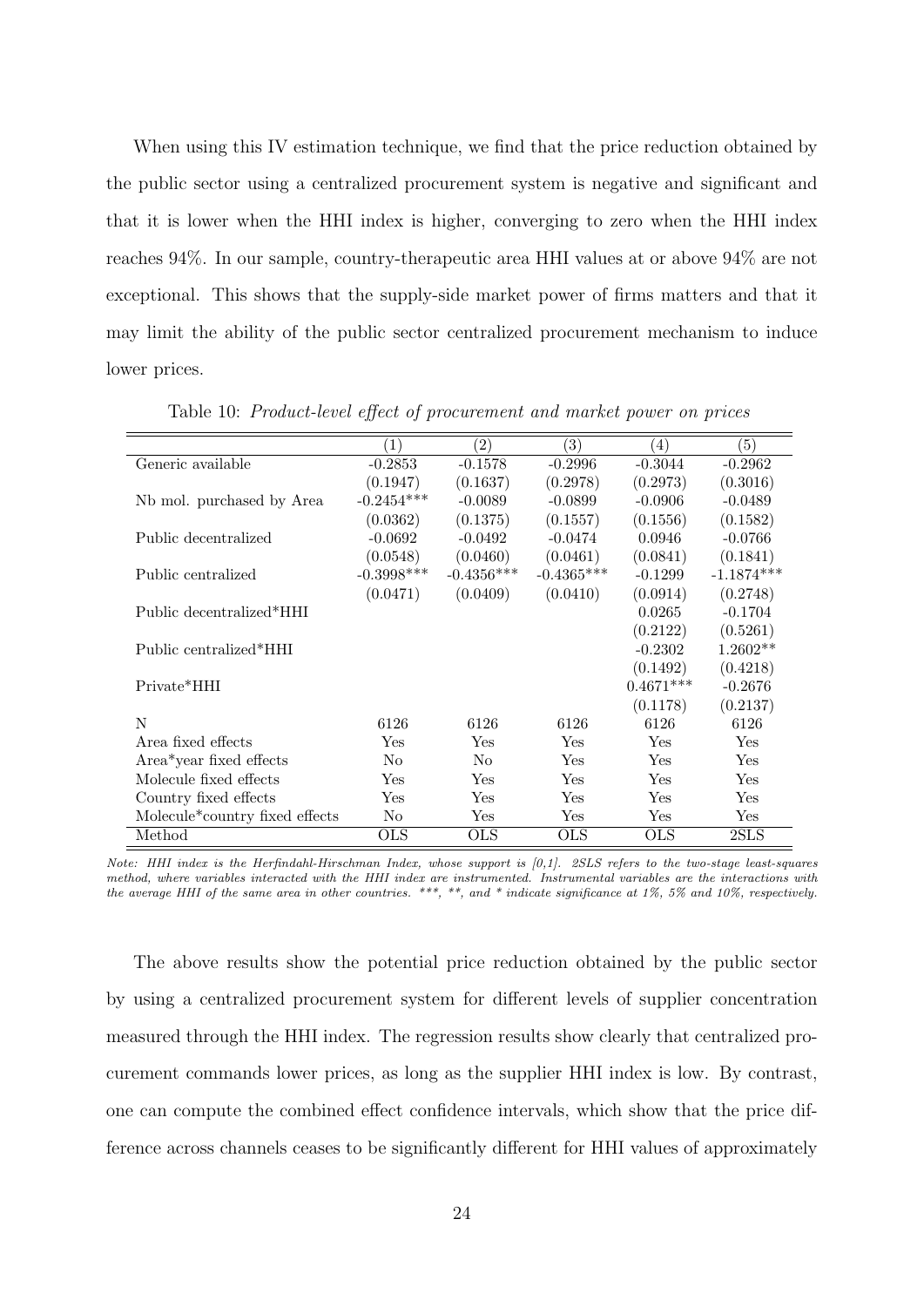0.6. In addition, note that neither private nor decentralized public procurement is affected much by HHI.

We have argued that the public centralized procurement channel allows for lower prices, which in turn leads to greater quantities being purchased. We have also shown that this effect is stronger the lower the supplier concentration index. Starting from actual HHI levels observed in the data, we can perform a reduced-form estimation of the impact of an increase in competition among suppliers on the potential increase in the quantity procured, keeping budget constant.

We do this by regressing the log of product quantities on the interaction between HHI and procurement channels at the country, therapeutic area, and year level. When instrumenting for HHI, in the same way as in Table 10, we find a coefficient of -8.2, significant at the 1% level for centralized procurement. This means that a reduction in supplier concentration from the median HHI value of 0.28 to the 25th percentile value of 0.17 would increase the quantity purchased through public centralized procurement by 82%. In countries where the amount of drugs purchased publicly fails to satisfy internal demand, this suggests large potential gains in coverage from increasing market competition.

#### 5.2 Reduced-Form Demand

The previous empirical evidence is not complete proof of a causal relationship between procurement mechanisms and prices. Although the results rely on within country-therapeutic area variation across molecules in each period, the short time span of the sample does not allow us to observe variations in the procurement mechanisms used within a countrytherapeutic area over time, which could be interpreted as a natural experiment. In the absence of such exogenous variation, we can, however, test for potential confounding factors.

In particular, we test whether the price differences across these mechanisms could result from differences in demand elasticities. Specifically, one concern is that the lower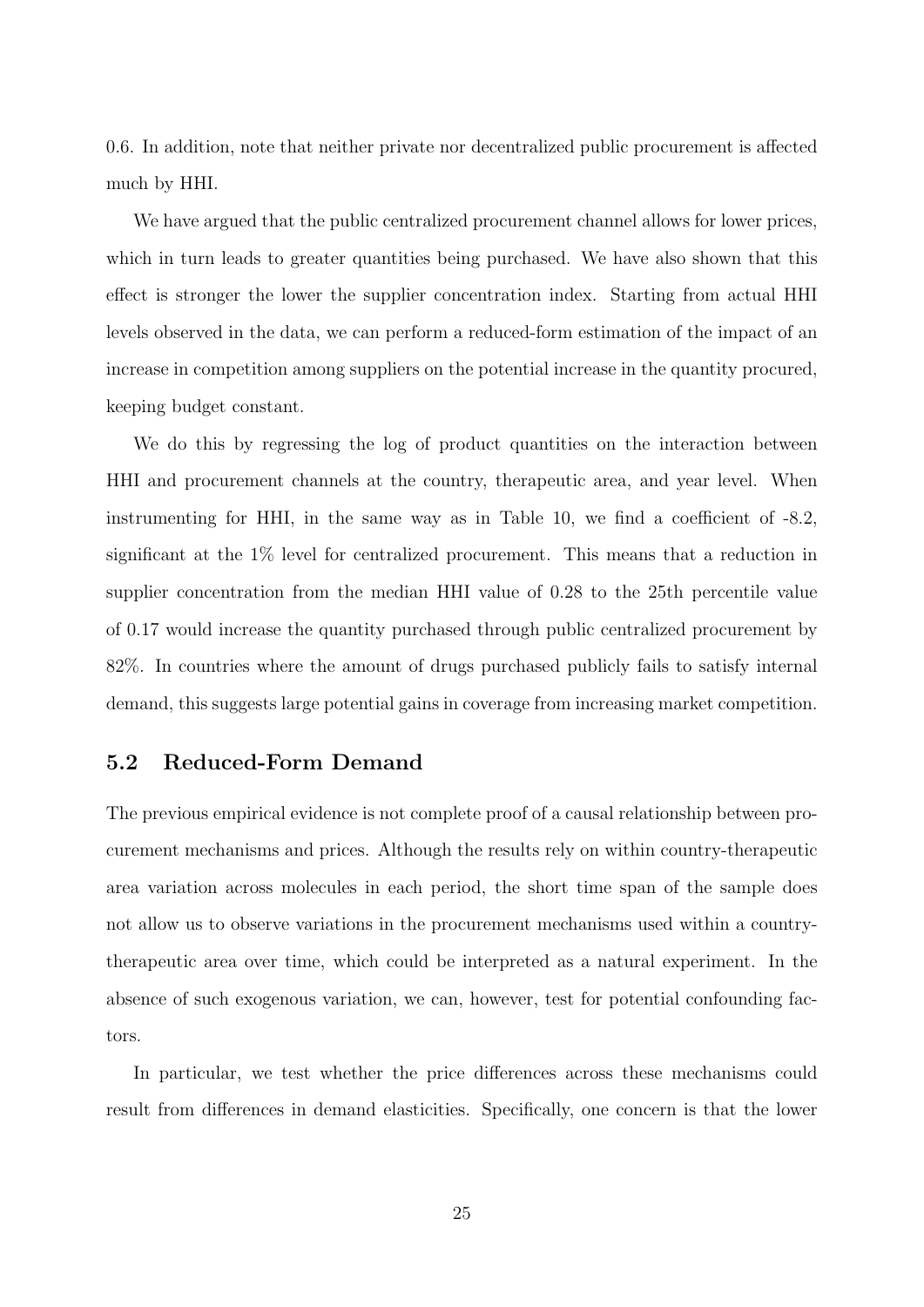prices found for the centralized procurement channel may in fact reflect higher demand elasticities.

To assess this possibility, we estimate reduced-form elasticity relationships using our quantity and expenditure data. Specifically, we use the following reduced-form demand equation:

$$
\log(y_{jcst}) = \alpha_{jc} + \gamma_{a(j)t} + \lambda_s + \beta_s \log(p_{jcst}) + \epsilon_{jcst}
$$
\n<sup>(5)</sup>

where  $y_{\text{test}}$  is the aggregate demand of product j in country c, sector s and year t and the parameters  $\alpha_{jc}$  and  $\gamma_{a(j)t}$  are defined as above. The parameter  $\beta_s$  is the reduced-form price elasticity of demand, which is initially constrained to be identical across sectors and then allowed to vary.

This demand equation is likely to suffer from price endogeneity. Therefore, in columns (4) and (6) of Table 11, we implement 2SLS estimates using the mean prices of the same products in the same procurement channel of all other countries as instrumental variables.

Table 11 columns (1) to (3) show an average price elasticity of between -0.72 and -0.75 when we do not instrument prices, which is quite stable across different fixed effects combinations. When we instrument for price (column (4)), this average elasticity increases in magnitude to -0.94. When we allow the elasticity to differ across procurement mechanisms (column  $(5)$ ) and instrument for prices, as indicated above (column  $(6)$ ), we find a price elasticity of approximately -1 for the private sector and the decentralized procurement public sector and a slightly lower value of approximately -0.8 for the centralized public sector.

These results supports the idea that elasticities are not higher in absolute value in the public sector with centralized procurement and, therefore, that the difference in demand elasticities is unlikely to be a confounding factor explaining why prices are lower for centralized public procurement.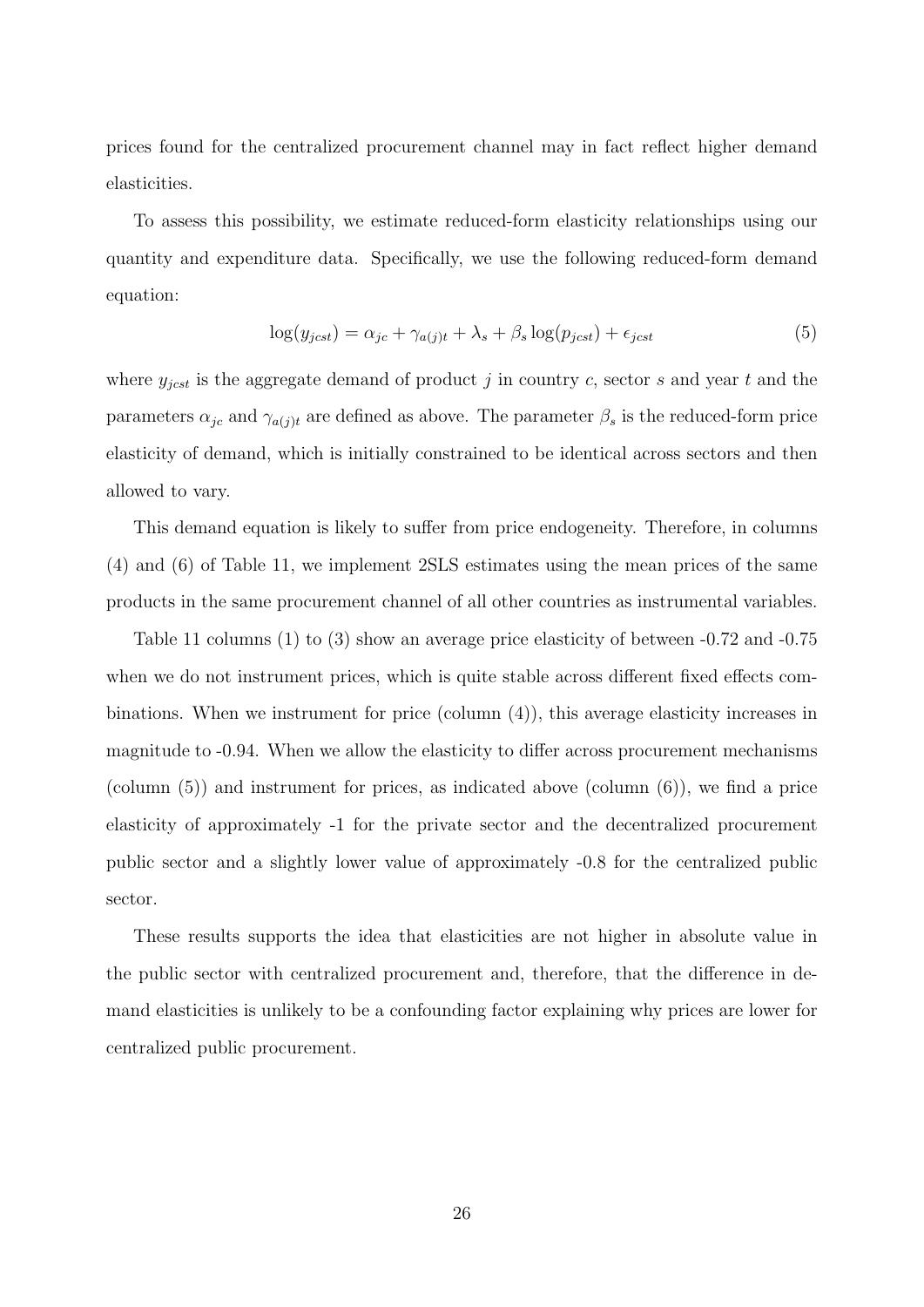|                                             | $\left(1\right)$        | (2)            | (3)          | $\left(4\right)$ | (5)          | (6)          |
|---------------------------------------------|-------------------------|----------------|--------------|------------------|--------------|--------------|
| log(price product)                          | $-0.75\overline{39***}$ | $-0.7192***$   | $-0.7183***$ | $-0.9433***$     |              |              |
|                                             | (0.0348)                | (0.0419)       | (0.0421)     | (0.2478)         |              |              |
| log price * Private                         |                         |                |              |                  | $-0.6467***$ | $-1.0489***$ |
|                                             |                         |                |              |                  | (0.0444)     | (0.2596)     |
| log price * Public decentralized            |                         |                |              |                  | $-0.3595***$ | $-0.9819***$ |
|                                             |                         |                |              |                  | (0.0723)     | (0.2690)     |
| log price * Public centralized              |                         |                |              |                  | $-1.1919***$ | $-0.7878**$  |
|                                             |                         |                |              |                  | (0.0630)     | (0.2759)     |
| Generic available                           | $-0.2029$               | 0.1635         | $-0.1865$    | $-0.0955$        | $-0.3363$    | $-0.0289$    |
|                                             | (0.5295)                | (0.5296)       | (0.9645)     | (0.9515)         | (0.9560)     | (0.9604)     |
| Public decentralized                        | $-1.0944***$            | $-1.0443***$   | $-1.0461***$ | $-0.9716***$     | $-0.7728***$ | $-0.9157***$ |
|                                             | (0.1491)                | (0.1490)       | (0.1493)     | (0.1509)         | (0.1607)     | (0.1931)     |
| Public centralized                          | 0.1059                  | $-0.0404$      | $-0.0406$    | $-0.1523$        | $-0.7326***$ | 0.1539       |
|                                             | (0.1288)                | (0.1338)       | (0.1341)     | (0.1698)         | (0.1514)     | (0.2569)     |
| N                                           | 6123                    | 6123           | 6123         | 5886             | 6123         | 5886         |
| Area fixed effects                          | Yes                     | $_{\rm Yes}$   | Yes          | Yes              | Yes          | Yes          |
| Area*year fixed effects                     | N <sub>o</sub>          | N <sub>o</sub> | Yes          | Yes              | Yes          | Yes          |
| Molecule fixed effects                      | Yes                     | Yes            | Yes          | Yes              | Yes          | Yes          |
| Country fixed effects                       | $\operatorname{Yes}$    | Yes            | Yes          | Yes              | Yes          | Yes          |
| Molecule <sup>*</sup> country fixed effects | No                      | Yes            | Yes          | Yes              | Yes          | Yes          |
| Method                                      | <b>OLS</b>              | <b>OLS</b>     | <b>OLS</b>   | 2SLS             | <b>OLS</b>   | 2SLS         |

Table 11: Reduced-form demand at the product level

Note: 2SLS indicates that the two-stage least-squares prices in other markets are used as instrumental variables for prices. \*\*\*, \*\*, and \* indicate significance at 1%, 5% and 10%, respectively.

## 6 Conclusion

We analyze the impact of pooled procurement on drug purchase prices and study how this effect depends on drug market demand- and supply-side concentration in seven low and middle income countries (LMICs) using cross-country, cross-procurement channel, as well as within-therapeutic area, and cross-molecule variation in how public buyers procure drugs. Consistent with the predictions of a simple theoretical model, our empirical results show that centralized procurement systems allow public buyers to obtain significantly lower prices.

We then show that the price reduction effect of public centralized procurement depends on the concentration of firms on the supply side and their market power. Indeed, the effect vanishes when the public sector faces a high concentration of suppliers for a given product. Finally, we show that the lower prices in centralized public procurement are unlikely to be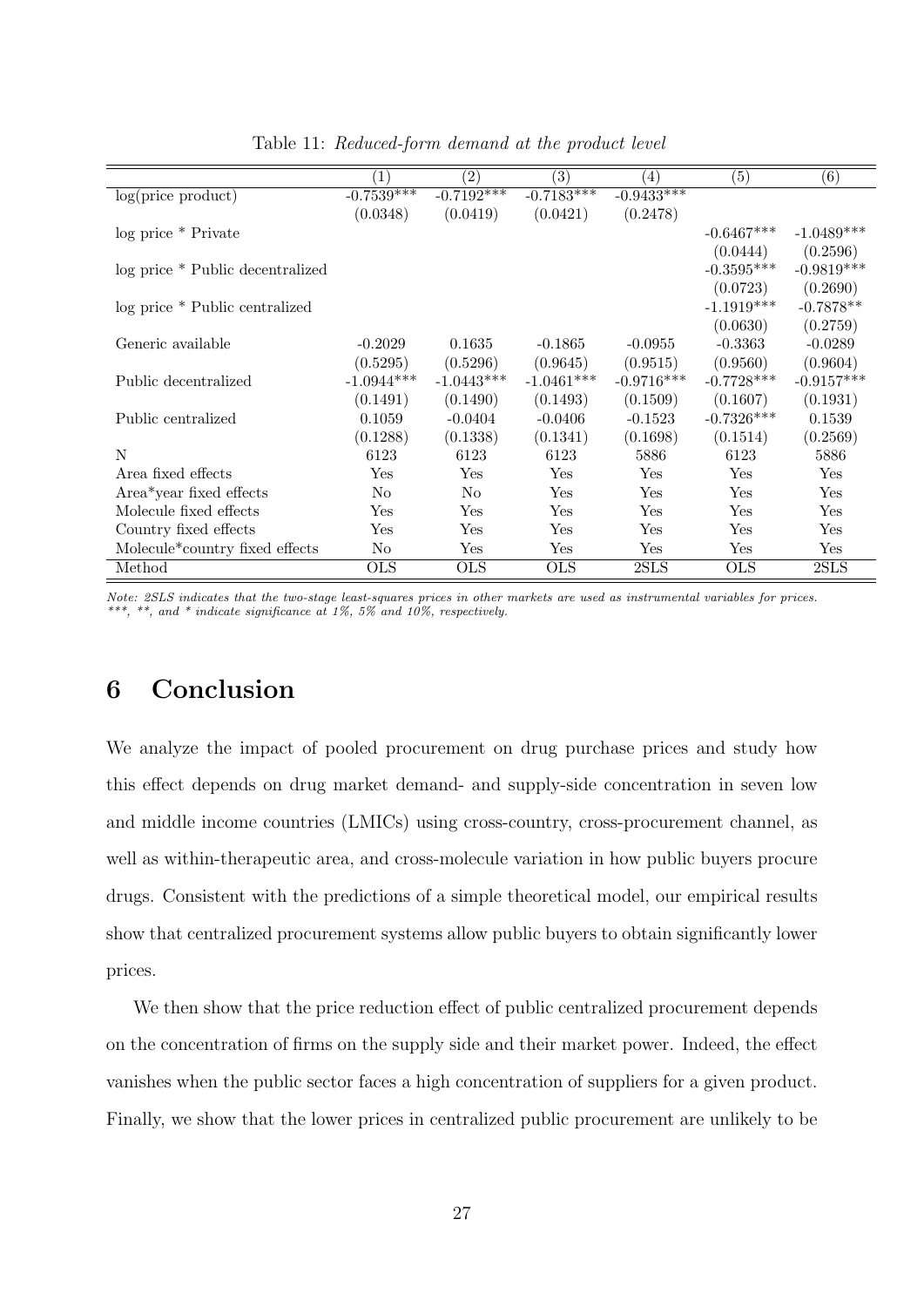explained by higher demand elasticity. If anything, this elasticity appears to be lower in the public centralized sector.

The price reductions found in this paper may be driven by two complementary mechanisms. First, demand-side concentration may enhance public buyers' bargaining power, allowing them to extract lower prices, ceteris paribus. In addition, centralized procurers are likely to buy larger quantities, thus securing price discounts on larger orders. These two channels are hard to disentangle, as they occur simultaneously. Further research is needed to identify the nature of market interactions between buyers and sellers and to separate their effect from that of transaction size.

Finally, our results have important policy implications. Indeed, simple reduced form estimations of the impact of introducing additional supply-side competition show large potential increases in the quantity of drugs that public sectors could purchase for a given budget. In future research, we hope to confirm these insights for a larger sample of countries and periods, as well as using cases of variation in procurement mechanisms used within a country-therapeutic area over time.

## References

- Bandiera, O., A. Prat, and T. Valletti (2009). Active and Passive Waste in Government Spending: Evidence from a Policy Experiment. American Economic Review 99(4), 1278–1308.
- Barbosa, K. and E. Fiuza (2011). Demand Aggregation and Credit Risk Effects in Pooled Procurement: Evidence from the Brazilian Public Purchases of Pharmaceuticals and Medical Supplies.
- Bernheim, B. D. and M. D. Whinston (1986). Menu Auctions, Resource Allocation, and Economic Influence. The Quarterly Journal of Economics 101 (1), 1–32.
- Chaudhuri, S., P. K. Goldberg, and P. Jia (2006). The Effects of Global Patent Protection in Estimating Pharmaceuticals : A Case Study of Quinolones in India. American Economic Review 96, 1477–1514.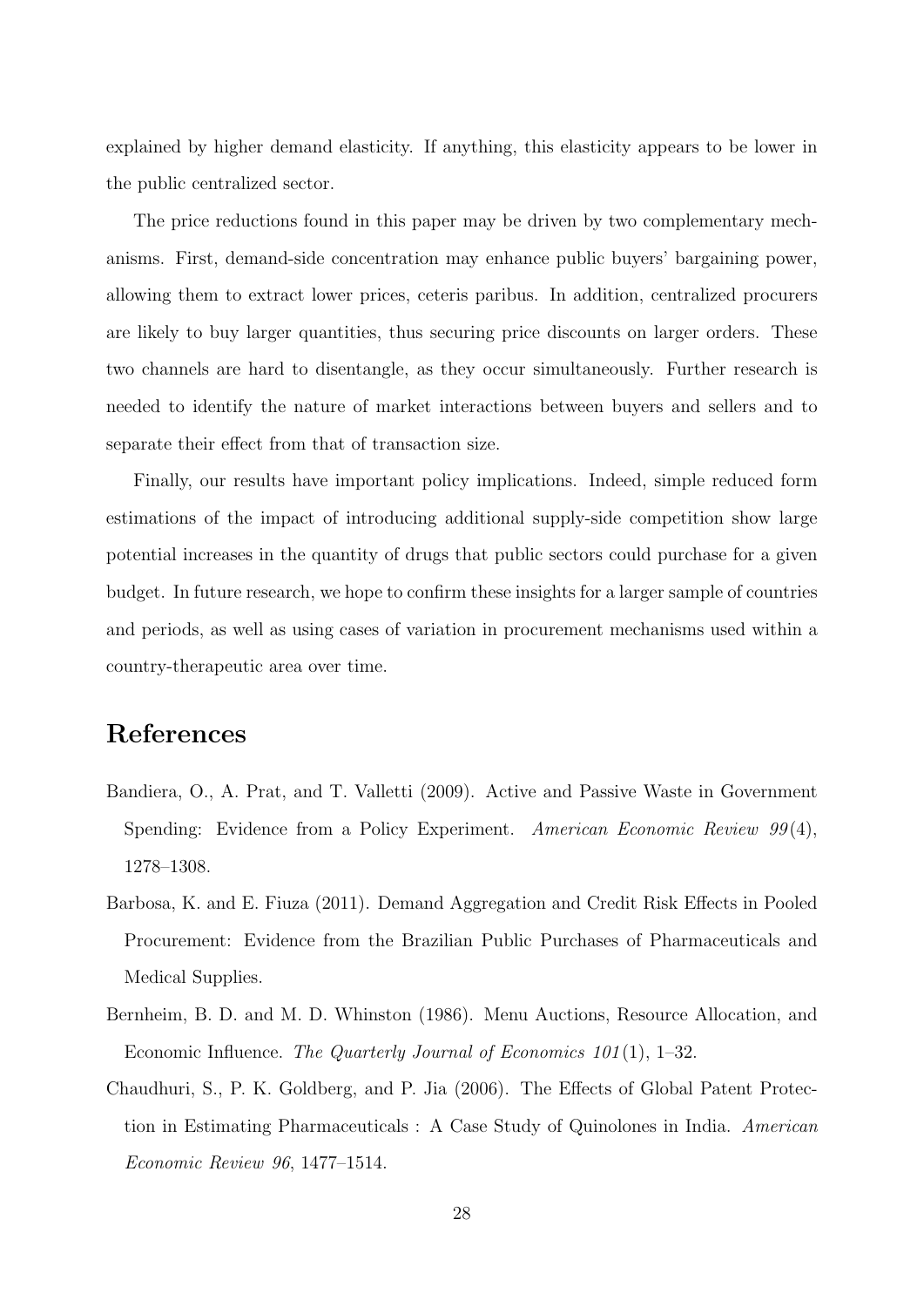- Chipty, T. and C. M. Snyder (1999). The Role of Firm Size in Bilateral Bargaining: A Study of the Cable Television Industry. Review of Economics and Statistics 81 (2), 326–340.
- Cockburn, B. I. M., J. O. Lanjouw, and M. Schankerman (2016). Patents and the Global Diffusion of New Drugs. American Economic Review 106(1), 136-164.
- Dickens, T. (2011). The World Medicines Situation 2011. Technical report.
- Huff-Rousselle, M. (2012). The logical underpinnings and benefits of pooled pharmaceutical procurement: A pragmatic role for our public institutions? Social Science & Medicine 75 (9), 1572–1580.
- Huff-Rousselle, M. and F. Burnett (1996, apr). Cost Containment Through Pharmaceutical Procurement: A Caribbean Case Study. The International Journal of Health Planning and Management  $11(2)$ , 135-157.
- Inderst, R. and J. Montez (2019). Buyer Power and Mutual Dependency in Model Negotiations. Rand Journal of Economics  $50(1)$ , 29–56.
- Inderst, R. and C. Wey (2007). Buyer Power and Supplier Incentives. European Economic Review 51, 647–667.
- Jeon, D.-s. and D. Menicucci (2017). Buyer Group and Buyer Power When Sellers Compete.
- Kim, S. W. and J. Skordis-Worrall (2017). Can voluntary pooled procurement reduce the price of antiretroviral drugs? a case study of Efavirenz. Health Policy and Plan $ning \, 32(4), \, 516-526.$
- Kyle, M. and Y. Qian (2014). Intellectual Property Rights and Access to Innovation: Evidence from TRIPS.
- Seidman, G. and R. Atun (2017). Do changes to supply chains and procurement processes yield cost savings and improve availability of pharmaceuticals, vaccines or health products? A systematic review of evidence from low-income and middle-income countries.  $BMJ$  Global Health  $2(2)$ .
- Wirtz, V. J., S. Forsythe, A. Valencia-Mendoza, and S. Bautista-Arredondo (2009). Factors influencing global antiretroviral procurement prices. BMC public health 9 Suppl 1, S6.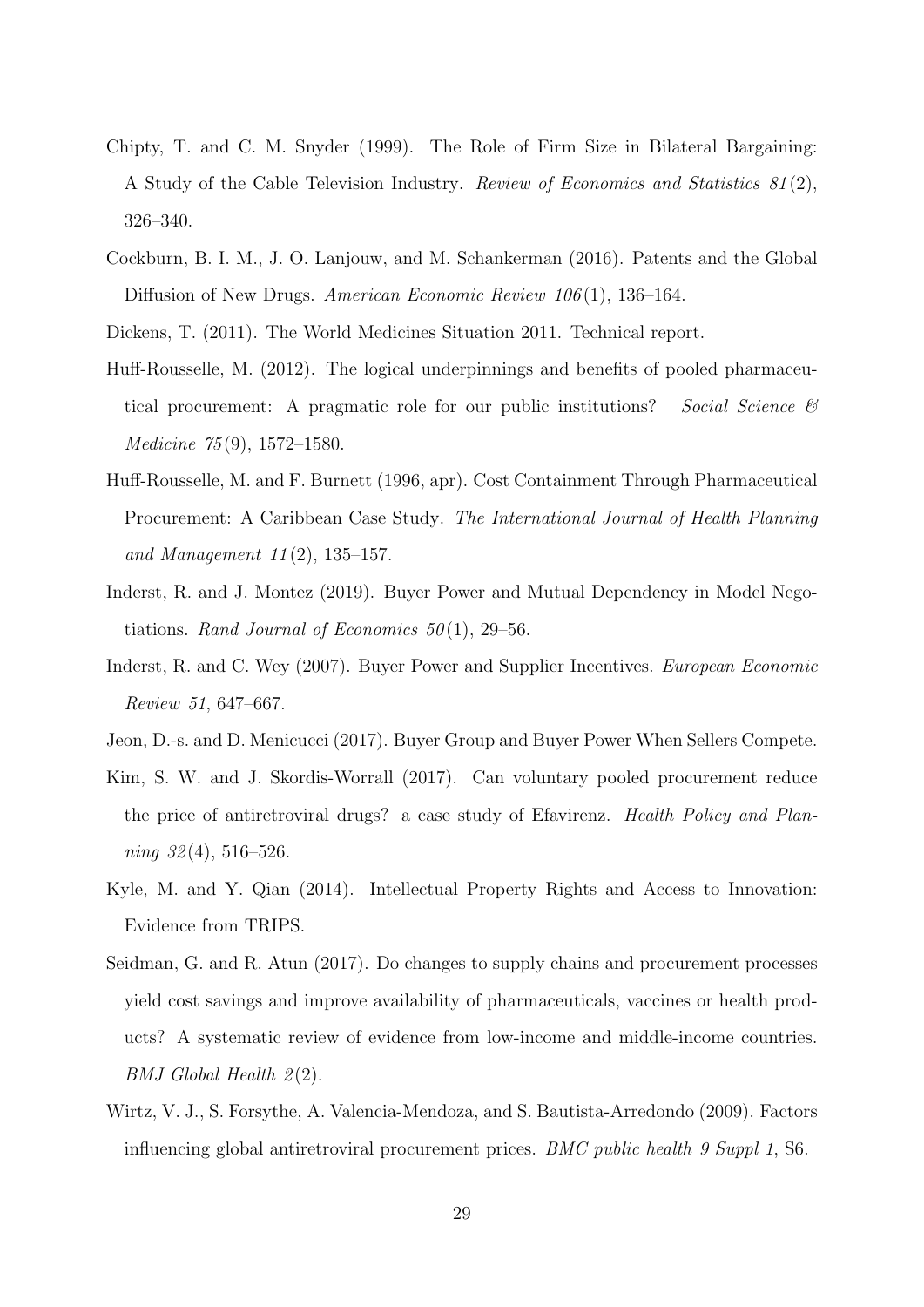## A Country-level Procurement Systems

#### A.1 Fully Centralized Public Sector Purchases

#### A.1.1 Tunisia

Tunisia has a fully centralized procurement system. Law N90-105 entrusts the central medical store "Pharmacie Centrale de Tunisie" (PCT) with several key missions, among which:

- Sourcing and import monopoly of all drugs, chemicals, instruments, accessories, etc.
- Packaging and supply to wholesalers, laboratories and pharmacies.
- Informing physicians and pharmacists about all health related laws and regulations.

The Tunisian drug market is divided in two sectors, both with a predominance of local production: The hospital sector, with supply to the public structures exclusively provided by the PCT, and the retail sector, in which distribution is monopolized by the PCT only for the wholesale distribution of imported products.

#### A.1.2 Zambia

Healthcare in Zambia is provided both by the government and by faith-based organizations (FBO), with an important reliance on external donations to supply essential medicines to the population (see Table 1).

The Zambia Public Procurement Authority (ZPPA) is a centralized agency responsible for procurement of resources for all sectors, including the health sector (Republic of Zambia, 2008). The ZPPA handles all government expenditures above 500,000 ZMW or USD \$100 000 (Engstrand, 2013). Some of ZPPA's responsibilities as lead of government procurement are delegated to an institutional tender committee in the Ministry of Health (MoH) called the Procurement and Supplies Unit. This unit handles smaller tenders and purchases that are valued under 500,000 ZMW. The MoH is instructed by the ZPPA to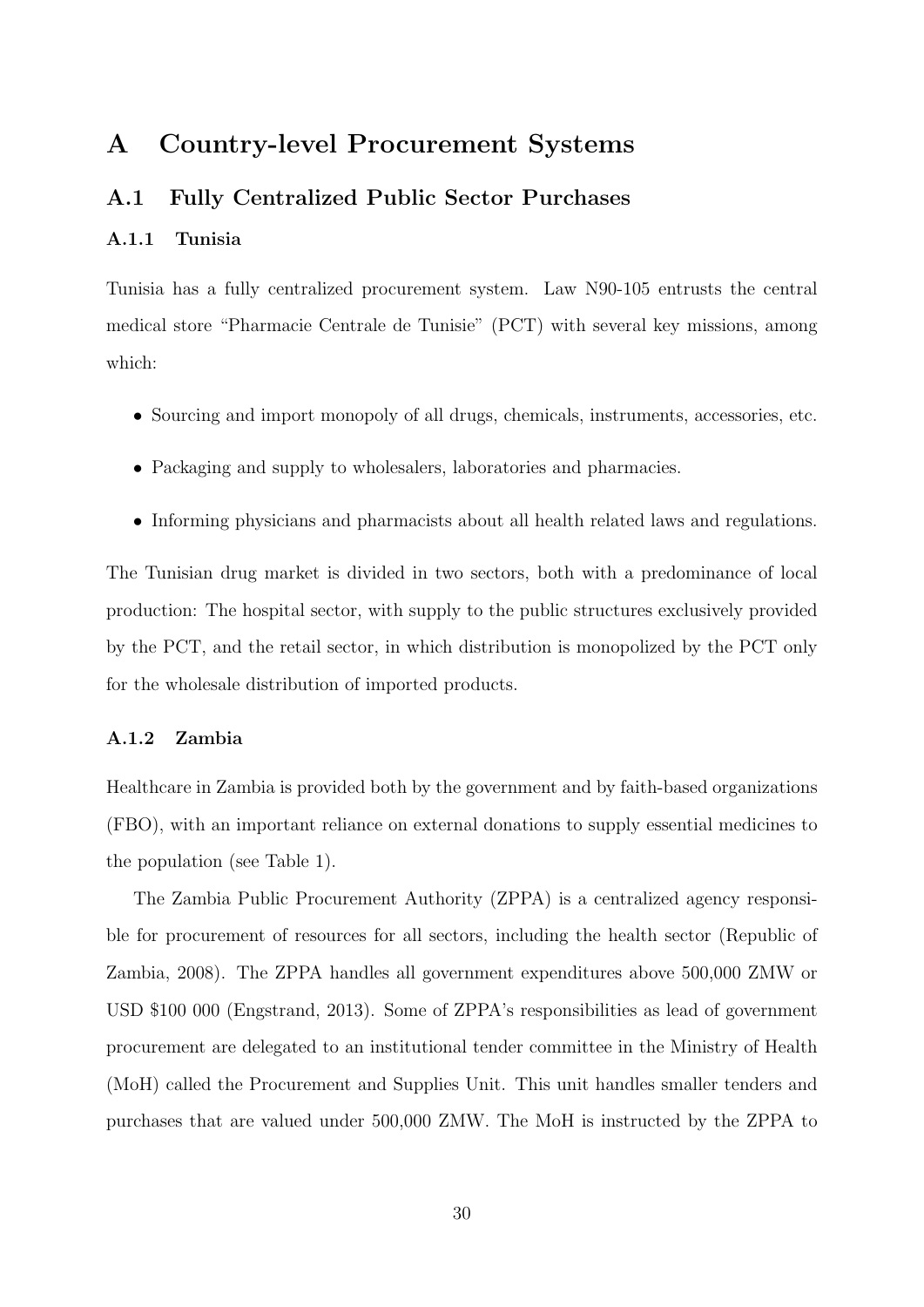use the following three procurement strategies: international competitive bidding, limited international bidding, and national competitive bidding.

In addition, The Churches Health Association of Zambia is an FBO that procures health supplies, medical devices, and essential medicines for primary and secondary mission hospitals in Zambia.

## A.2 Mixed Centralized and Decentralized Public Sector Purchases

The Philippines, South Africa, and Serbia all present a mix of molecules procured centrally, and others not included in the central contracting process. This section describes briefly the main institutional features of their procurement systems.

#### A.2.1 Philippines

The central public health agency in the Philippines is the Department of Health (DoH), which provides national policy direction and regulation. Medicines procurement in the Philippines relies on both centralized and decentralized procedures: the DOH procures centrally, through annual purchase orders, but procurement is also done at all government levels, including retained hospitals, provinces, cities, municipalities and barangays (smallest administrative division in the Philippines).

The DOH procures medicines centrally for:

- National programs (single condition/small group health problems for which the objective focus is the short or medium term, such as tuberculosis).
- Medicines access programs (e.g., cancer).
- Emergencies and disasters.

The Government Procurement Reform Act of 2003 states that procurement should be undertaken through competitive bidding except under highly exceptional circumstances. In 2014, the DoH released a Drug Price Reference Index (DPRI) which made it mandatory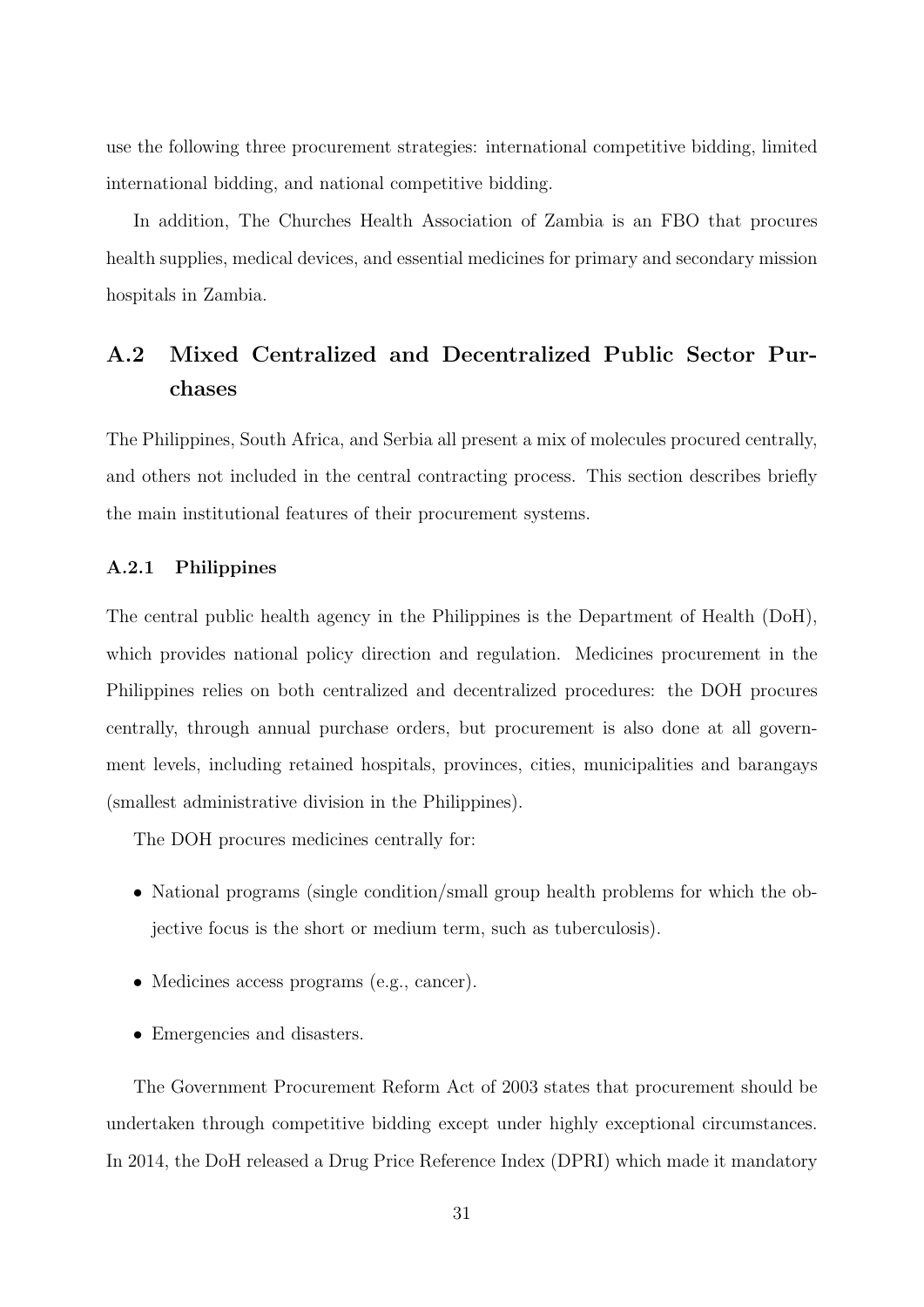that all public buyers adhere to a price ceiling when procuring drugs listed in Philippine National Drug Formulary (PNDF). However, some bid failures have been reported.

Table 2 shows the list of molecules that are included in centralized purchase, based on the DoH matrix of commodities. Note that drugs that are bought centrally and locally are not mutually exclusive. The DoH buys drugs according to what the program managers forecast and quantify in coordination with local facilities and hospitals, and these also have the freedom to procure the same drugs by themselves.

#### A.2.2 South Africa

South Africa has a national central tendering mechanism run by the National Treasury. Within that framework, provinces hold budgets and procure most of their commodities through 13 to 14 national contracts accounting for 90 percent of total spending. These contracts typically last for 2 to 3 years, with indicative volumes but no minimum commitments

HIV, TB, and Oncology are strategic focus areas for procurement. Historically, the South African government made a decision to not accept donations of commodities to favor local production. As a result, there are several local big players (Aspen, Cipla, Adcock Ingram), and many smaller ones, now making up approximately 20% of market value. Tendering practices also allow for local preference to encourage domestic firms, but in practice, these are often not able to compete on price, so imports remain very important. In order to sell products in South Africa, international manufacturers are required to contract any part of the supply chain (formulation, packaging, warehousing, and distribution) to a local player.

The Master Procurement Catalogue (MPC) provides all the medicines purchased through national tenders. The list of molecules covered by this arrangement is in Table 2.

#### A.2.3 Serbia

Serbia operates medicines and medical supplies procurement via a centralized procurement process managed by the Health Insurance Fund (HIF) on behalf of Healthcare Institutions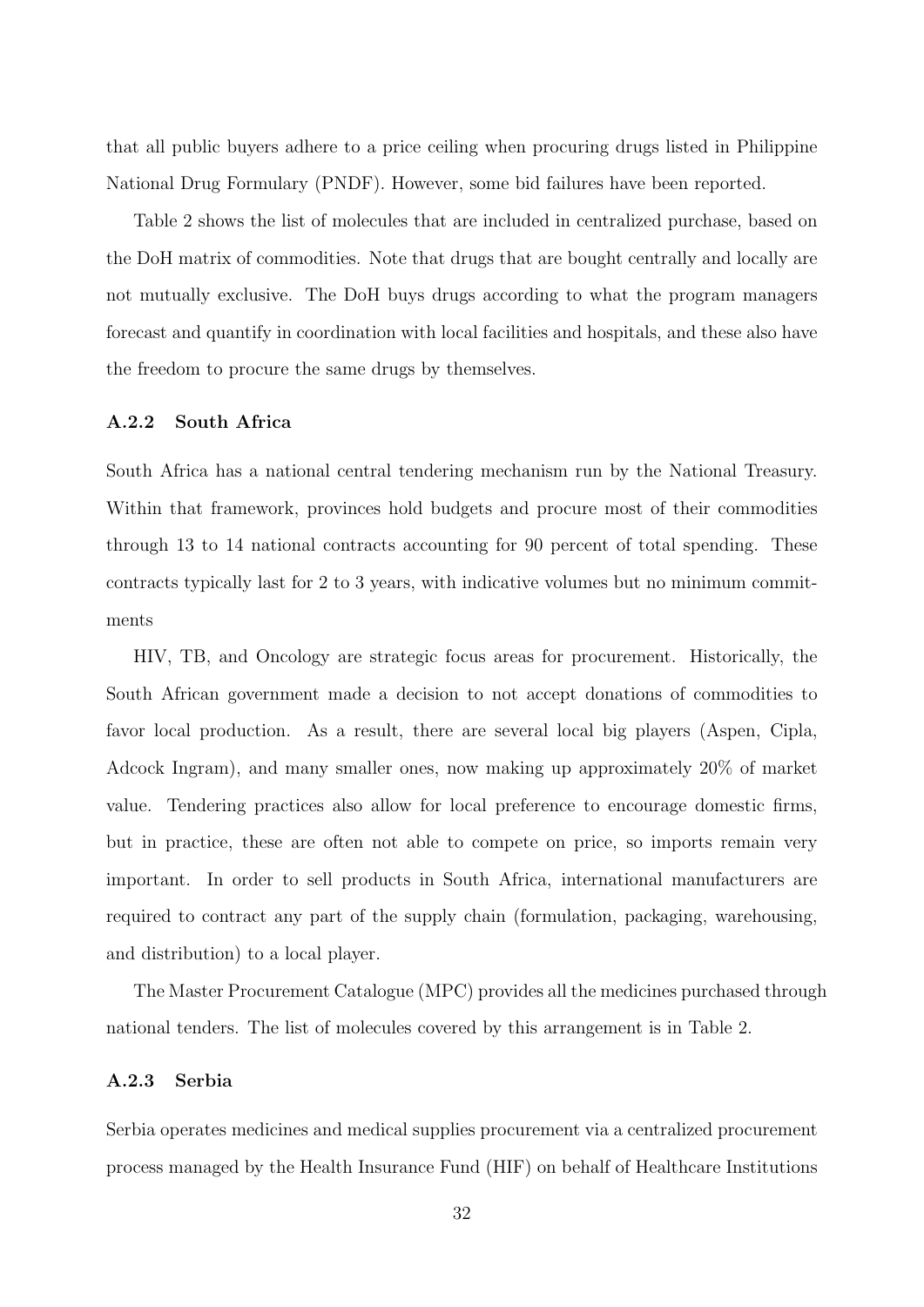(HCIs) (Limited, 2012). Article 48 of the Public Procurement Law attributes HIF contracting authority for good, services or works on behalf of medical institutions or health institutions within a Network Plan. It is also possible for HCIs to make orders for items, which are not on the list of approved medicines, however HIF is not obliged to provide funds for these so HCIs need to fund this themselves.

In 2014, the Republic of Serbia received a 29.1 million euros loan from the International Bank for Reconstruction and Development (IBRD) towards the cost of the Second Serbian Health Project (SSHP) which was scheduled to run from 2014-2019. The SSHP aim is to improve the efficiency of pharmaceutical and medical products procurement through the introduction of centralized procurement of drugs.

Medicines are procured centrally based on a list of medicines, which HIF has agreed to fund: lists A and A1, which include pharmaceuticals procured by brand name, and lists B and C, by molecule names. Based on this information, molecules included in the centralized procurement process are in in Table 2.

#### A.3 Countries With Only Private Sector Purchases

For Senegal and Kerala, we have access to only to private sector sales, which cover approximately 70% of the market for Senegal and 95% for Kerala.

## B Proofs of Section 3

#### Proof of Proposition 1

Let us first consider the decentralized system. The first-order conditions defining  $R_1(.)$ and  $R_2(.)$  are given, respectively, by

$$
(p_1 - c_1) \frac{\partial D_1}{\partial p_1} (p_1, p_2) + D_1 (p_1, p_2) = 0
$$

and

$$
(p_2 - c_2) \frac{\partial D_2}{\partial p_1} (p_1, p_2) + D_2 (p_1, p_2) = 0
$$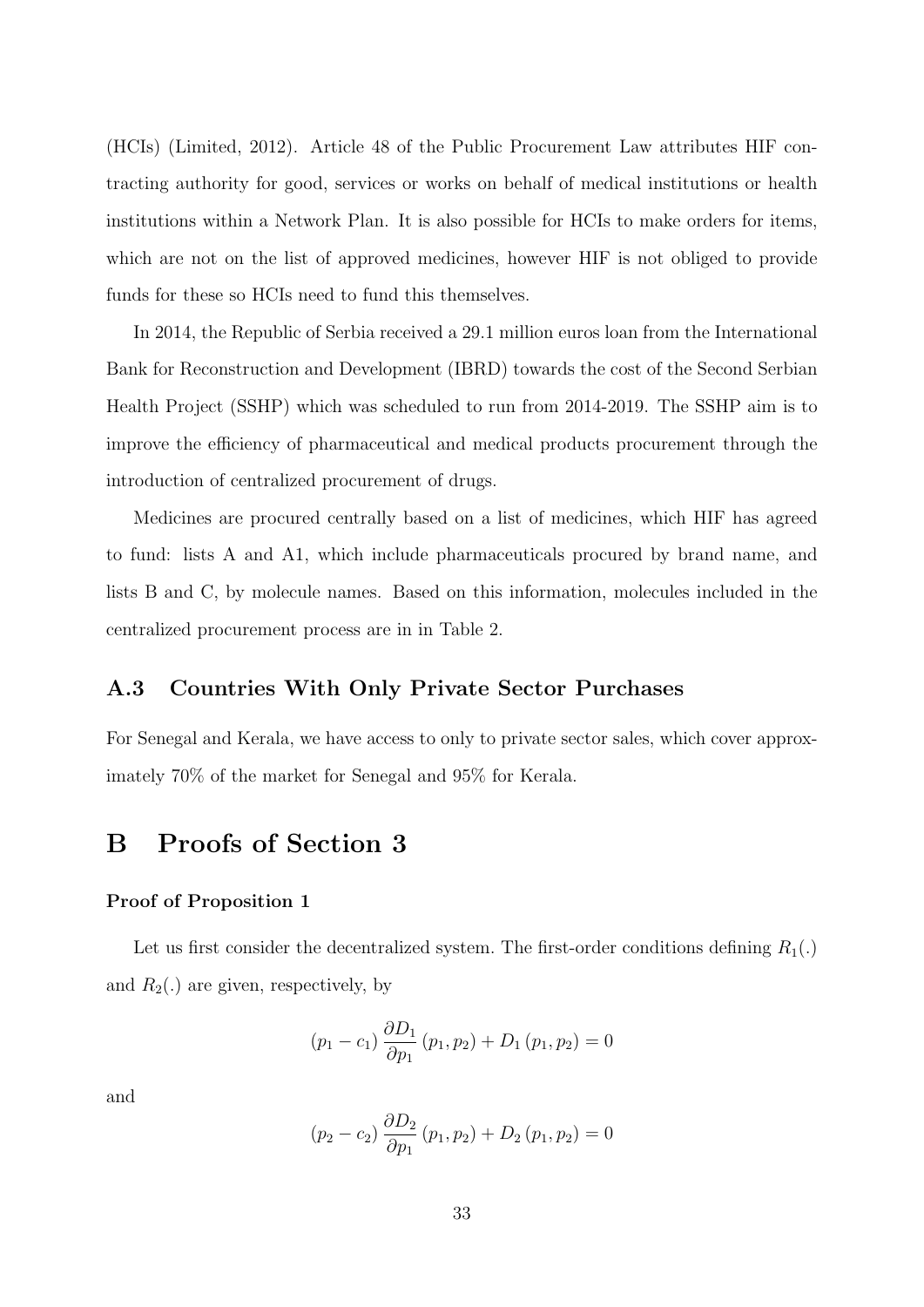while the first-order conditions defining  $\tilde{R}_1(.)$  and  $\tilde{R}_2(.)$  are given, respectively, by

$$
(1 - \alpha_1) [(p_1 - c_1) D_1 (p_1, p_2)]^{-\alpha_1} [(p_1 - c_1) \frac{\partial D_1}{\partial p_1} (p_1, p_2) + D_1 (p_1, p_2)] [W (p_1, p_2) - W (\infty, p_2)]^{\alpha_1}
$$
  
+ 
$$
[(p_1 - c_1) D_1 (p_1, p_2)]^{1 - \alpha_1} \alpha_1 [W (p_1, p_2) - W (\infty, p_2)]^{\alpha_1 - 1} \frac{\partial W}{\partial p_1} = 0
$$

and

$$
(1 - \alpha_2) [(p_2 - c_2) D_2 (p_1, p_2)]^{-\alpha_2} \left[ p_2 \frac{\partial D_2}{\partial p_1} (p_1, p_2) + D_2 (p_1, p_2) \right] [W (p_1, p_2) - W (p_1, \infty)]^{\alpha_2}
$$
  
+ 
$$
[(p_2 - c_2) D_2 (p_1, p_2)]^{1 - \alpha_2} \alpha_2 [W (p_1, p_2) - W (p_1, \infty)]^{\alpha_2 - 1} \frac{\partial W}{\partial p_2} = 0.
$$

Using the fact that  $W(.,.)$  is decreasing in both its arguments, we get that

$$
\left[\tilde{R}_{1}(p_{2})-c_{1}\right]\frac{\partial D_{1}}{\partial p_{1}}\left(\tilde{R}_{1}(p_{2}),p_{2}\right)+D_{1}\left(\tilde{R}_{1}(p_{2}),p_{2}\right) >\underbrace{\left[R_{1}(p_{2})-c_{1}\right]\frac{\partial D_{1}}{\partial p_{1}}\left(R_{1}(p_{2}),p_{2}\right)+D_{1}\left(R_{1}(p_{2}),p_{2}\right)}_{=0}
$$

and

$$
\left[\tilde{R}_{2}(p_{1})-c_{2}\right]\frac{\partial D_{2}}{\partial p_{2}}\left(p_{1},\tilde{R}_{2}(p_{1})\right)+D_{2}\left(p_{1},\tilde{R}_{2}(p_{1})\right) >\underbrace{\left[R_{2}(p_{1})-c_{2}\right]\frac{\partial D_{2}}{\partial p_{2}}\left(p_{1},R_{2}(p_{1})\right)+D_{1}\left(p_{1},R_{2}(p_{1})\right)}_{=0}.
$$

This, combined with the concavity of each firm's profit function leads to

$$
\tilde{R}_1(p_2) < R_1(p_2)
$$

for any  $p_2$  and

$$
\tilde{R}_{2}\left(p_{1}\right) < R_{2}\left(p_{1}\right)
$$

for any  $p_1$ .

Let us now compare the prices under the decentralized and centralized procurement systems. Note first that:

$$
R_1 \circ R_2 (p_1^*) = p_1^*
$$

Moreover, it must hold that

$$
R_1 \circ R_2 (p_1) > p_1
$$

for  $p_1 < p_1^*$ , and

$$
R_1 \circ R_2 (p_1) < p_1
$$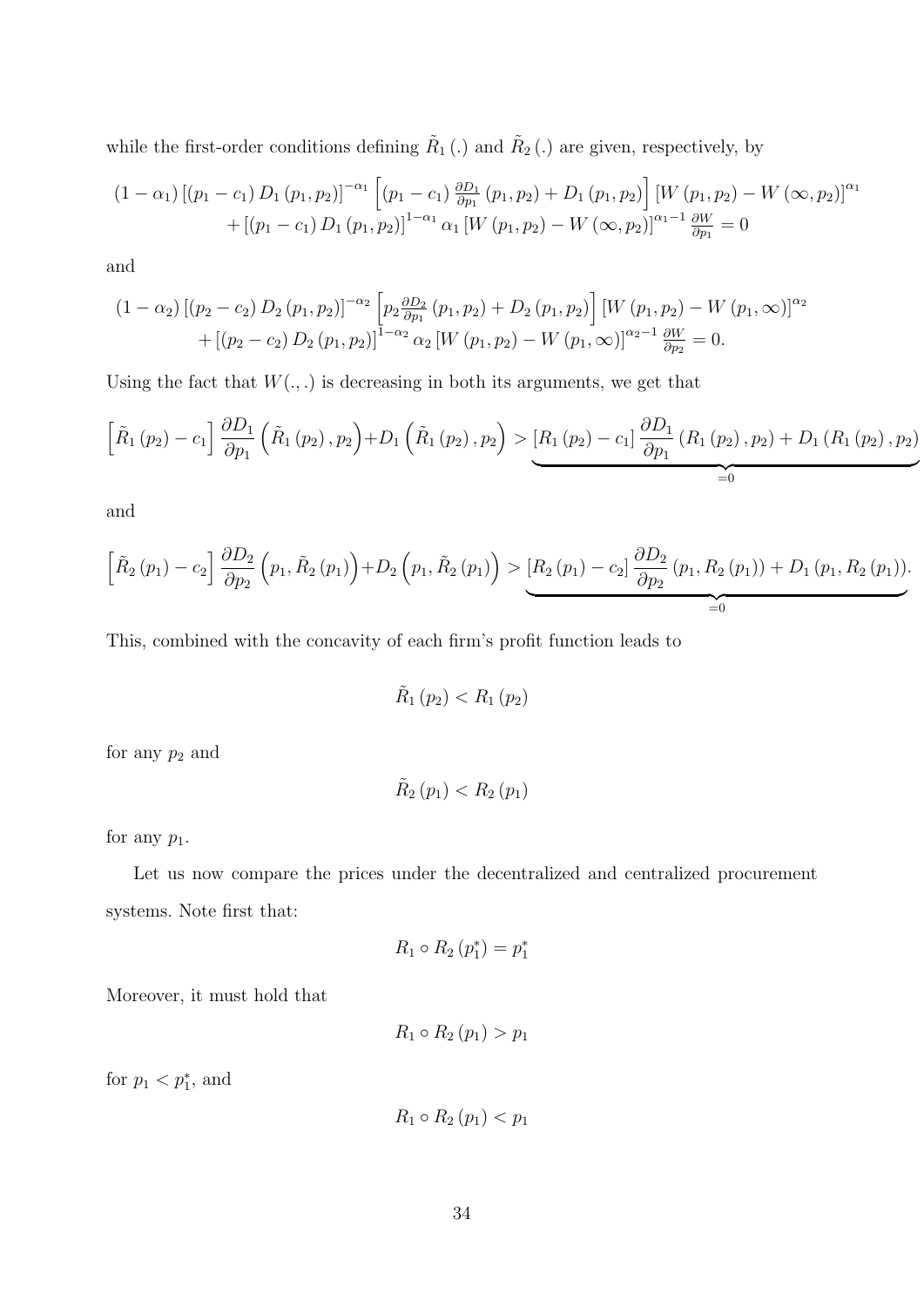for  $p_1 > p_1^*$ . To see why, notice that if the latter conditions did not hold, the curves of  $R_1(.)$ and  $R_2(.)$  would intersect at least twice, which would violate the equilibrium uniqueness assumption.

Assume now that  $\tilde{p}_1 \geq p_1^*$ . This implies that

$$
R_1 \circ R_2 \left( \tilde{p}_1 \right) \leq \tilde{p}_1
$$

However, since  $\tilde{R}_1(p_2) < R_1(p_2)$  and  $\tilde{R}_2(p_1) < R_2(p_1)$ , we have that

$$
\tilde{R}_1 \circ \tilde{R}_2(p_1) < R_1 \circ R_2(p_1)
$$

for any  $p_1$ , and in particular

$$
\tilde{p}_1 = \tilde{R}_1 \circ \tilde{R}_2 \left( \tilde{p}_1 \right) < R_1 \circ R_2 \left( \tilde{p}_1 \right).
$$

which leads to a contradiction.

Therefore,  $\tilde{p}_1 < p_1^*$ . Likewise,  $\tilde{p}_2 < p_2^*$ .

#### Proof of Proposition 2

We proceed by induction. Proposition 1 shows that the result is true for the case  $N = 2$ . We now show that the result holds for a given  $N \geq 3$  whenever it holds for  $N - 1$ , which will prove the result.

Let us assume that the result holds for an oligopoly with a number  $N-1$  of firms. Fixing  $p_N$  turns both the N-firm Bertrand game and the N-firm bilateral negotiation game into an  $N-1$ -firm Bertrand game and an  $(N-1)$ -firm bilateral negotiation game, respectively, with demand functions  $\hat{D}_i$  defined by  $\hat{D}_i (p_1, p_2, ..., p_{N-1}) = D_i (p_1, p_2, ..., p_N)$ , and an objective function  $\hat{W}$  defined by  $\hat{W}(p_1, p_2, ..., p_{N-1}) = W(p_1, p_2, ..., p_N)$ . Therefore, denoting  $(R_1^*(p_N), R_2^*(p_N), ..., R_{N-1}^*(p_N))$ the Nash equilibrium of the Bertrand game and where  $p_N$ is fixed, and  $(\tilde{R}_1^*(p_N), \tilde{R}_2^*(p_N), ..., \tilde{R}_{N-1}^*(p_N))$  the prices under centralized procurement when  $p_N$  is fixed, we have that

$$
\tilde{R}_{i}^{*}\left(p_{N}\right) < R_{i}^{*}\left(p_{N}\right)
$$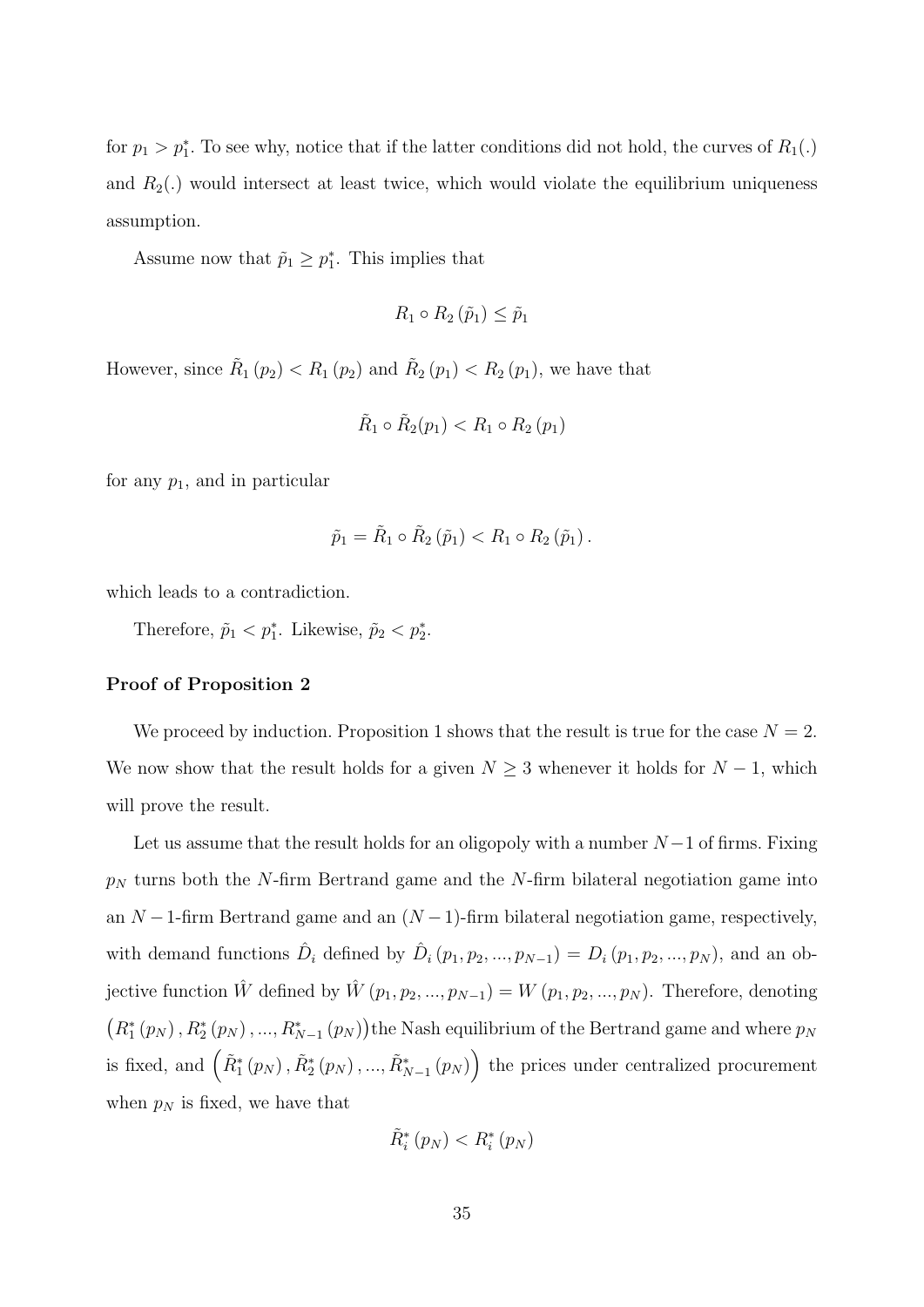for any  $i \in \{1, 2, ..., N\}$ .

Note that  $p_N^*$  satisfies the following fixed point property.

$$
p_N^* = R_N\left(R_1^*\left(p_N^*\right), R_2^*\left(p_N^*\right), ..., R_{N-1}^*\left(p_N^*\right)\right)
$$

Moreover, it must hold that

$$
R_N\left(R_1^*\left(p_N^*\right), R_2^*\left(p_N^*\right), ..., R_{N-1}^*\left(p_N^*\right)\right) > p_N
$$

for any  $p_N < p_N^*$  and

$$
R_N\left(R_1^*\left(p_N^*\right), R_2^*\left(p_N^*\right), ..., R_{N-1}^*\left(p_N^*\right)\right) < p_N
$$

for any  $p_N > p_N^*$ ; otherwise, the uniqueness of the Nash equilibrium  $p^*$  would be violated.

Let us now assume that  $\tilde{p}_N \geq p_N^*$  and show that this leads to contradiction. From  $\tilde{p}_N \geq p_N^*$  and the above observation it then follows that

$$
R_N\left(R_1^*\left(\tilde{p}_N\right),R_2^*\left(\tilde{p}_N\right),...,R_{N-1}^*\left(\tilde{p}_N\right)\right)<\tilde{p}_N.
$$

Moreover,

$$
\tilde{R}_{N}\left(p_{1},...,p_{N-1}\right) < R_{N}\left(p_{1},...,p_{N-1}\right)
$$

for any  $p_1, ..., p_{N-1}$  (this results from a comparison of the FOCs defining  $R_N(p_1, ..., p_{N-1})$ and  $\tilde{R}_N(p_1, ..., p_{N-1})$  similar to the one we performed in the duopoly case). This, combined with the facts that  $\tilde{R}_i^*(p_N) < R_i^*(p_N)$  and  $R_i^*(.)$  is increasing (by strategic complementarity) for  $i = 1, ..., N - 1$ , leads to

$$
\tilde{R}_{N}\left(\tilde{R}_{1}^{*}\left(\tilde{p}_{N}\right),\tilde{R}_{2}^{*}\left(\tilde{p}_{N}\right),...,\tilde{R}_{N-1}^{*}\left(\tilde{p}_{N}\right)\right) \leq R_{N}\left(\tilde{R}_{1}^{*}\left(\tilde{p}_{N}\right),\tilde{R}_{2}^{*}\left(\tilde{p}_{N}\right),...,\tilde{R}_{N-1}^{*}\left(\tilde{p}_{N}\right)\right) \n< R_{N}\left(R_{1}^{*}\left(\tilde{p}_{N}\right),R_{2}^{*}\left(\tilde{p}_{N}\right),...,R_{N-1}^{*}\left(\tilde{p}_{N}\right)\right)
$$

Since  $\tilde{R}_N\left(\tilde{R}_1^*(\tilde{p}_N), \tilde{R}_2^*(\tilde{p}_N),..., \tilde{R}_{N-1}^*(\tilde{p}_N)\right) = \tilde{p}_N$  we get that  $\tilde{p}_{N} < R_{N}\left(R_{1}^{*}\left(\tilde{p}_{N}\right), R_{2}^{*}\left(\tilde{p}_{N}\right),..., R_{N-1}^{*}\left(\tilde{p}_{N}\right)\right)$ 

which leads to a contradiction.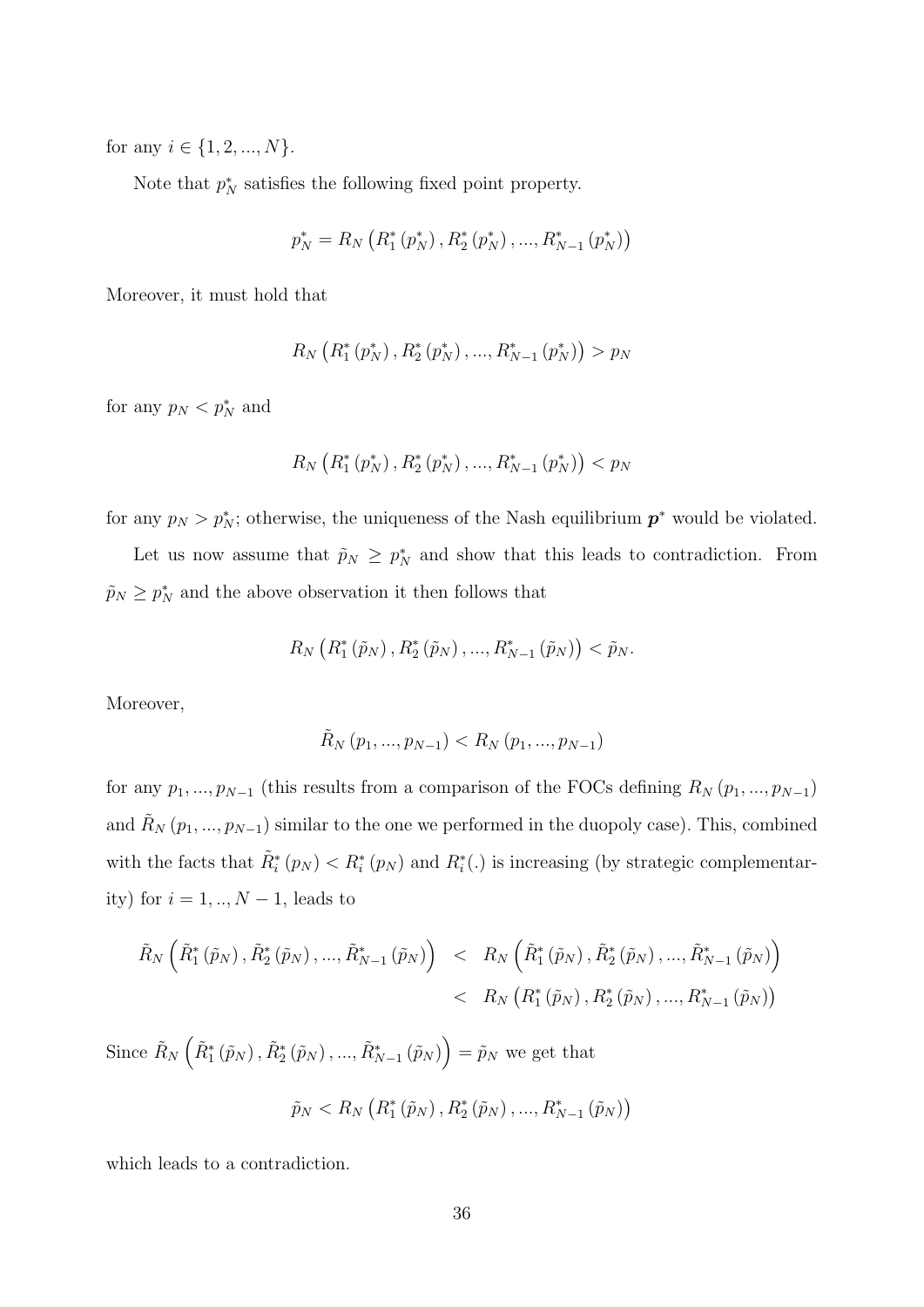Hence,  $\tilde{p}_N < p_N^*$ . Then, it follows that

$$
R_i^*(\tilde{p}_N) < R_i^*(p_N^*)
$$

for any  $i = 1, ..., N - 1$  (because  $R_i^*(.)$  is increasing). This, combined with the fact that  $\tilde{R}_{i}^{*}(\tilde{p}_{N}) < R_{i}^{*}(\tilde{p}_{N})$  yields

$$
\tilde{p}_i = \tilde{R}_i^* \left( \tilde{p}_N \right) < R_i^*(p_N^*) = p_i^*
$$

for any  $i = 1, ..., N - 1$ . This completes the proof.

## C Additional Tables

#### C.1 Therapeutic Area Expenditure Shares

| $C_{01\!\!1M_{\ell_{\rm T}\!\!/\!y}}$<br>Area | $K_{e_{RQ}}$ | $ p_{hilip_{\stackrel{\phantom{.}}{1}{P}}hj_{\epsilon_{\rm SS}}}$ | $\mathcal{S}_{\mathrm{e}_I\!f_{\!J_i\!f_{\!d}}}$ | $ \delta_{\mathrm{out}_{\mathcal{U}_{\mathcal{A}_{f_{i_{c_{a}}}}}}} $ | $T_{\mathit{U} \mathit{u}_{\mathit{S} \mathit{Y}_{\mathit{c}}}$ | $z_{a_{N_{b_{i_{a}}}}}$ |
|-----------------------------------------------|--------------|-------------------------------------------------------------------|--------------------------------------------------|-----------------------------------------------------------------------|-----------------------------------------------------------------|-------------------------|
| Anemia                                        | $2.51\%$     | $3.93\%$                                                          | 1.70 %                                           | $1.25\%$                                                              | 1.61%                                                           | .29 $%$                 |
| Antiulcerants                                 | 7.40 %       | $3.14\%$                                                          | $3.44\%$                                         | 4.53 $%$                                                              | $5.05\%$                                                        | $.13\%$                 |
| Antihypertensives                             | 7.78 %       | 14.94 %                                                           | 18.41 %                                          | 8.87 %                                                                | 12.94 %                                                         | $.44\%$                 |
| Antibiotics                                   | 17.30 %      | 18.14 %                                                           | $7.97\%$                                         | $12.64\%$                                                             | $20.27\%$                                                       | $6.11\%$                |
| Antiparasitics                                | $.57\%$      | .20 $%$                                                           | $.01\%$                                          | 2.81 %                                                                | .39 $%$                                                         | 5.83 %                  |
| Arthritis Immunosuppressants                  | $5.16\%$     | $5.32\%$                                                          | 8.48 %                                           | $5.93\%$                                                              | 8.34 %                                                          | .83 $%$                 |
| Asthma / $\operatorname{COPD}$                | 8.89 %       | 4.90 %                                                            | 6.73%                                            | 4.23 $%$                                                              | 3.79 %                                                          | $.10\%$                 |
| Cancer                                        | .66 $%$      | 4.07 %                                                            | 13.12 %                                          | 3.19 %                                                                | 13.57 %                                                         | 1.71 %                  |
| Contraceptives hormones                       | 4.90 %       | $3.67\%$                                                          | 4.03 $%$                                         | $5.35\%$                                                              | 3.99 $%$                                                        | 3.69 $%$                |
| Diabetes                                      | 20.40 %      | 8.43 %                                                            | $9.97\%$                                         | 5.80 %                                                                | 6.90 $%$                                                        | .22 $%$                 |
| <b>HIV</b> Antiretrovirals                    | $.08\%$      | $.01\%$                                                           | $2.03\%$                                         | $9.14\%$                                                              | $.03\%$                                                         | 44.82 %                 |
| Lipid regulators                              | 6.76 $%$     | $3.97\%$                                                          | $2.63\%$                                         | $2.05\%$                                                              | $3.13\%$                                                        | $.05\%$                 |
| Nervous system medications                    | $6.11\%$     | 3.17 %                                                            | 11.09 %                                          | 7.68 %                                                                | 6.81 $%$                                                        | $.12\%$                 |
| Pain Analgesics                               | $2.51\%$     | 6.04 $%$                                                          | 4.31 $%$                                         | 8.86 %                                                                | 6.74 $%$                                                        | $1.21\%$                |
| Tuberculosis                                  | .41 $%$      | $1.72\%$                                                          | $.01\%$                                          | 2.81 %                                                                | .46 %                                                           | $.54\%$                 |
| Vitamins and Minerals                         | $7.57\%$     | $13.92\%$                                                         | $1.36\%$                                         | $5.61\%$                                                              | $3.29\%$                                                        | $.21\%$                 |
| Other                                         | $.92\%$      | 4.36 %                                                            | 4.62 %                                           | $9.17\%$                                                              | $2.60\%$                                                        | 33.62 %                 |

Table 12: Therapeutic Area Expenditure Shares by Country

Note: Based on all molecules (IMS data). Means over 2015-2017 for all countries except Philippines (2013-2016). Private sector only for Kerala and Senegal.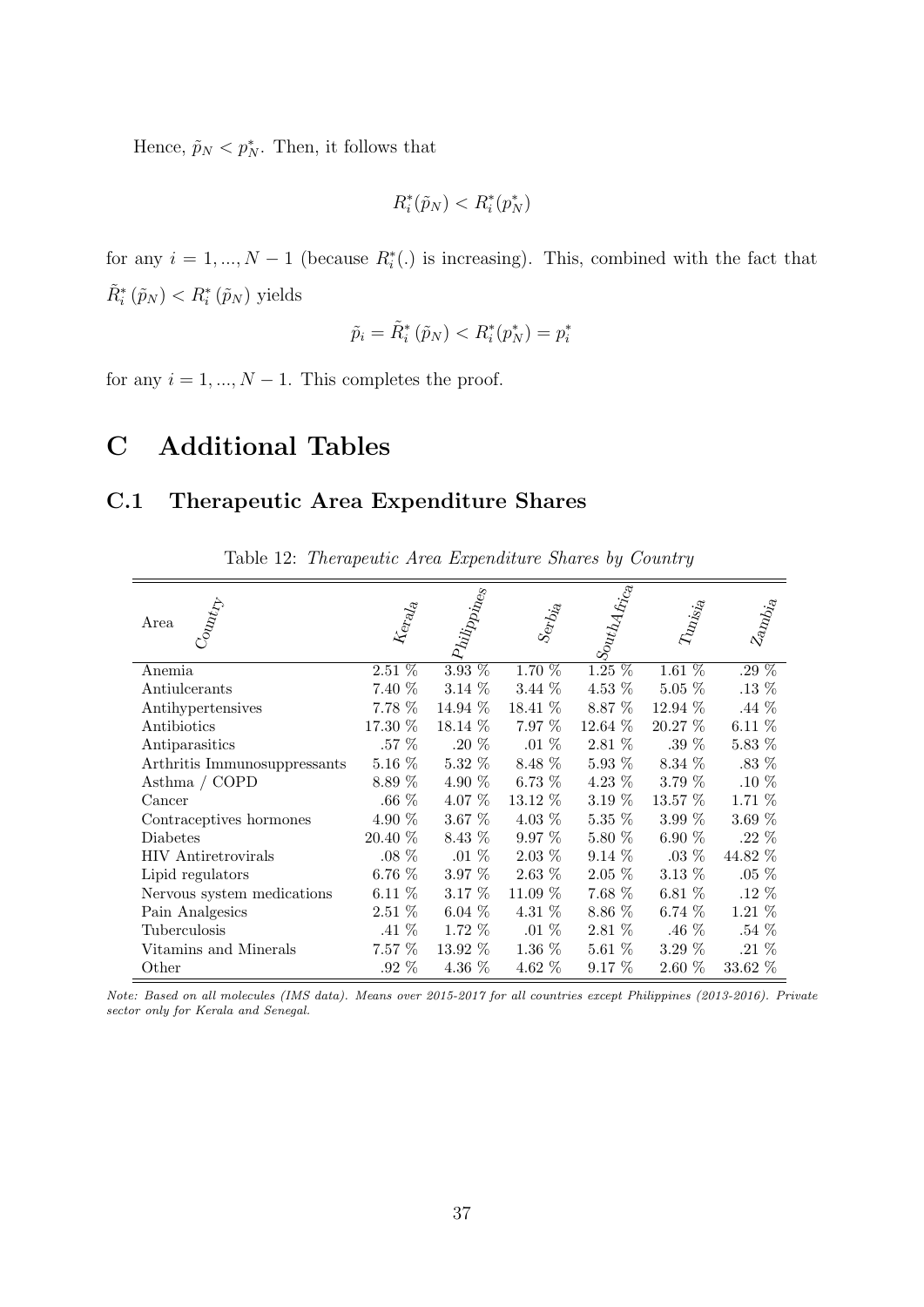## C.2 Concentration Index (C1)

| Area                           | $C_{01\!\!1M\ell_{\rm Ty}}$ | $k_{\mathrm{e}_{\mathrm{R}}d_{\mathrm{d}}}$ | $ p_{lilij}$ | $S_{^{6}\!P_{^{6}\!S_{^{6}\!d}}}$ | $\mathcal{S}_{\mathrm{e}_7\!f_{2\!f_{\mathrm{e}_3}}}$ | $\left  S_{\text{O}_{\text{U}} \text{U}_\text{A} A_{\text{Ric}_\text{B}}} \right $ | $T_{4n_{\tilde{S}_{\tilde{I}\tilde{e}}}}$ | $z_{a_{N_{b_{i_{a}}}}}$ |
|--------------------------------|-----------------------------|---------------------------------------------|--------------|-----------------------------------|-------------------------------------------------------|------------------------------------------------------------------------------------|-------------------------------------------|-------------------------|
| Anemia                         |                             |                                             | $66.4\%$     | $100.0\%$                         | $88.1\%$                                              |                                                                                    |                                           |                         |
| Antiulcerants                  |                             | 44.4 %                                      | 44.0 %       | 18.4 %                            | 72.1 %                                                | 61.4 %                                                                             | $50.4\%$                                  | $81.3~\%$               |
| Antihypertensives              |                             | 62.2 %                                      | 62.2 %       | 69.6 %                            | 43.7 %                                                | 76.5 %                                                                             | 75.1 %                                    | 91.7 %                  |
| Antibiotics                    |                             | $21.9~\%$                                   | $51.9\%$     | 88.3 %                            | $63.2\%$                                              | 29.0 %                                                                             | 44.5 %                                    | 61.9 %                  |
| Antiparasitics                 |                             | $33.1~\%$                                   | 100.0 %      | 40.0 %                            |                                                       | 91.8 %                                                                             | 97.5 %                                    | 98.2 %                  |
| Arthritis Immunosuppressants   |                             | 37.4 %                                      | 57.5 %       | 31.3 %                            | 57.9 %                                                | 61.6 $%$                                                                           | 63.1 $%$                                  | $90.6\%$                |
| Asthma / $\operatorname{COPD}$ |                             | 84.8 %                                      | 62.9 %       | 96.2 %                            | 84.0 %                                                | 78.9 %                                                                             | $95.7\%$                                  | $100.0\%$               |
| Cancer                         |                             | $90.6\%$                                    | 61.7 %       | 76.0 %                            | 58.8 %                                                | 65.0 %                                                                             | 64.4 $%$                                  | 100.0 %                 |
| Contraceptives hormones        |                             | 84.4 %                                      | 97.2 %       | 87.3 %                            |                                                       | $72.5\%$                                                                           | 80.7 %                                    | 98.7 %                  |
| Diabetes                       |                             | 27.3 %                                      | $51.5\%$     | 72.4 %                            | 61.0 %                                                | 59.8 %                                                                             | 56.0 %                                    | 100.0 %                 |
| <b>HIV</b> Antiretrovirals     |                             | 64.7 %                                      |              |                                   |                                                       | 82.2 %                                                                             | 84.4 %                                    | 100.0 %                 |
| Lipid regulators               |                             | 74.1 %                                      | 46.7 %       | 46.4 %                            | 59.8 %                                                | 81.2 %                                                                             | $70.3\%$                                  | $98.8\%$                |
| Nervous system medications     |                             | 89.1 %                                      | 78.2 %       | $100.0~\%$                        | 78.2 %                                                | 83.3 %                                                                             | $91.4\%$                                  | 99.5 %                  |
| Pain Analgesics                |                             |                                             | $55.0~\%$    | 93.2 %                            | 40.6 %                                                | $50.0\%$                                                                           | $30.8\%$                                  | 100.0 %                 |
| Tuberculosis                   |                             | 40.0 %                                      | 59.7 %       | 30.7 %                            | $46.5\%$                                              | $50.4\%$                                                                           | $61.5\%$                                  | $80.6\%$                |
| Vitamins and Minerals          |                             |                                             | 99.0 %       | 88.0 %                            | 97.7 %                                                | $99.8\%$                                                                           | 26.6 %                                    |                         |

Table 13: Concentration by Area for each Country (C1)

Note: IMS data. Means over 2015-2017 for all countries except Philippines (2013-2016). Private sector only for Kerala and Senegal.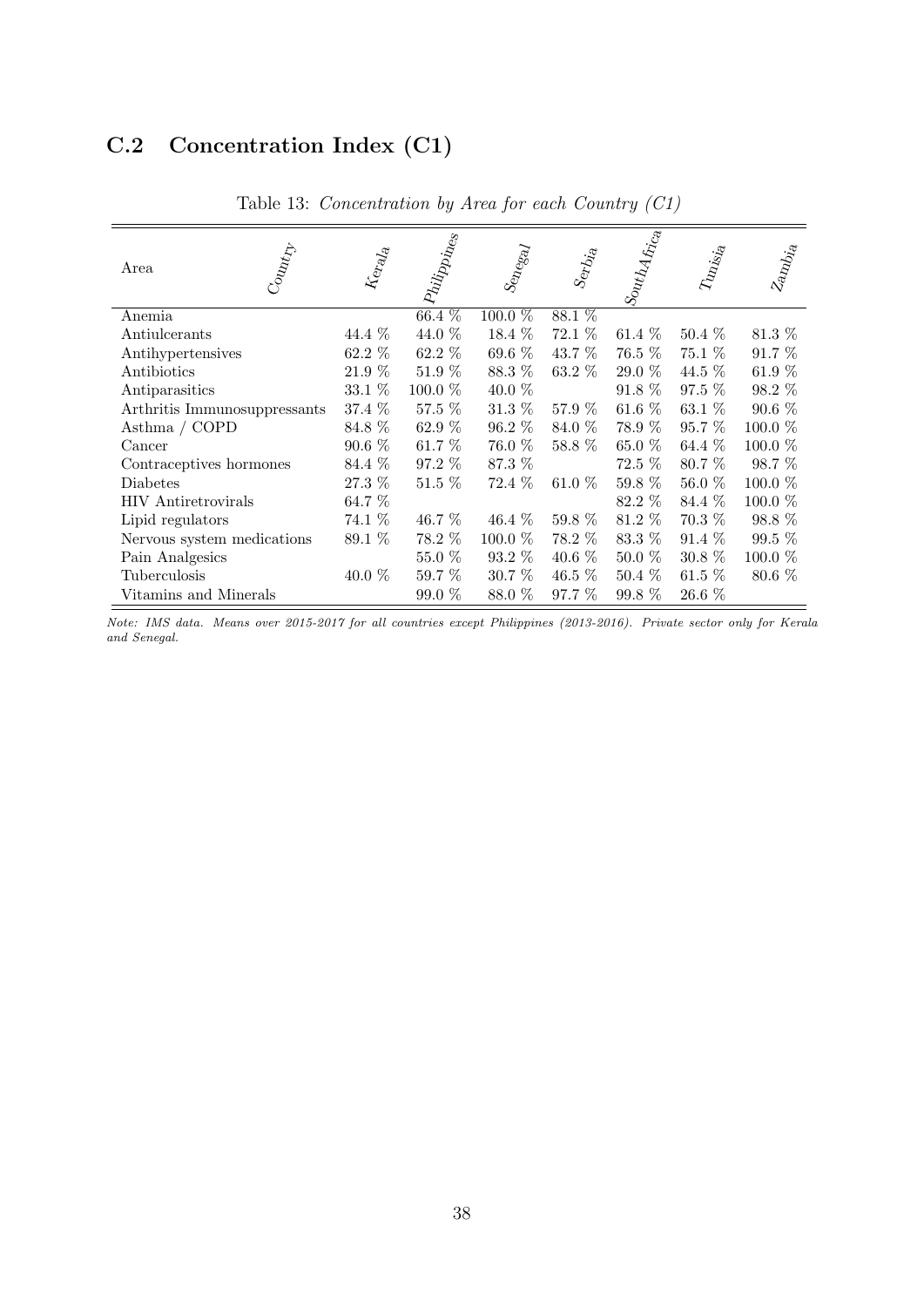## C.3 Additional Descriptive Statistics

|                             |             | A11                  |             |         |             |         |        |       |
|-----------------------------|-------------|----------------------|-------------|---------|-------------|---------|--------|-------|
| molecule                    | Kerala      | Philippines          | Senegal     | Serbia  | SouthAfrica | Tunisia | Zambia | Total |
| AMOXICILLIN-CLAVULANIC ACID | 13.64       | 0.38                 | 4.44        | 0.32    | 3.67        | 0.48    | 0.23   | 3.25  |
| <b>BISOPROLOL</b>           | 4.23        | 0.50                 | 4.61        | 0.06    | 2.73        | 0.09    | 0.07   | 1.46  |
|                             |             |                      |             |         |             |         |        |       |
| CIPROFLOXACIN               | 3.27        | 0.22                 | 3.28        | 0.26    | 0.80        | 0.18    | 1.50   | 1.05  |
| DICLOFENAC                  | 1.45        | 0.36                 | 2.21        | 0.07    | 0.55        | 0.05    | 0.10   | 0.54  |
| <b>ENALAPRIL</b>            | 4.84        | 0.26                 | 4.41        | 0.06    | 1.96        | 0.16    | 0.81   | 1.48  |
| METFORMIN                   | 1.47        | 0.11                 | 1.26        | 0.03    | 3.32        | 0.04    | 0.03   | 0.86  |
| OMEPRAZOLE                  | 2.24        | 2.34                 | 4.65        | 0.23    | 4.49        | 0.42    | 0.04   | 1.78  |
| SALBUTAMOL                  | 0.43        | 0.12                 | 2.91        | 0.03    | 1.28        | 0.01    | 0.01   | 0.48  |
| SIMVASTATIN                 | 8.37        | 0.39                 | 7.66        | 0.06    | 1.02        | 0.18    | 0.15   | 2.05  |
| Total                       | 4.44        | 0.53                 | 3.94        | 0.13    | 2.07        | 0.18    | 0.33   | 1.43  |
|                             |             | Private              |             |         |             |         |        |       |
| molecule                    | Kerala      | Philippines          | Senegal     | Serbia  | SouthAfrica | Tunisia | Zambia | Total |
| AMOXICILLIN-CLAVULANIC ACID | 13.64       | 0.36                 | 4.44        | 0.29    | 3.90        | 0.48    | 0.23   | 4.30  |
| <b>BISOPROLOL</b>           | 4.23        | 0.50                 | 4.61        | 0.07    | 3.62        | 0.19    | 0.07   | 1.87  |
| CIPROFLOXACIN               | 3.27        | 0.25                 | 3.28        | 0.25    | 1.61        | 0.25    | 1.50   | 1.48  |
| <b>DICLOFENAC</b>           | 1.45        | 0.36                 | 2.21        | 0.07    | 1.29        | 0.08    | 0.20   | 0.78  |
| ENALAPRIL                   | 4.84        | 0.28                 | 4.41        | 0.06    | 2.73        | 0.29    | 2.40   | 2.08  |
| METFORMIN                   | 1.47        | 0.14                 | 1.26        | 0.03    | 3.54        | 0.07    |        | 0.88  |
| OMEPRAZOLE                  | 2.24        | 2.60                 | 4.65        | 0.17    | 9.51        | 0.66    | 0.05   | 2.28  |
| SALBUTAMOL                  | 0.43        | 0.11                 | 2.91        | 0.02    | 1.79        | 0.01    |        | 0.57  |
| SIMVASTATIN                 | 8.37        | 0.43                 | 7.66        | 0.07    | 2.15        | 0.34    | 0.20   | 3.04  |
| Total                       | 4.44        | 0.56                 | 3.94        | 0.12    | 3.35        | 0.26    | 0.56   | 1.95  |
|                             |             | Public decentralized |             |         |             |         |        |       |
| molecule                    | Philippines | SouthAfrica          | Total       |         |             |         |        |       |
| AMOXICILLIN-CLAVULANIC ACID | 0.41        |                      | 0.41        |         |             |         |        |       |
| <b>BISOPROLOL</b>           | 0.52        | 1.84                 | 1.18        |         |             |         |        |       |
| CIPROFLOXACIN               | 0.17        |                      | 0.17        |         |             |         |        |       |
| DICLOFENAC                  | 0.35        |                      | 0.35        |         |             |         |        |       |
| ENALAPRIL                   | 0.22        |                      | 0.22        |         |             |         |        |       |
| METFORMIN                   | 0.09        |                      | 0.09        |         |             |         |        |       |
| OMEPRAZOLE                  | 1.99        |                      | 1.99        |         |             |         |        |       |
| SALBUTAMOL                  | 0.14        |                      | 0.14        |         |             |         |        |       |
| SIMVASTATIN                 | 0.30        |                      | 0.30        |         |             |         |        |       |
| Total                       | 0.53        | 1.84                 | 0.64        |         |             |         |        |       |
|                             |             | Public centralized   |             |         |             |         |        |       |
| molecule                    | Philippines | Serbia               | SouthAfrica | Tunisia | Zambia      | Total   |        |       |
| AMOXICILLIN-CLAVULANIC ACID |             | 0.37                 | 3.44        | 0.47    |             | 1.16    |        |       |
| <b>BISOPROLOL</b>           |             | 0.04                 |             | 0.00    |             | 0.03    |        |       |
| CIPROFLOXACIN               | 0.21        | 0.27                 | 0.40        | 0.12    |             | 0.29    |        |       |
| DICLOFENAC                  |             | 0.08                 | 0.17        | 0.02    | 0.00        | 0.10    |        |       |
| ENALAPRIL                   |             | 0.06                 | 1.57        | 0.03    | 0.02        | 0.55    |        |       |
| METFORMIN                   | 0.06        | 0.03                 | 3.21        | 0.02    | 0.03        | 0.94    |        |       |
| OMEPRAZOLE                  |             | 0.32                 | 1.14        | 0.18    | 0.01        | 0.51    |        |       |
| SALBUTAMOL                  |             | 0.03                 | 1.03        | 0.01    | 0.01        | 0.36    |        |       |
| SIMVASTATIN                 |             | 0.06                 | 0.46        | 0.02    | 0.04        | 0.19    |        |       |
| $_{\rm Total}$              | 0.11        | 0.14                 | 1.30        | 0.10    | 0.02        | 0.47    |        |       |

#### Table 14: Average price of molecules present in all countries

Note: Price in US\$ by Std Unit.

## D Effects on Average Molecule Price

We study the effect of procurement systems on average price using the following regression model:

$$
log(p_{icst}) = \alpha_{ic} + \gamma_{a(i)} + \lambda_s + \epsilon_{icst}
$$
\n<sup>(6)</sup>

where  $i$  is the molecule,  $c$  the country,  $s$  the sector in the country (Private, Public centralized or Public decentralized) and  $t$  is the year.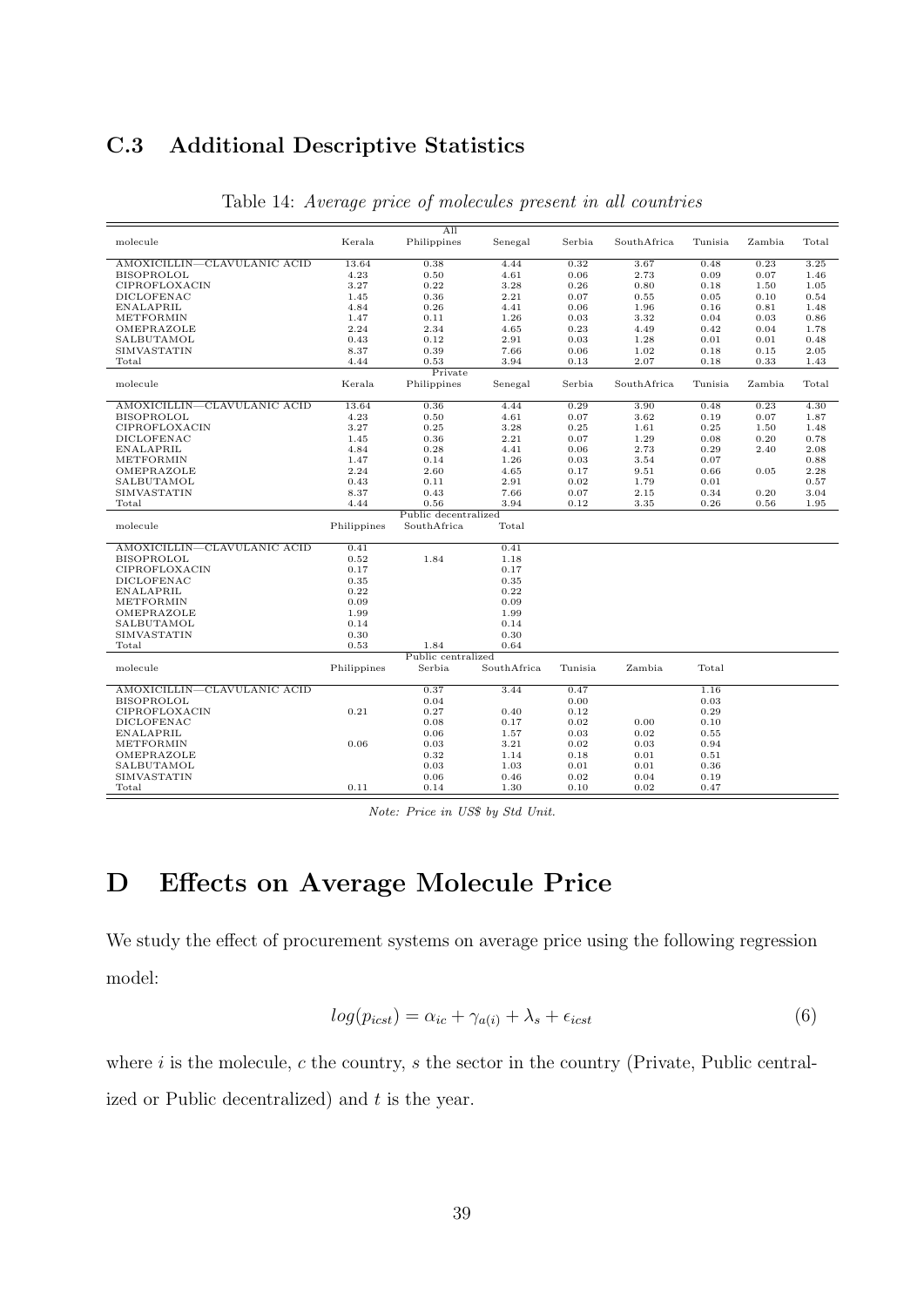The results in Table 15 are in line with the product-level ones discussed in Section 5. Centralized procurement allows the public sector to obtain prices that are between 41 and 58% lower (compare with 40 and 44% lower prices when using product-level data).

|                                             | $\left(1\right)$ | $\left( 2\right)$ | $\left(3\right)$      | $\left( 4\right)$ |
|---------------------------------------------|------------------|-------------------|-----------------------|-------------------|
| Generic available                           | $-3.4492***$     | $-1.3099***$      | $-0.3024$             | $-0.1199$         |
|                                             | (0.1921)         | (0.1782)          | (0.3326)              | (0.2203)          |
| Public decentralized                        | $0.5149*$        | $-0.4662**$       | $-0.2943*$            | $-0.1621$         |
|                                             | (0.2252)         | (0.1743)          | (0.1386)              | (0.0953)          |
| Public centralized                          | $-0.4817**$      | $-0.4135***$      | $-0.5017***$          | $-0.5824***$      |
|                                             | (0.1500)         | (0.1140)          | (0.0888)              | (0.0605)          |
| Serbia                                      | 0.1884           | $-0.2746$         | $-0.5480***$          | $8.0941***$       |
|                                             | (0.2067)         | (0.1573)          | (0.1291)              | (0.4742)          |
| SouthAfrica                                 | 2.3908***        | $2.0839***$       | $1.7731***$           | $3.6111***$       |
|                                             | (0.2309)         |                   | $(0.1756)$ $(0.1367)$ | (0.5379)          |
| Tunisia                                     | 0.0976           | $-0.1485$         | $-0.2723$             | 2.4119***         |
|                                             | (0.2488)         |                   | $(0.1903)$ $(0.1539)$ | (0.5411)          |
| Kerala                                      | 2.9966***        | 2.9796***         | $2.6495***$           | $6.8293***$       |
|                                             | (0.2333)         | (0.1802)          | (0.1407)              | (0.4793)          |
| Zambia                                      | $-0.5069$        | $-0.6886**$       | $-0.8262***$          | $-0.7936$         |
|                                             | (0.3047)         | (0.2315)          | (0.1792)              | (0.7859)          |
| Senegal                                     | $2.0655***$      | $1.9355***$       | $1.6723***$           | $1.8022*$         |
|                                             | (0.2945)         | (0.2232)          | (0.1721)              | (0.7837)          |
| N                                           | 1070             | 1070              | 1070                  | 1070              |
| Area fixed effects                          | N <sub>o</sub>   | Yes               | Yes                   | Yes               |
| Country fixed effects                       | Yes              | Yes               | Yes                   | Yes               |
| Molecule fixed effects                      | No               | No                | Yes                   | Yes               |
| Molecule <sup>*</sup> country fixed effects | No               | N <sub>o</sub>    | No                    | Yes               |

Table 15: Regressions at Molecule Level

Note: \*\*\*, \*\*, \* indicate significance at 1%, 5% and 10% respectively.

Are the differences in prices across sectors due to the differences of the demand shape of those sectors? As shown in table 16, the demand elasticity computed at the molecule level again appears to be lower for the centralized procurement channel.

$$
\log(y_{icst}) = \alpha_{ic} + \gamma_a(i) + \lambda_s + \beta \log(p_{icst}) + \epsilon_{icst}
$$
\n<sup>(7)</sup>

where  $y_{icst}$  is the aggregate demand of molecule i in country c, sector s and year t.